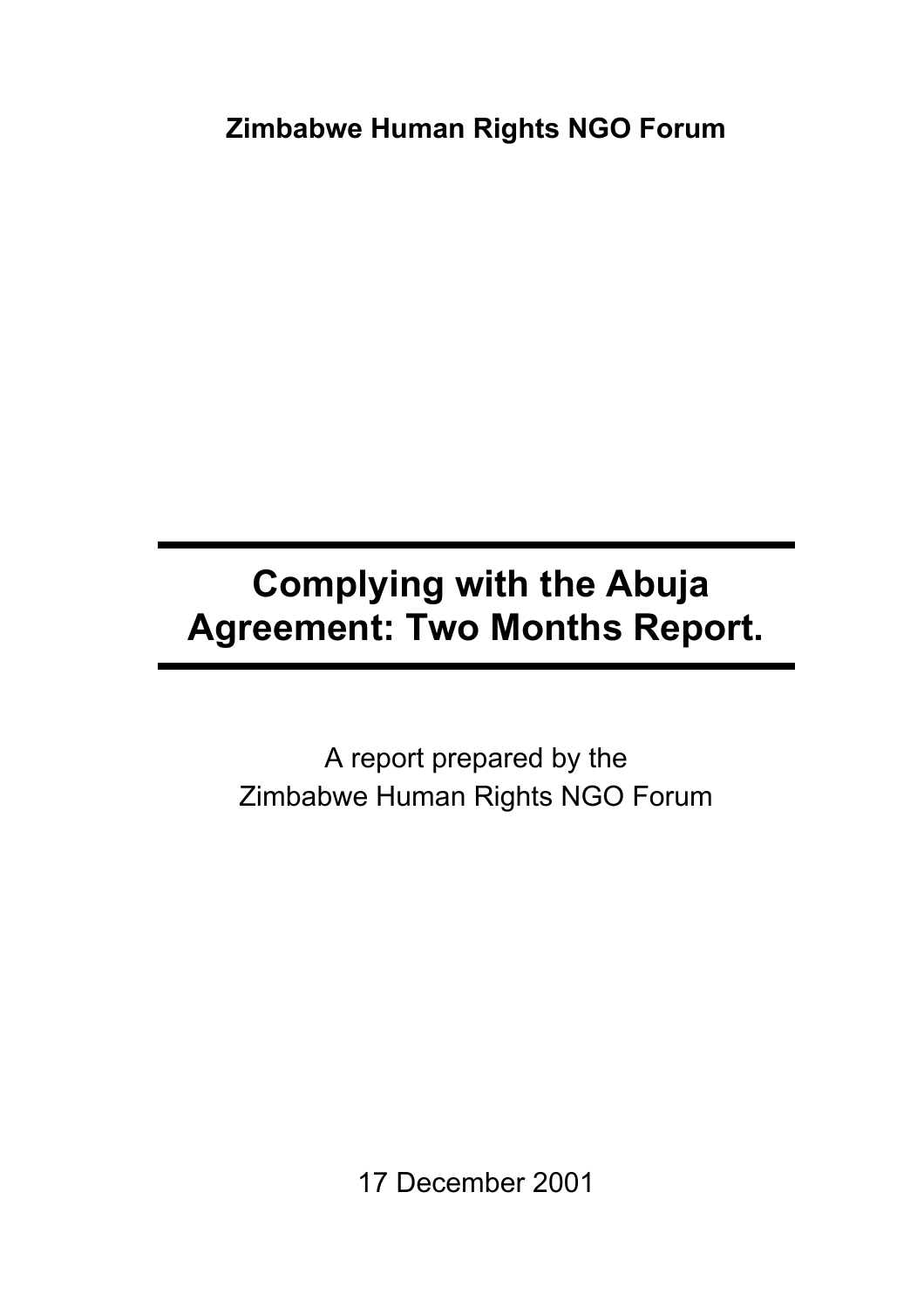The Zimbabwe Human Rights NGO Forum (also known as the "Human Rights Forum") has been in existence since January 1998. Nine non-governmental organisations working in the field of human rights came together to provide legal and psycho-social assistance to the victims of the Food Riots of January 1998.

Core member organisations of the Human Forum are:

Amani Trust Amnesty International (Zimbabwe) Catholic Commission for Justice and Peace Legal Resources Foundation Transparency International (Zimbabwe) The University of Zimbabwe Legal Aid and Advice Scheme Zimbabwe Association for Crime Prevention and the Rehabilitation of the **Offender** Zimbabwe Human Rights Association Zimbabwe Lawyers for Human Rights Zimbabwe Women Lawyers Association

Associate members are: GALZ and ZIMCET

The Human Rights Forum can be contacted through any member organisation or the following personnel:

The Administrator, c/o P O Box 5465, Harare – email: admin@hrforum.co.zw

The Legal Unit, c/o P O Box 5465, Harare – email: legal@hrforum.co.zw

The Research Unit c/o P O Box 5465, Harare – email: research@hrforum.co.zw

Telephones: 737509, 731660

Fax: 772860

Website: www.hrforumzim.com

Earlier reports of the Human Rights Forum can be found on the website.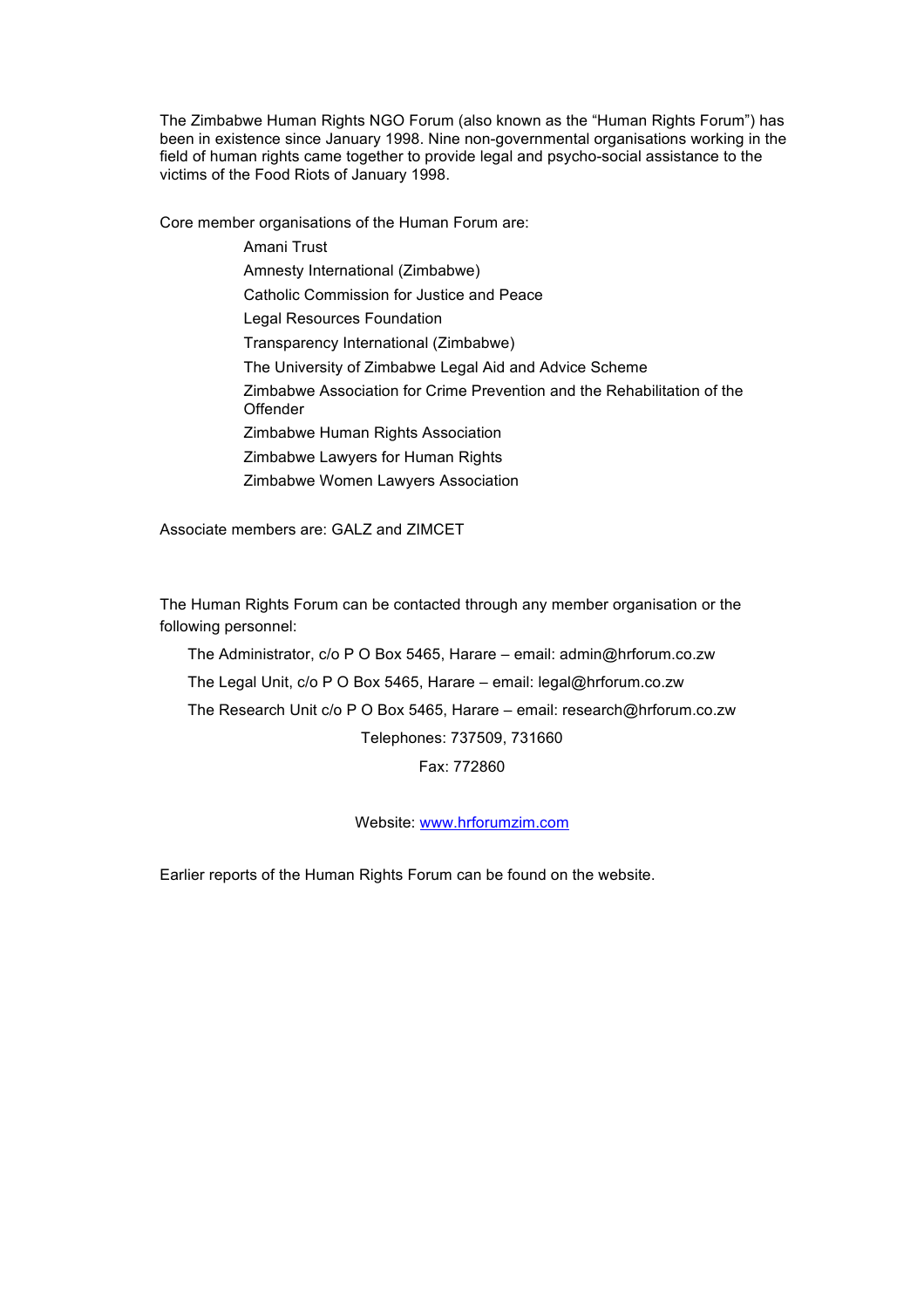# **Summary**

When the Zimbabwean crisis is considered in the light of the Abuja Agreement, the starting place must surely be with the facts. Many aspects of the crisis are common cause, not denied by the Government, although the Government does offer reasons for some of the causes.

A short list of the commonly-agreed facts goes as follows:

- Massive economic decline, which predates the land invasions by more than 2 years;
- Removal of all economic support by the World Bank and IMF prior to the land invasions, which was predicated on financial mismanagement by the Government;
- Open acceptance by the Government of severe levels of corruption in the public sector;
- Deterioration of all support services for the poorer members of the society health, education and social services;
- Exceptionally high levels of HIV infection in the general population;
- Lengthy involvement in a foreign war, with most costs being incurred by the national fiscus;
- Sustained attacks upon the judiciary;
- Sustained attacks upon the independent press.

Added to these facts, are some others, which are disputed by the Government, but are common cause to most other Zimbabwean players, and virtually all of the international community:

- Very high levels of political violence, with all available evidence indicating the major perpetrators are Government supporters, with tacit and overt Government support;
- A seriously flawed General Election in 2000, with legal challenges to 39 constituencies;
- Adverse international observer reports on the General Election;
- A number of flawed bye-elections subsequent to the General Election;
- The large scale occupation of white-owned commercial farms, and compulsory land acquisition on a dubious legal support;
- The declaration of a partisan position by leadership of the Zimbabwe Republic Police, and consequent tolerance of criminal acts perpetrated by Government supporters.

The Government response to these allegations has been several-fold:

- The passing of a general amnesty for virtually all political crimes committed in the pre-election period in 2000 – this a frank admission of guilt;
- The attempt to block the challenges to the General Election results, which was overturned by the Supreme Court;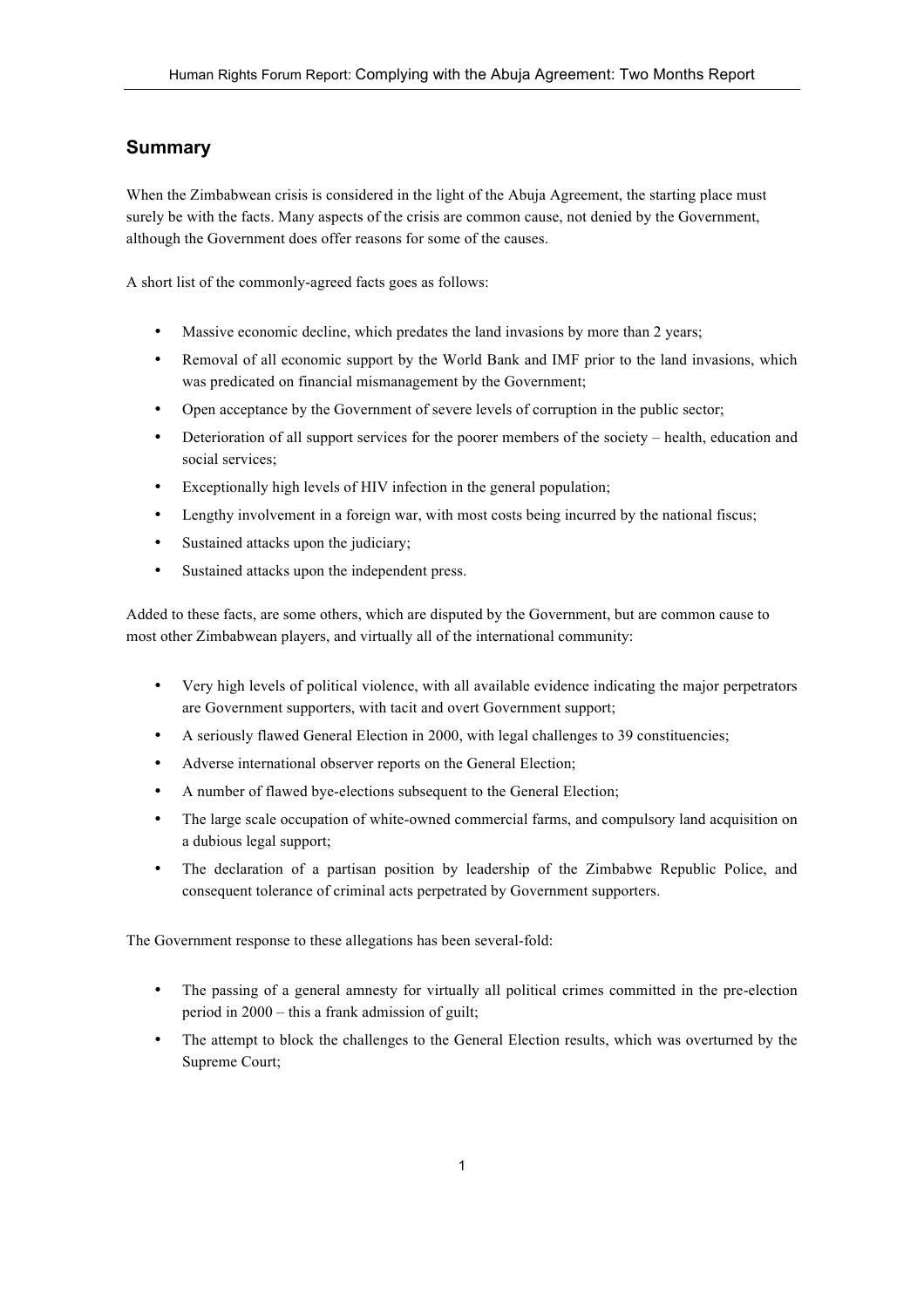- The proposed passing of draconian legislation in respect of the trade unions, the press, election monitoring, and terrorism. Here should be mentioned:
	- o The "harmonized " Labour Act, with its restrictions on free trade union activity and severe controls on strikes and stayaways;
	- o The Access to Information and Protection of Privacy Bill, with its extreme controls on the press and media;
	- o The amendments to the Electoral Act, with its elimination of civil society monitors and voter education;
	- o The Public Order and Security Bill, with its sweeping powers and criminalization of some democratic rights.
- The continuous harassing and some spurious prosecution of members of opposition political parties;
- The perpetration of gross human rights by Government supporters against members of opposition political parties and ordinary citizens;
- The continuous and public assertions by the President, Government Ministers, ZanuPF supporters and militia leaders that they will not abide by decisions of the courts or unfavourable election results.

Overall, the Government asserts that all problems, both economic and political, are the result of an unfavourable land distribution. All persons who oppose this interpretation are deemed to be supporters of white colonial domination and a general imperialist conspiracy.

Virtually all of these facts, both agreed and disputed, were in evidence prior to the Abuja Agreement. Whilst the Abuja Agreement took seriously the Government's thesis that land was the significant problem, it also made reference to all the other facts given above, and required the Government to take positive steps to address the crisis in its totality.

The Zimbabwe Human Rights NGO Forum previously published a report on the Government's compliance with the Abuja Agreement in October 2001. This report was made widely available, and was given to the Abuja Foreign Ministers Group during their visit to Zimbabwe in October.

The current Human Rights Forum report – "*Complying with the Abuja Agreement: Two Months Report*" examines compliance with the Abuja Agreement two months on.

As will be seen, there is no credible evidence that the violence has ceased, either on the commercial farms or in the country generally. The evidence before the Forum indicates that commercial farmers and commercial farm workers are still the victims of gross human rights violations. Furthermore, the evidence indicates, contrary to the assertions of the ZRP, that the ZRP still holds a partisan position, and is frequently either inactive in preventing crimes being committed, in offering protection to the citizens who are the victims of these crimes, and rarely take credible steps to investigate or to hand over for prosecution offenders implicated in the commission of these crimes. Additionally, there is evidence that the state law officers have been dilatory in prosecuting perpetrators of gross human violations.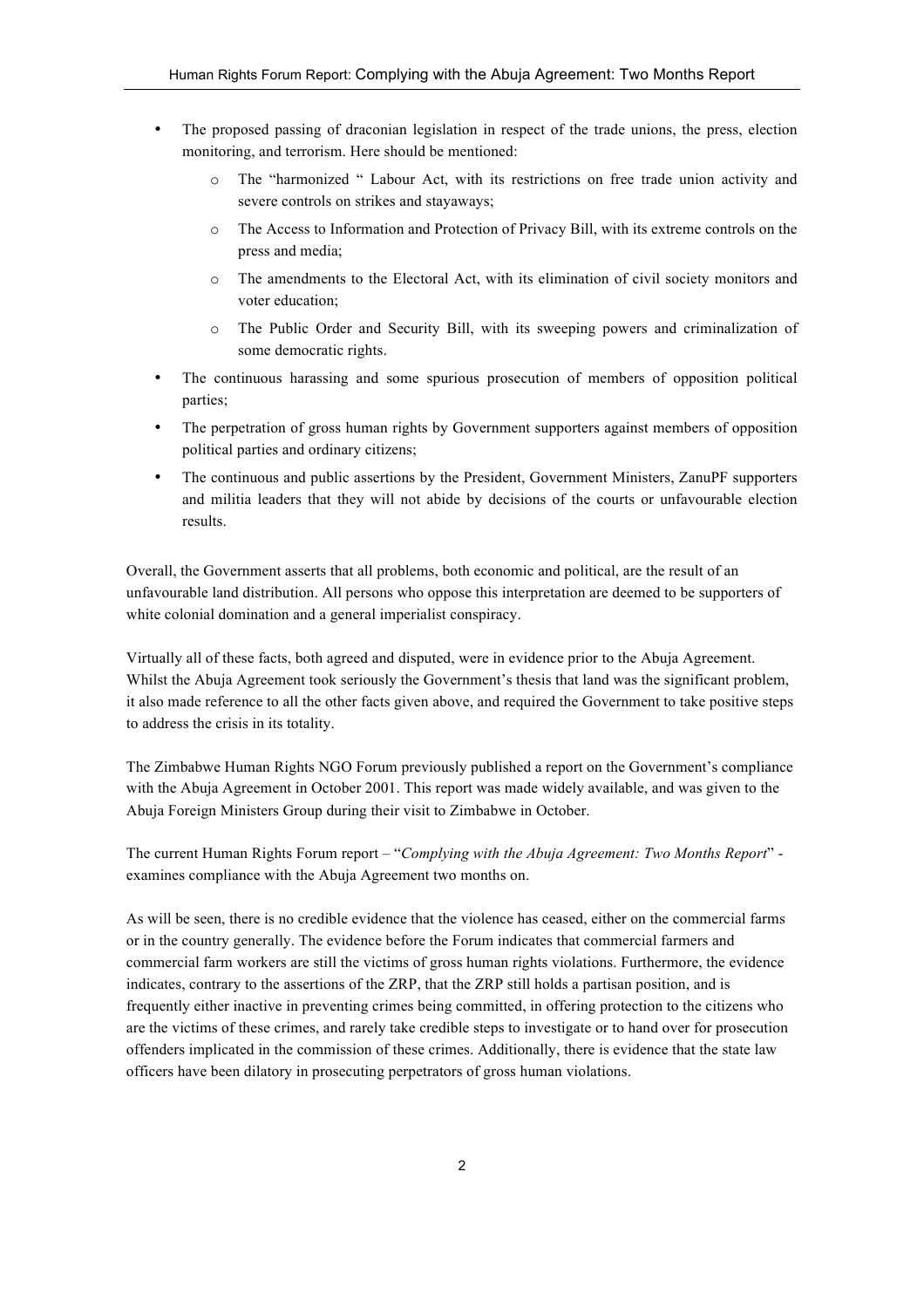Again, the evidence indicates that there is no significant reduction in the perpetration of gross human rights generally. There is no change in the number of gross human rights recorded post-Abuja, with the victims being overwhelmingly the supporters of the MDC or other persons deemed to be sympathetic to this party. The perpetrators are overwhelmingly government agents (CIO or police), ZanuPF supporters, or militia. Again there is little evidence to suggest that the ZRP have acted in defense of citizens, or made credible investigations. There is also evidence that perpetrators previously identified as committing human rights violations in the 2000 General Election are again identified in the current period as committing further human rights violations. Given the explicitly partisan position expressed by the senior management of the ZRP, the Forum demands an independent and impartial commission of inquiry on both the violence and the conduct of the ZRP.

As regards credible attempts by the Government to adhere to principles of democracy, transparency and human rights, the evidence suggests rather that the Government is taking steps inimical to such principles agreed at Abuja. The intended passing of a number of new laws, that will all interfere very dramatically with basic human freedoms are clearly not within the spirit of the Abuja Agreement. In particular, the amendments to the Electoral Act clearly violate the intention to hold free and fair elections, and are wholly against the spirit and the content of the SADC Parliamentary Forum's Minimum Standards for Elections.

Thus, the only conclusion that can be drawn is that the Zimbabwe Government has no serious intention to adhere to the Abuja Agreement in any of its aspects. The actions of the Government suggest that it intends to hold elections against a background of organized violence and torture and, furthermore, to hold elections within a framework that is inimical to common standards for free and fair elections. Finally, the Government appears to be taking steps to apply repressive and draconian legislation to many branches of civil society. In the view of the Forum, there are no grounds for accepting that the Abuja Agreement can have any further validity.

The Human Rights Forum condemns the continued violence, the attempts to erode the basic freedoms of citizens and civil society organizations, and the failure to set in place generally-accepted conditions for free and fair elections. There is need for urgent action by both Zimbabweans and the international community if a major catastrophe is to be avoided in Zimbabwe. The Forum calls upon the Commonwealth and SADC to review their positions vis-à-vis the Zimbabwe Government, and to require it to ensure a return to the rule of law, an end to the violence, and the ensuring of free and fair elections within the standards of the Harare Declaration and the various SADC protocols regarding human rights observance and election standards.

# **Purpose of the report**

The Abuja Agreement provided a standard for both the Commonwealth and SADC to measure progress in resolving the Zimbabwe Crisis. In terms of the Abuja Agreement, the Zimbabwean Government committed itself, amongst other things, to "take firm action against violence and intimidation". This report, which is a follow-up to a report issued in October by the Zimbabwe Human Rights NGO Forum, examines whether there has been compliance with this term of the Agreement. Although the major focus is upon human rights observance, this report also describes the government's response to various other aspects of the Abuja Agreement.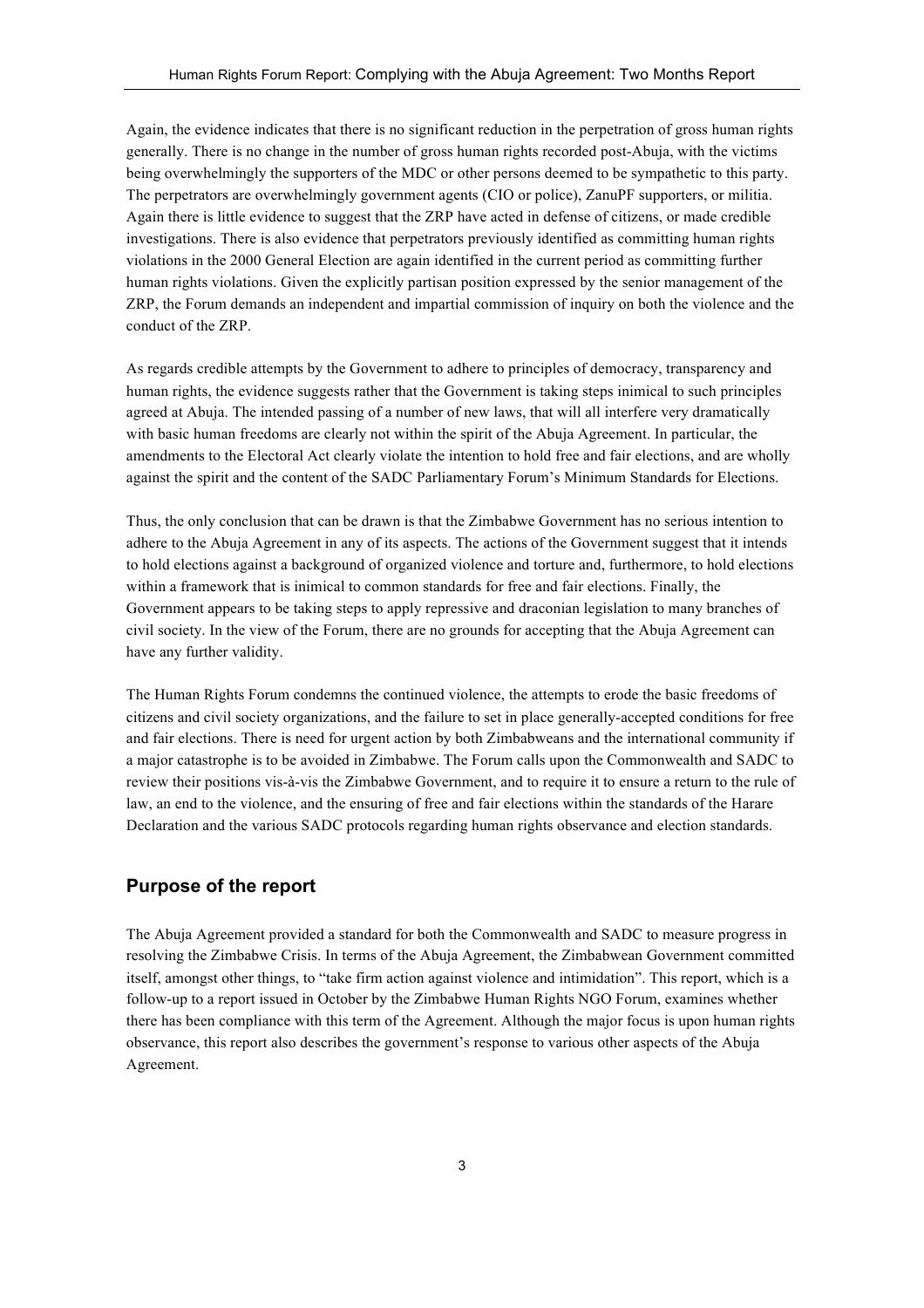# **Background**

The Abuja Agreement was reached in Nigeria on 8 September 2001. This Agreement seemed to mark a significant development towards addressing the current Zimbabwe crisis.

The primary focus of the Abuja Agreement is the land issue. This has allowed the Zimbabwe Government to treat the Agreement as if it dealt only with the land issue. The vagueness of the terms of the Agreement has also allowed the Zimbabwe Government to construe the Agreement as an unequivocal endorsement of its violent fast track land programme. Additionally, the vagueness of the Agreement has led to an equivocal appraisal of the Government's compliance with the Agreement by the Abuja Group of Foreign Ministers in their recent visit to Harare.

Although land is an important issue, the main reason for the crisis in Zimbabwe is not due to the land problem, but has been induced by bad governance and serious misuse of power. There has been systematic, violent intimidation of opponents of the Government, gross mismanagement of the economy and endemic corruption by Government officials. All of these things have led to instability and catastrophic economic decline. Evidence relating to all of these issues was provided to the Abuja Foreign Ministers.

Nonetheless, the Abuja Agreement does cover most aspects of the Zimbabwe crisis. It commits the Zimbabwe Government -

- to "take firm action against violence and intimidation."
- to comply with the standards contained in the Harare Declaration and the Millbrook Commonwealth Action Programme
- to observe human rights, the rule of law, transparency and democratic principles
- to take a series of confidence-building measures that will lead to immediate and observable changes in the domestic situation.

The dimensions of the Zimbabwe crisis have been most broadly given by Zimbabwean civil society, and these are articulated in the resolutions of the 4 August Conference [See Appendix 1]. This detailed statement stands in sharp contradistinction to most descriptions of the Zimbabwe crisis, and very clearly places the land problem in proper perspective. The Crisis Conference Co-Ordinating Committee has sought audience with the Government since August, but has received no response of any credible kind.

Soon after the signing of the Abuja Agreement, doubt was cast upon whether the Zimbabwe Government was sincere in its commitment to take various measures to build confidence amongst all sectors of Zimbabwean society. When a delegation of SADC Presidents arrived on a follow up mission, the Government of Zimbabwe prevented several important civil society groupings from meeting with and giving testimony to the SADC Presidents. The SADC Presidents made some strong statements in respect of the rule of law and the continuing violence, and required the Zimbabwe Government to take positive steps to redress the situation. It is thus appropriate to take stock of the developments since Abuja, the visit of the SADC Presidents, and the Abuja Foreign Ministers Group.

# **Commonwealth human rights standards**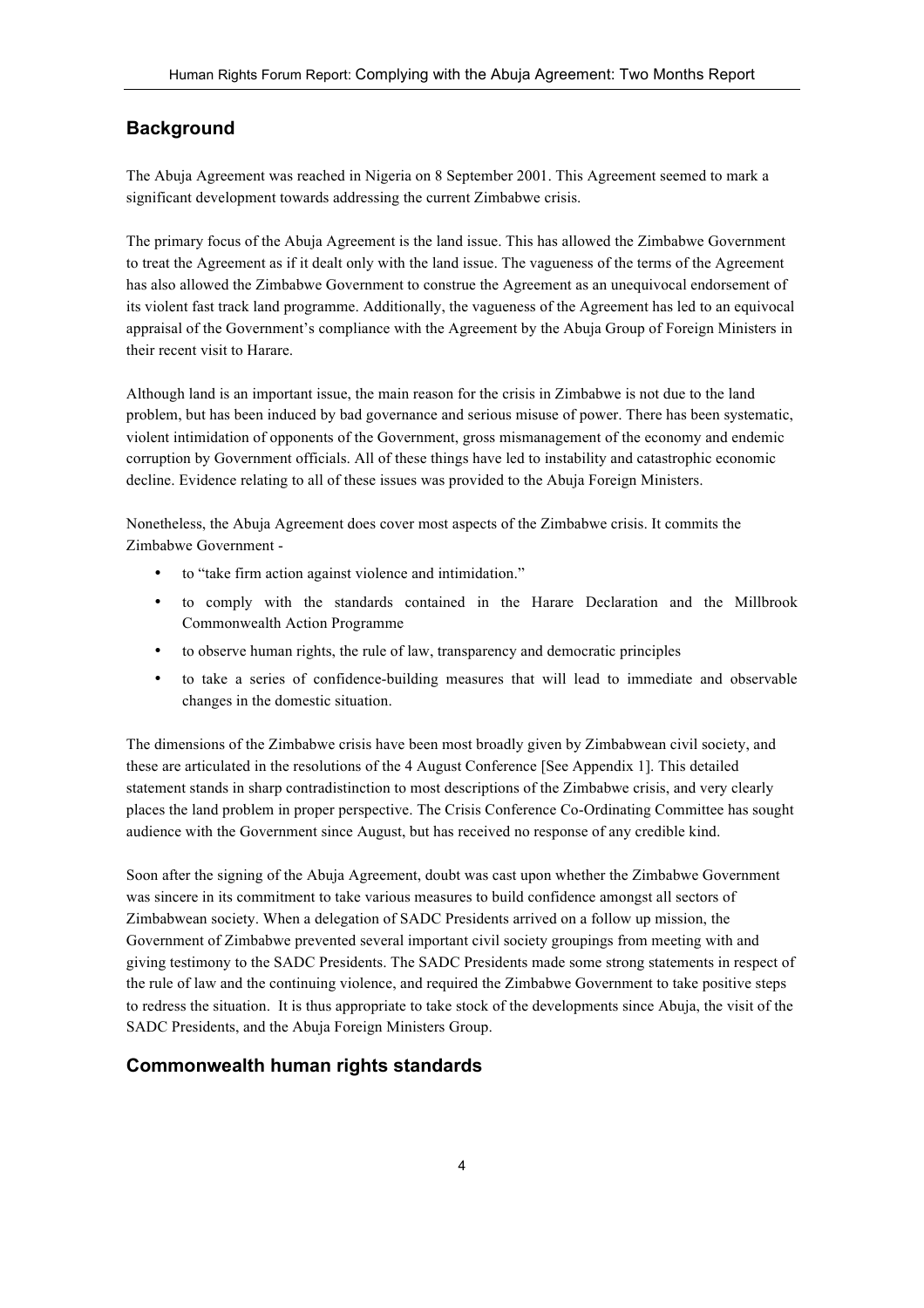The Harare Declaration was issued in 1991 by the Commonwealth Heads of Government Meeting in Harare. This Declaration, and the subsequent amplification in the Millbrook Commonwealth Action Programme in New Zealand, states the Commonwealth's standards on human rights and good governance. The Harare Declaration was based upon the Declaration of Commonwealth Principles formulated in Singapore in 1971. These Principles were drawn up in the era of Rhodesian rebellion, and apartheid in South Africa, and, to some extent reflected the concerns of that historical period. They were relatively straightforward nonetheless, and are still applicable today. Starting with an assertion that material wellbeing is dependent upon peace, order, economic development and the rule of law, the Principles have this to say about human rights:

> "…we believe in the liberty of the individual under the law, in equal rights for all citizens regardless of gender, race, colour, creed or political belief, and in the individual's inalienable right to participate by means of free and democratic political processes in framing the society in which he or she lives; we recognise racial prejudice and intolerance as a dangerous sickness and a threat to healthy development, and racial discrimination as an unmitigated evil; we oppose all forms of racial oppression, and we are committed to the principles of human dignity and equality…"

These are very strong principles, but were nonetheless deemed to be in need of revision and extension. The CHOGM in Harare decided to revisit the Principles and make them applicable to the challenges of the new, post-Cold War world. In 1991, the Commonwealth decided to take a more active position regarding the adherence to these Principles. It decided upon indicators of adherence. As regards human rights and good governance, these included:

- the protection and promotion of the fundamental political values of the Commonwealth;
- democracy, democratic processes and institutions which reflect national circumstances, the rule of law and the independence of the judiciary, just and honest government;
- fundamental human rights, including equal rights and opportunities for all citizens regardless of race, colour, creed or political belief;
- extending the benefits of development within a framework of respect for human rights;
- support of the United Nations and other international institutions in the world's search for peace, disarmament and effective arms control; and in the promotion of international consensus on major global political, economic and social issues.

Thus, the Commonwealth has laid out both principles and standards for good national and international behaviour, and all Commonwealth countries voluntarily agreed to be bound by these. It is pertinent to point out that virtually all SADC countries are also members of the Commonwealth, and that these Commonwealth standards must have some application in the thinking of SADC.

The final stage of the Commonwealth human rights process has been the establishment at Millbrook in New Zealand of a mechanism to enforce these principles and standards: the Commonwealth Ministerial Action Group.

At the 15th meeting of the Commonwealth Ministerial Action Group (CMAG) in March 2001, the Ministers from Botswana, Australia, Bangladesh, Barbados, Canada, Malaysia, Nigeria and the United Kingdom took the step of making a statement on the current Zimbabwe crisis. In the usual mild language of the diplomat, they stated some very serious concerns:

"They recalled that at their thirteenth meeting in May 2000, Ministers had expressed concerns over a number of issues in the run-up to Zimbabwe's parliamentary elections. The Ministers were concerned that problems continue, and noted especially recent reports of intimidation of the judiciary and the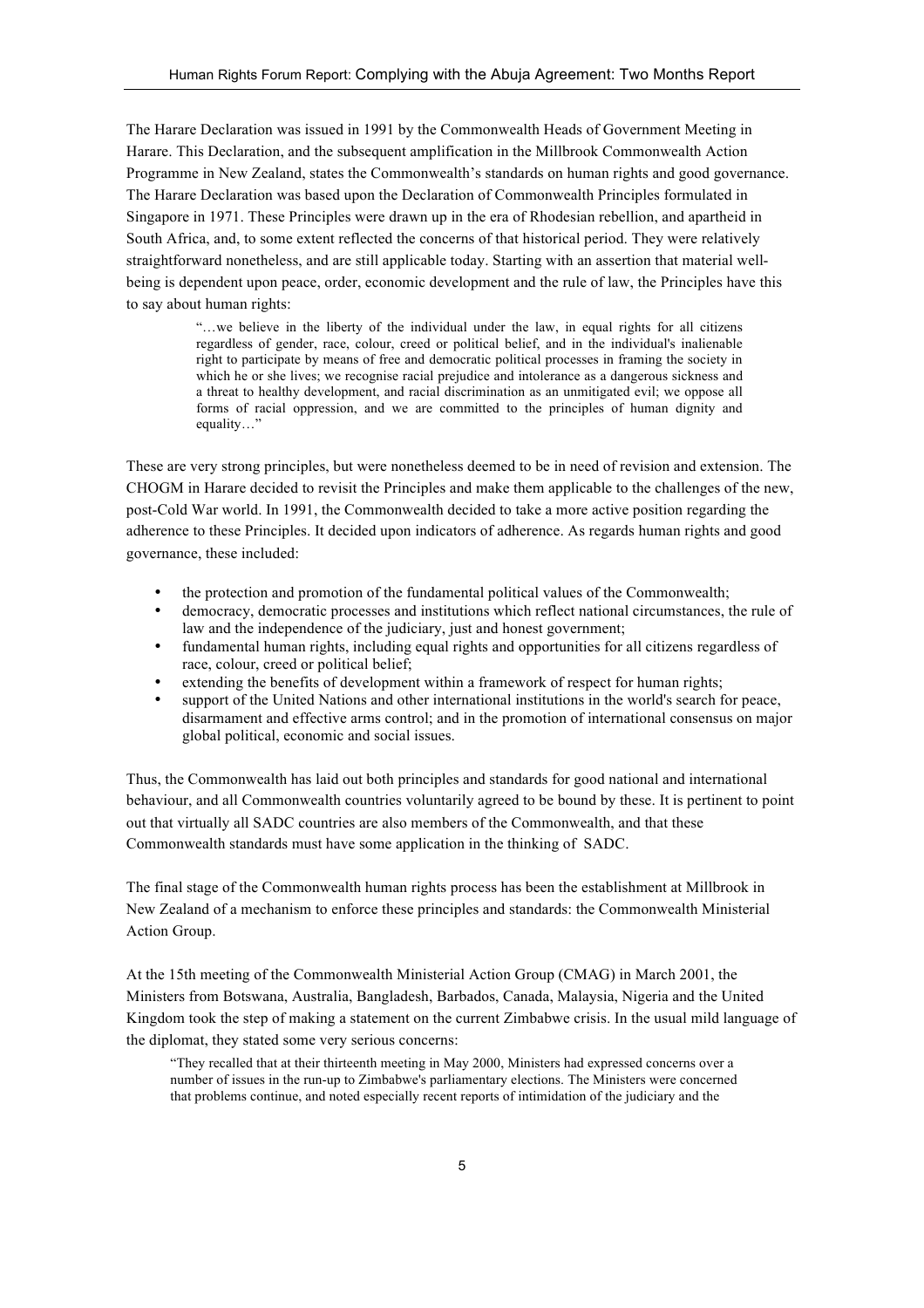media. They recalled and affirmed the principles embodied in the Commonwealth Harare Declaration to which all Commonwealth members have pledged their commitment."

It is to this human rights background that the Abuja Agreement makes explicit reference, and to these standards that we must refer in deciding upon the Zimbabwe Government's adherence to the Agreement. We assert that that these standards are relevant in assessing the compliance of SADC states to regional standards of human rights observance. Additionally, we would point out the development of regional standards for free and fair elections, and the quality of elections is clearly an issue for determining adherence to the Harare Declaration.

# **Adherence to the Abuja Agreement (and the Harare Declaration)**

The Harare Declaration and the Millbrook Commonwealth Action Programme provide some clear parameters for assessing the human rights observance of any Commonwealth country. The Abuja Agreement made explicit reference to these standards. Violations of gross human rights, especially in pursuit of electoral dominance, strike at the heart of the Commonwealth standards.

The Human Rights Forum has repeatedly condemned serious violations of human rights over the past eighteen months. The Government has not addressed these concerns in any credible fashion. The only responses from the President and the Government have been:

- to pass an amnesty for those guilty of political violence;
- to attempt to prevent the courts from setting aside election results even if alleged use of
- violence and other electoral violations were to be proven; and
- continuously to assert, ever more vociferously, that there are no such violations and that
- Zimbabwe is a law-abiding country.

The question is whether the Zimbabwe Government has taken firm measures to prevent political violence since the signing of the Abuja Agreement. This requires not merely an examination of human rights observance, but also an examination of the Government's conduct as a whole. The intention of the Government to enact further anti-democratic and draconian legislation does not suggest adherence to the spirit of Abuja, nor a commitment to the spirit of the SADC Presidents' initiative. Here we would point to the following:

- the tabled amendments to the electoral regulations;
- the Access to Information and Protection of Privacy Bill;
- the proposed Public Order and Security Bill;
- the rejection of international monitors.

However, the public face of the crisis has been the so-called "land crisis", and this has been at the heart of both the Abuja Agreement and the SADC initiatives. The Zimbabwe Government has made many undertakings in respect of these two initiatives, and it is relevant to examine the Government's compliance with its undertakings.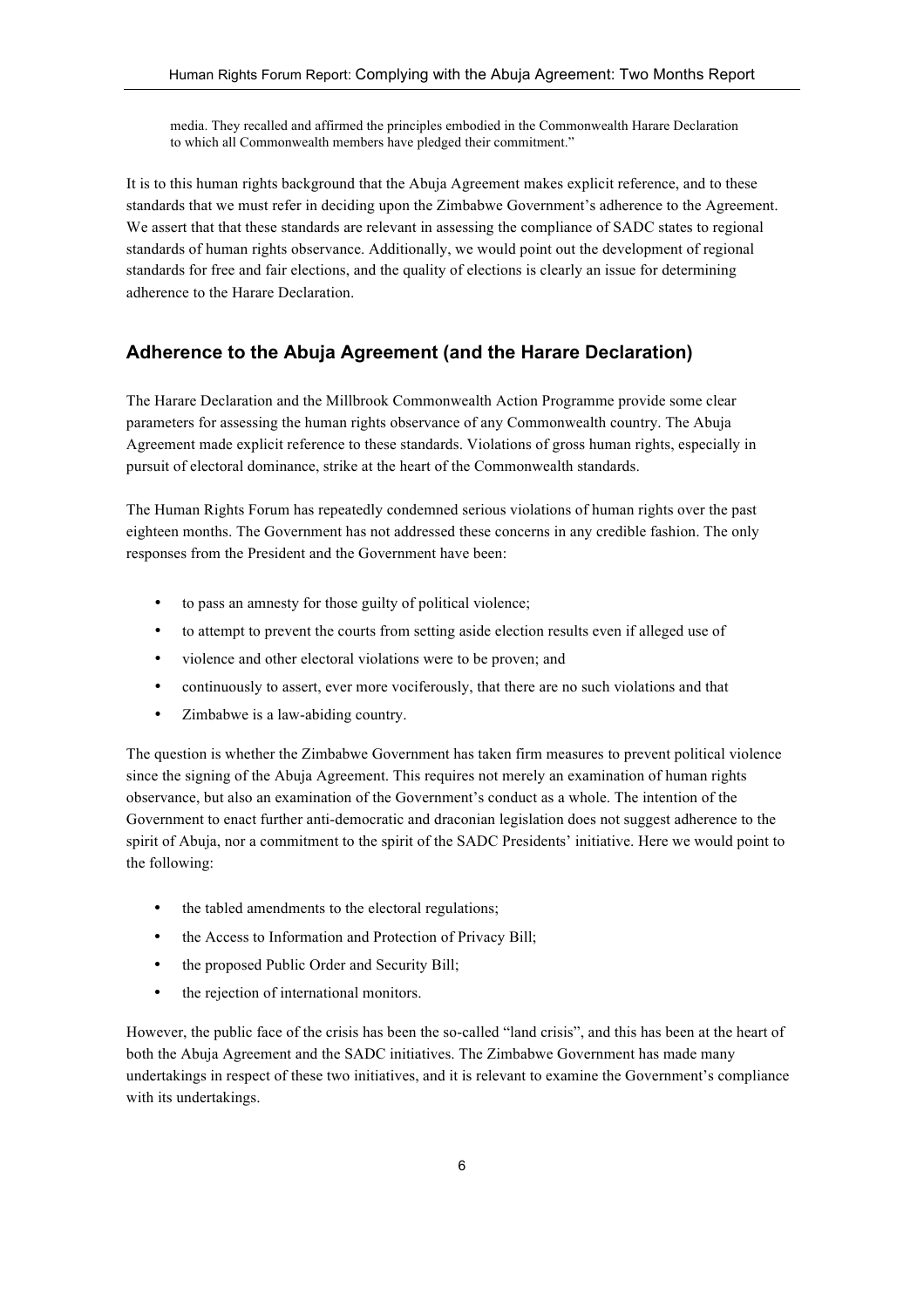# **The land crisis and farm invasions**

All reasonable people fully accept that the present pattern of land distribution is inequitable and that there is a for large-scale land reform in Zimbabwe. The only dispute relates to the way in which land redistribution should take place. In the various court judgments referred to below all the judges recognise that land reform has to take place to redress inequitable land distribution.

Occupations of white owned farms commenced at the end of February. Government pretended that it did not order, organise or take part in these farm invasions. It claimed that the invasions were a spontaneous manifestation by the people of desperate land hunger and a peaceful protest against the rejection of a constitution that contained a provision allowing Government to acquire white farmland without compensation. It is clear that these farm invasions were planned and orchestrated by the leadership of Zanu (PF). A few days after the referendum results there were large-scale, synchronised invasions of farms countrywide. Government Ministers and other high-ranking Zanu (PF) politicians and local party officials linked up with war veterans during this process. There was also active involvement of intelligence and army personnel.

The farm invasions formed an essential part of a political strategy to combat the growing influence of the MDC and to win back rural support by using the promise of land resettlement. The Government also used the land issue to try to deflect attention away from other pressing problems such as the dire state of the economy and widespread, large-scale corruption within Government. After the initial invasions there was a massive and rapid expansion of the process. This process required considerable pre-planning and logistical support. There was substantial Government involvement in carrying out the farm invasions. The farm occupiers were transported in an assortment of Government vehicles to the farms they were going to occupy. Once in place the occupiers received monthly payments and regular food supplies which were delivered in Government vehicles.

The farm occupiers waged a violent campaign against the commercial farmers to drive them off the land. Some farmers were killed and many were assaulted. The occupiers also attacked farm workers and destroyed many of their houses. They drove large numbers of farm workers off the farms leaving them destitute.

The commercial farmers brought a series of court cases to try to protect their rights. A full summary of these cases is contained in Appendix 2 of this report. What follows here is a short overview of these court decisions. To start off with the commercial farmers were able to obtain High Court orders declaring the farm invasions to be unlawful and ordering the police to evict the invaders. The police refused to comply with these orders and the government maintained that it would be ill advised for the police that to intervene in a situation that was so charged with political and racial overtones. The land distribution and ownership pattern in Zimbabwe was iniquitous and it needed to be remedied in the shortest possible time. It would not promote the rule of law to enforce an inequitable ownership structure, through the application of brutal state power.

Eventually the matter came before the Supreme Court in late 2000. The Supreme Court was still headed by Chief Justice Gubbay, who was later forced to resign prematurely after government had waged a vitriolic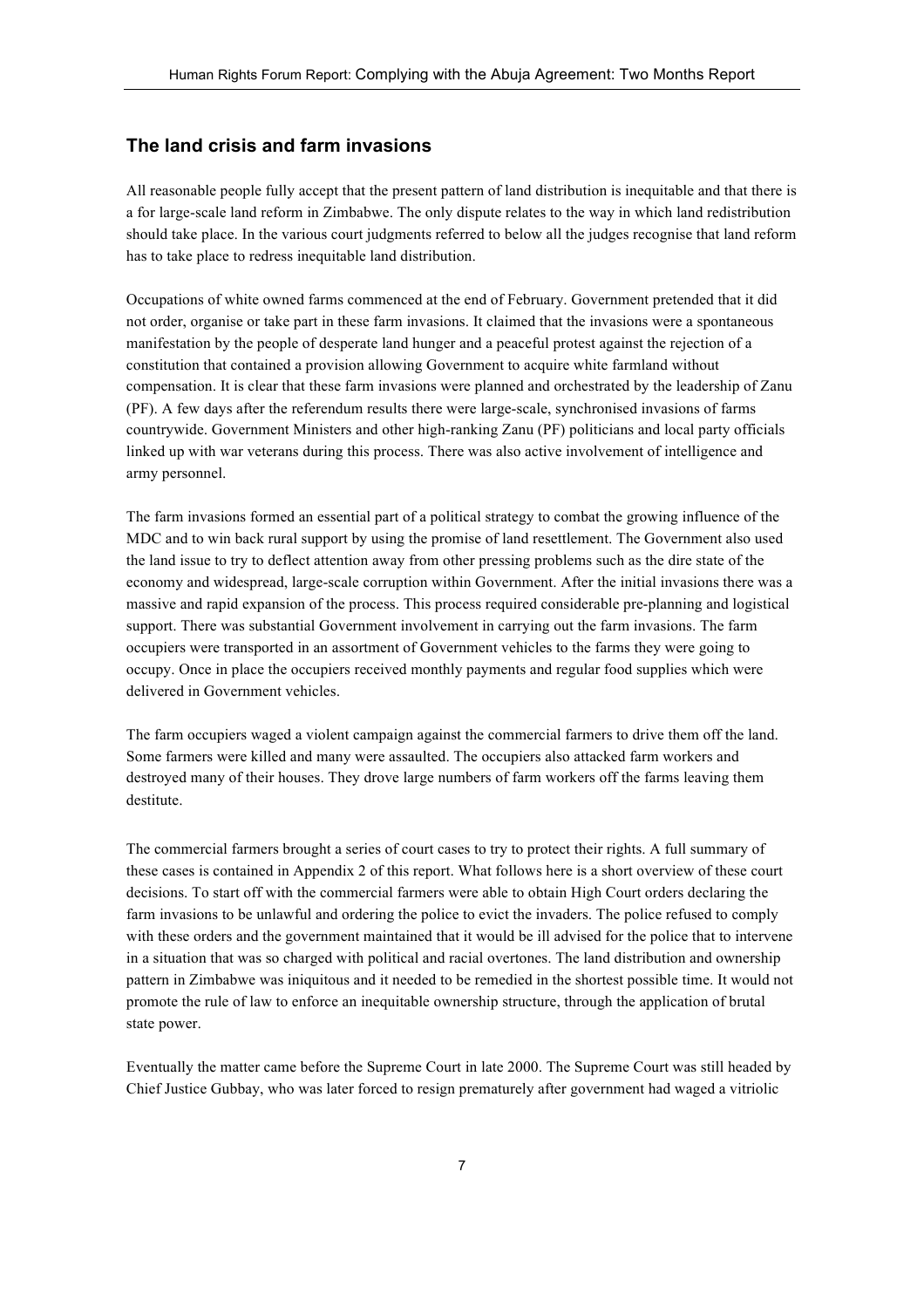campaign against him. The Supreme Court pointed out that land reform was required in Zimbabwe. What it took issue with was the way in which land redistribution was being effected. It found that fast track land reform had been carried out in a violent and haphazard manner in violation of the Constitution and the laws of Zimbabwe. It ordered that land acquisitions must stop until the government had devised a workable programme of land reform in accordance with the constitutional requirements and until government had restored the rule of law on the farms. However, it suspended this order for six months to allow government to come up with such a programme and to restore the rule of law on the commercial farms.

After this judgment Government passed new legislation that was fast-tracked through Parliament. This was the Rural Land Occupiers (Protection from Eviction) Act [Chapter 20:26]. The effect of this piece of legislation was to protect from eviction for a period of six months all farm occupiers who had occupied farms in anticipation of re-settlement. It suspended the operation of court orders ordering the eviction of settlers and it precluded the courts from ordering the eviction of these occupiers. It also protected the setters against criminal and civil liability for unlawful occupation of properties and damage caused on the properties.

By the time the matter came back to the Supreme Court Chief Justice Chidyausiku in place of Gubbay and had appointed three additional Supreme Court judges. All these new appointees were widely viewed as being less independent. All four of these judges sat when the land case can back to the Supreme Court for adjudication. The only judge in this case who had sat in the previous case was Judge Ebrahim. The judges for this case were thus selected in a way that would ensure that the court would be likely to favour the Government case.

All the judges other than Ebrahim, ruled that the Government had shown that it had satisfied the conditions laid down previously by the Supreme Court. It now had in place a lawful programme of land reform that was constitutional. The actual way in which the programme was being implemented was outside the purview of the court. They also found that the Government had also restored the rule of law on the commercial farms as it had shown that the police had taken adequate steps to enforce law and order. The rule of law did not require absence of criminal violations; all it required that proper steps to taken to enforce the law. They also ruled that the Rural Land Occupiers (Protection from Eviction) Act was constitutional.

Judge Ebrahim strongly disagreed with the majority. He found that the rule of law had not been restored and that a lawful programme of land reform had not been put in place. The real question regarding legality was whether the programme was being implemented lawfully and in accordance with legally stipulated processes. Haphazard squatting could not constituted a lawful programme of land reform. He decided that Rural Land Occupiers (Protection from Eviction) Act was unconstitutional. In violation of constitutional rights, it deprived the landowner of his rights or interests in his land without compensation; it allowed arbitrary entry into property and occupation of that property, it deprived landowners of their right to protection of the law and the right to freedom of association.

The Government has passed further laws that restrict further the rights of commercial farmers. These include a law that says that when a farmer received notice of acquisition, he must discontinue farming his land and it is a criminal offence for him to interfere with land occupiers. He may continue to occupy his farmhouse but for a maximum period of three months. Another law has been passed that limits farm sizes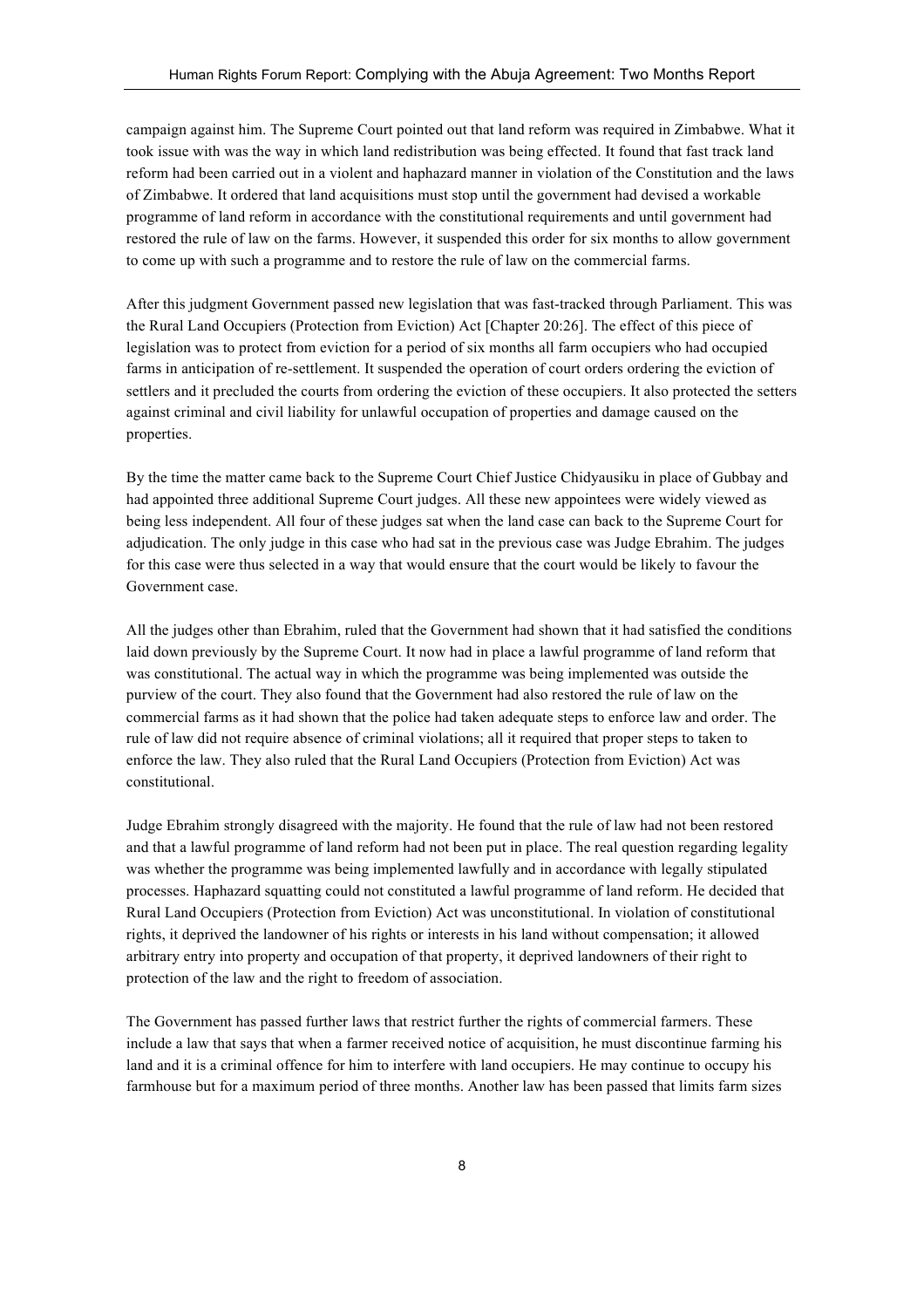of farmland to a maximum of 250 hectares in cropping areas and 2000 hectares in ranching areas. This will drastically curtail large scale commercial agriculture.

# *Violence on the commerc***i***al farms*

The Human Rights Forum will not give detailed information on the violence on the commercial farms as this has been extensively documented elsewhere. What is clear is that the invasions of farms have not ceased since the Abuja Agreement, and the available evidence indicates that in some areas the violence may even have worsened. The Zimbabwe Republic Police submitted a report to the Abuja Foreign Ministers contradicting this view, claiming that the situation on the commercial farms had improved dramatically since Abuja. However, this highly partisan and misleading report is at variance with the evidence before the Forum.

The Commercial Farmers Union reports further farm invasions, with some farmers being driven off their farms and some farmers being violently attacked. It provides details of considerable disruption of farming activities, destruction of crops and deliberate burning of pastureland. Finally it documents the continuing violent attacks upon farm workers and the driving off farms of large numbers of farm workers and their families. The large-scale displacement of farm workers from commercial farms is of particular concern. The CFU estimated that 70,000 commercial farm workers and their families had been displaced by the end of August 2001, but this figure has greatly increased in the past few months. It is of extreme concern that no up-to-date figure is available and this masks a humanitarian crisis.

For its part the Zimbabwe Government accuses the Commercial Farmers Union of putting out false information about the situation on the farms. In the light of the claims and counter-claims, the Forum would merely re-assert its earlier statement there is a need for an independent of what has happened on commercial farms since the signing of the Abuja Agreement.

The cases reported to the Forum of violence on farms are summarized below.

# **Chegutu**

 $\triangleright$  On 30 November, farm invaders and war veterans burnt down 42 houses belonging to Asaf Jazire, Selina Mafuta, Mariyani Tenesi and other unnamed farm workers at Blackmorevale Farm. Some of the workers were beaten with chains and knobkerries while others sustained burns and were treated at Kadoma Hospital. The workers were then ordered to vacate the farm. The owner of the farm was accused of supporting the MDC and aiding gold panners in the area.

#### **Chinhoyi**

 $\triangleright$  On October 9, 20 farm occupiers and war veterans slashed 1.5 ha of new tobacco crop and damaged \$135 000 worth of property on Njiri Farm in Chinhoyi, an undesignated farm. The police arrived two hours after the incident and told the occupiers to stop.

## **Guruve South**

 $\triangleright$  On 16 November, a pastor, his wife, and the senior foreman at Marira Mbada Farm in Horseshoe were assaulted after they failed to produce ZANU (PF) cards and were therefore accused of being MDC supporters.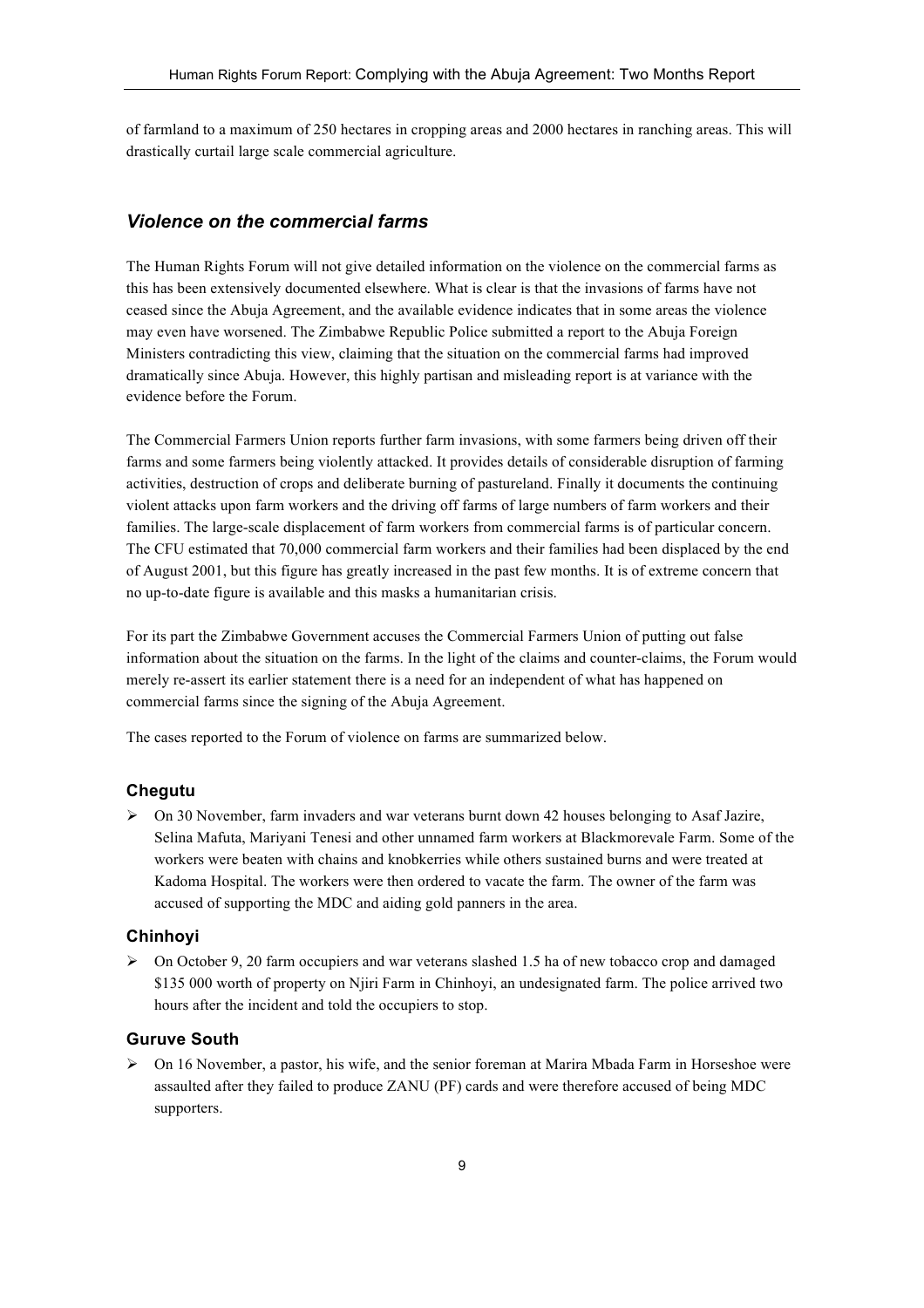# **Hwedza**

- According to The Herald, on 15 September 2001, farm workers at Bita Farm allegedly attacked resettled farmers and ZANU (PF) supporters Fanuel Madzvimba and Alexio Nyamadzawo. Both men were assaulted and subsequently killed with axes, steel chains, spears, sticks, knobkerries and stones. They were killed when they arrived to occupy plots that had been allocated to them at the farm.
- $\triangleright$  On 15 September 2001, again at Bita Farm, resettled farmers and war veteran militias burnt the huts of 60 unnamed farm workers. The arson attack was in retaliation to the killing of two resettled farmers by farm workers.
- $\triangleright$  On 18 September 2001 a Daily News crew had gone to cover an incident in which two farm invaders had died in clashes with farm workers at Bita Farm. Farm invaders thought to be ZANU (PF) supporters accused the Daily News journalists, Colin Chiwanza, Mduduzi Mathuthu, Virginia Mauluka and Trust Maswela Mpofu, of being spies for the MDC and the UK Government. They were assaulted for 30 minutes by an "illegal gang camping at the [farm] entrance" permitted by ZRP and ZNA to vet visitors. A ZNA soldier firing into the air and threatening to shoot occupiers saved them.
- $\triangleright$  On 15 September 2001 at Bita Farm, three lorries arrived carrying about 400 people. C.M. was in the house and heard noise outside. When he went outside to investigate, he saw people being beaten in the compound, including children. He tried to run away but a group of about 12 people cornered him and assaulted him with planks and poles. He received a blow to the head and they assaulted him all over the body. He pretended that he had passed out and the group left him for dead. As a result of the attack, he experiences dizziness, numbness and pins and needles in his arms and legs, has backache, chest pain, bruises on his back, leg, and hands.

#### **Kwekwe**

- $\triangleright$  Occupiers on a farm belonging to S. Smith in Kwekwe have continued to set fires (60%)
- $\triangleright$  of grazing burned), fell trees, poach, snare wildlife, and have been hostile in threatening to remove the owners. Farm workers are intimidated daily. A local businessman who reportedly paid the District Administrator for the use of the land occupied one farm homestead. The ZRP have rendered no assistance.

# **Marondera East / West**

- On October 8, unnamed farm occupiers assaulted Hamish Charters of Eirene Farm with whips and sjamboks on his back and shoulders.
- $\triangleright$  At Chipesa Farm, on October 11, David Kay was arrested on a charge of attempted murder when he went to report that invaders were prohibiting his farming activities. A court order from Justice Chinhengo bars such activity.
- $\triangleright$  On October 13 farm occupiers from Svosve and ZANU (PF) supporters, including Edward Jera, accused five unnamed farm workers at Uitkyk farm of supporting white farmers and the MDC. The workers were assaulted with axes, knobkerries, chains and sticks. Police took all five to Marondera for hospital treatment.
- $\triangleright$  The incident follows the issuing of a High Court order dated 4 October 2001 from Justice Chinhengo served on Marondera police on 9 October instructing them to curb lawlessness and enable normal farming operations on Uitkyk, Eirene, Safari, Munemo and Chance farms. Despite intervention and ferrying of the injured to the hospital, the farm owner Angus Campbell believes that ZRP Sgt. Matambanadzo failed to take action contain the situation as the violence developed.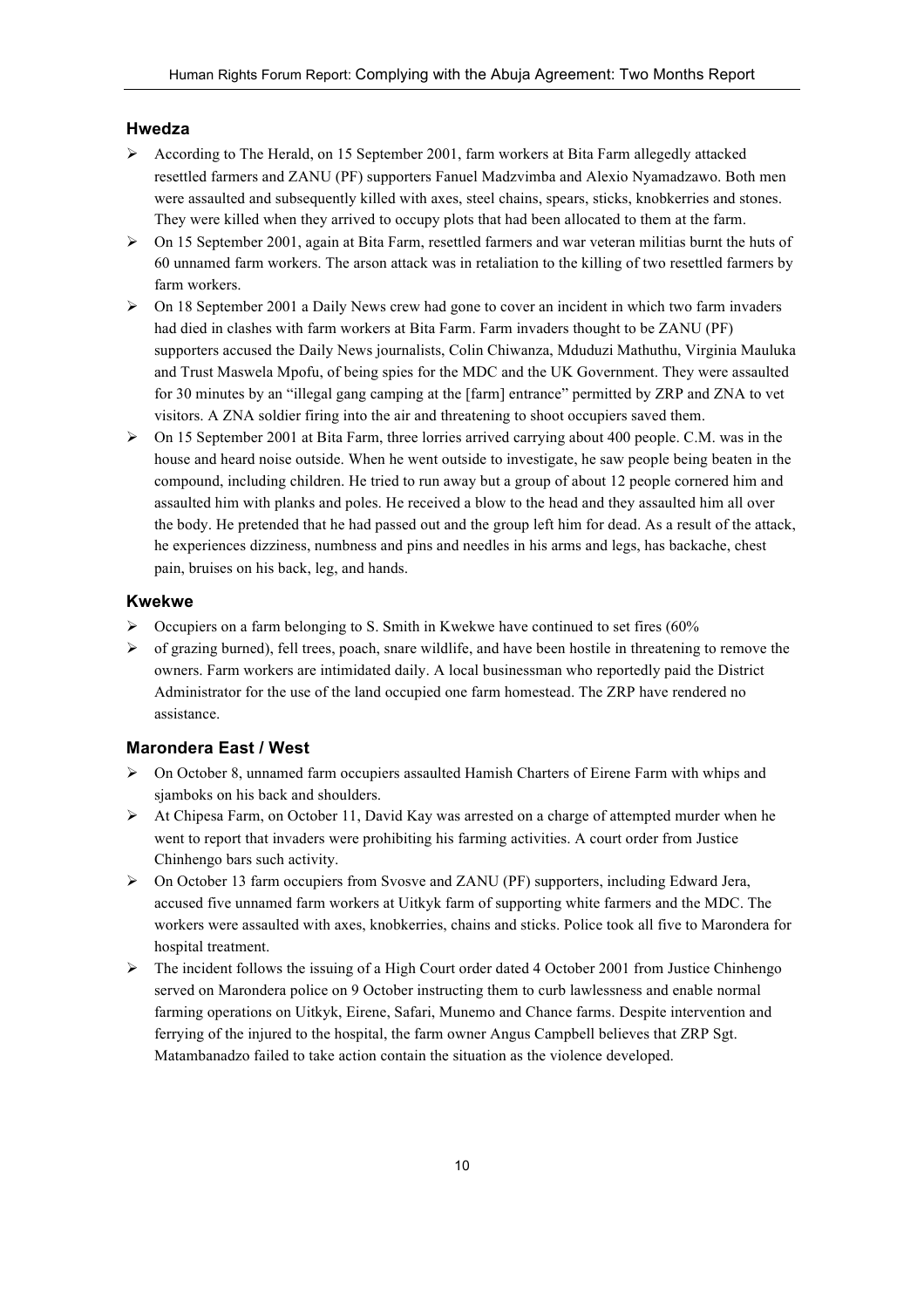$\triangleright$  Between October 13 and 14 Unnamed farm occupiers and ZANU (PF) supporters beat three unnamed farm workers including one pregnant worker at Uitkyk farm. The pregnant woman was repeatedly kicked in stomach until she vomited.

On November 7:

- Tendai Peturo, Takudzwa Chikasha who is Peturo's son (aged 5) and more than twenty-five unnamed farm workers from Mushangwe, Eirene, Angus and Safari Farms were severely assaulted for 'siding with their masters'. Chikasha sustained bruises on his face plus a swollen mouth. The assailants were wielding sticks, knobkerries, chains and stones.
- War veterans and ZANU (PF) supporters beat Nyarugumi Kamburuwa, a farm worker at Mushangwe Farm, all over his back with chains.
- War veterans and ZANU (PF) supporters beat Moses Nyandoro, a farm worker at Munemo Farm, with a hoe handle. \$2 300 stolen was stolen from him during the same incident.
- $\triangleright$  Farm invaders in the Ruzawi River Valley severely assaulted a three-year-old child. The child sustained bruises and cuts on face. The invaders also assaulted farm workers in the Ruzawi River Valley and destroyed the workers houses in an attempt to get them to vacate their farm.

The following events, affecting farm workers, took place at Munemo Farm on November 7.

- $\triangleright$  Farm invaders came to N.K's home, kicked the door in and assaulted him with sticks.
- $\triangleright$  Four farm invaders came to A.W's house, kicked the door in and assaulted him with sticks. They also stole \$1 600, a handbag and pens.
- $\triangleright$  Seven farm invaders came to E.N's house and kicked the door in. They went to her bed and assaulted her with wire and sticks.
- $\triangleright$  Nine farm invaders came to M.N's house and beat him with sticks. Six of them took his wife and went off with her.
- $\triangleright$  Farm invaders came to P.G's house and broke his door down. He went out of his house to see what was happening and beating him with a stick.
- $\triangleright$  Four farm invaders came to E.T's house and broke the door down. They went to her bed and beat her. They also stole \$8 000 and 2 blankets.
- $\triangleright$  Five farm invaders broke the door down at P.N.'s house, then beat her with a chain.
- $\triangleright$  Farm invaders broke into C.M's house after by kicking the door in. They beat him with sticks and a chain.
- $\triangleright$  Farm invaders kicked the door of E. B's house open and beat her with sticks.
- $\triangleright$  Two farm invaders came to B. Y's house, kicked the door open and beat him with thick sticks.
- $\triangleright$  Farm invaders broke the door to S.I's house down and beat him while he still lay on his bed.
- Farm invaders broke the down the door and window of A. C's house and then beat her with logs.
- $\triangleright$  Farm invaders broke into A.Y's house through the window and entered the bedroom. They beat her before she escaped through the window. The invaders also stole \$5 000 from her.

# **Masvingo North**

 Albert Chamwadoro, an ex-ZANU (PF) MP for Chivi North and the owner of Allandale Farm in Mashava, had the entrance to his farmhouse locked by a group directed by the supporters of Josaya Hungwe, the provincial governor. The group also threatened to kill Chamwadoro. The farm workers were chased away.

Chamwadoro is allied to Eddison Zvogbo's faction of ZANU (PF) which is sometimes at variants with others in the party. He bought Allandale Farm from Mashaba-Shabani Mines in 2000. Blackowned farms are not supposed to be designated, but Hungwe insisted on the designation and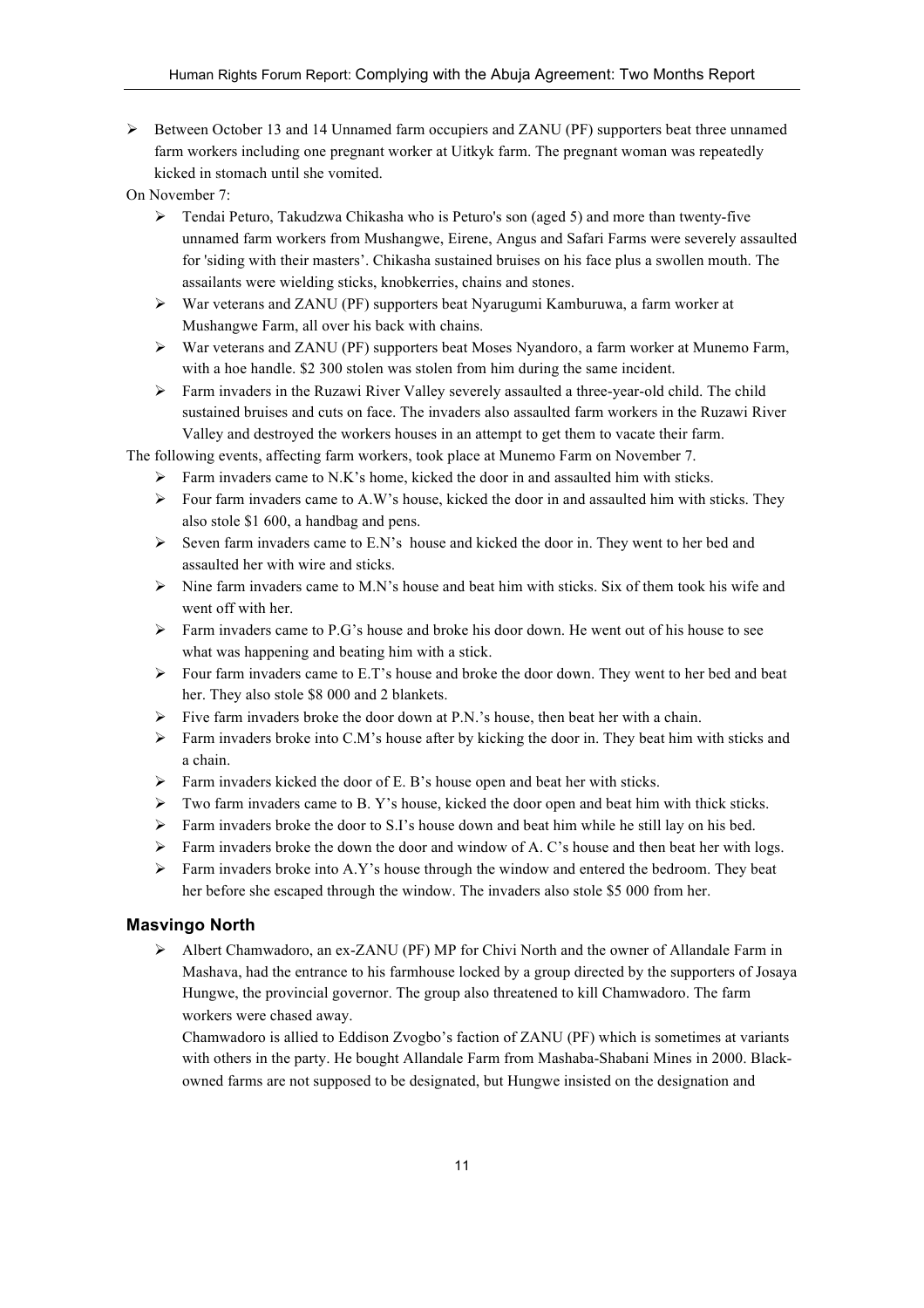occupation, stating that the certificate of no interest under which Chamwadoro had purchased the farm had been cancelled.

# **Murehwa South**

- $\triangleright$  On 18 September 2001, at Jibandi Farm in Macheke, six unnamed ZANU (PF) supporters assaulted the farm owner after having assaulted the farm workers and ordered them to cease work. They returned with reinforcements from Nyazema Township and assaulted the farm workers again and torched their houses. Information about this incident came from Peter Nyadembera, MDC secretary for info and publicity in area.
- $\triangleright$  On 11 November, Alan Bradley, a commercial farmer, was shot at close range through the shoulder and into the chest at Royal Visit Farm and seriously injured. The farmer, his wife and their two children were returning home when they came across a log barricade on the farm road. The farmer, who was the passenger, got out of the car to ask for the barricade to be removed. When he was met with a hostile response, he got back into the vehicle, but was shot through the shoulder into the chest. It is not clear what type of weapons were used. The motive for the shooting is also not clear, but the farm is occupied and it is known that there is friction between the settlers, senior war vets and the farmer as the former insist that the farmer should not be permitted to continue production. The police arrested one suspect, William Nyawire.
- $\triangleright$  On 14 November, Unnamed farm workers from Springdale, Craiglea and Mug Farms in Macheke were all evicted from their homes by farm invaders. The ZRP was called in but failed to resolve the matter.
- $\triangleright$  Unnamed farm workers at Nyagadzi Farm in Macheke had their huts burnt down by farm invaders.

# **Mutare West**

 On October 19 at Guy Coke-Norris' Nyatso Farm in Odzi, war veterans used a District Development Fund tractor to plough 2 hectares of high-value export flowers 48 hours before picking was due. The value of the flowers was at least \$1,2 million in inputs alone. The war veterans threatened to return and destroy the remaining flower crop if he did not leave the farm immediately. They had earlier looted the garden of \$1,4 million in vegetables and gum plantation for temporary housing materials, destroyed a brick-making plant and looted two farmhouses belonging to his sons. Among the illegal settlers is a top-ranking local police officer that visits the farm regularly from the ZRP base in Santana.

# **Zvimba South**

- $\triangleright$  Farm invaders abducted the farm manager of Mede Farm in Nyabira. It has been ascertained that the manager is still alive. The Nyabira police initially would not react and then did not answer their phone. Eventually a vehicle was then sent to Nyabira to collect the ZRP. It is unclear whether the farm manager has since been released.
- Armed invaders from Lilfordia farm base assaulted Maggie Christian and six unnamed farmworkers of Umzuzuru farm in Nyazura. They stoned all farmhouse windows and stole two tractors. Alistair Smith (the farm owner) was not at home when the attack occurred. Umzuzuru is a large dairy farm that has recently been delisted.
- $\triangleright$  As can be seen from these cases, there continues to be violence on the commercial farms. The Forum is unable to determine the complete extent of the violence, but the cases indicated above cast serious doubts upon the validity of the Supreme Court's judgment as well as upon the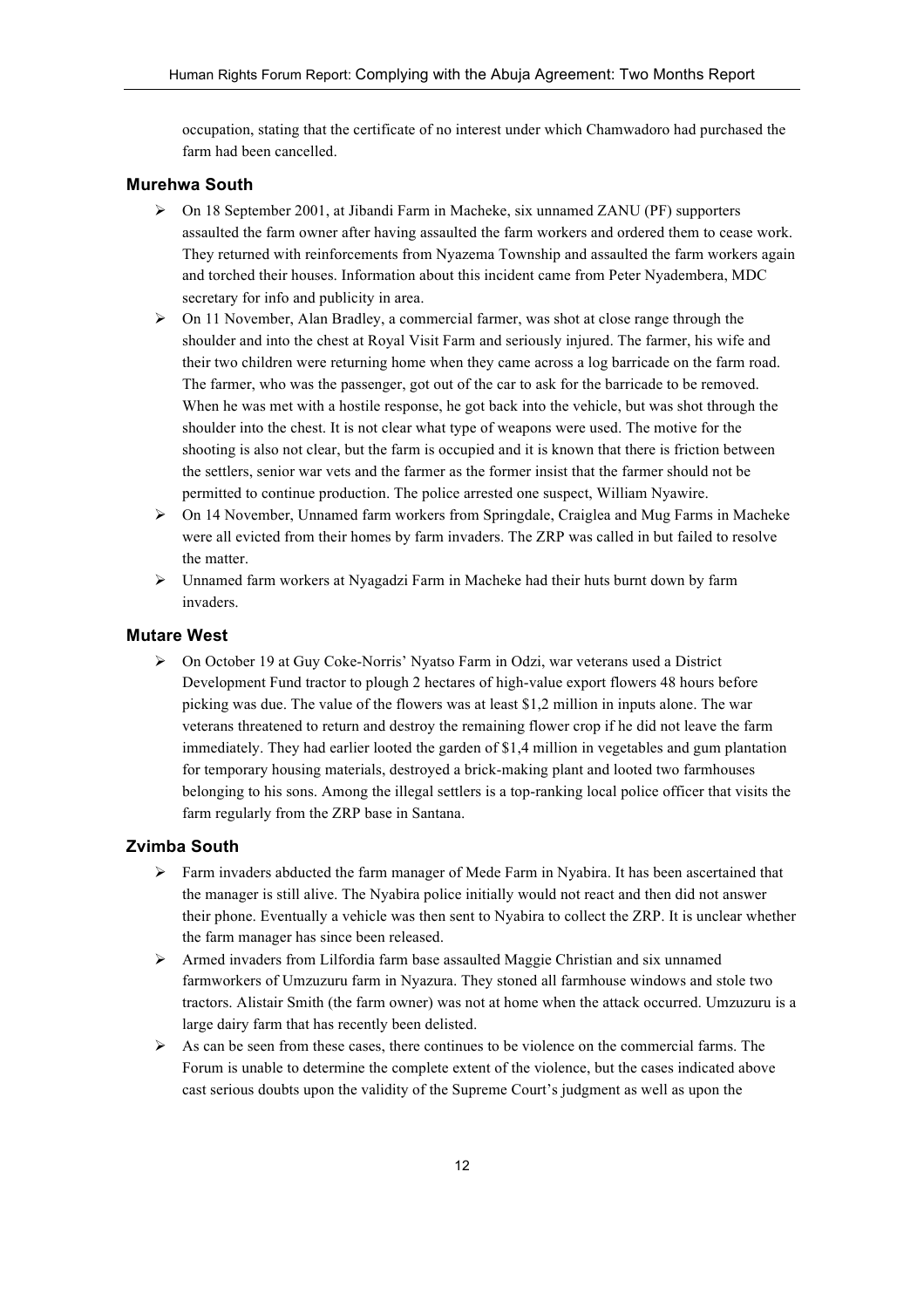assertions of the ZRP that the rule of law has been re-established on the commercial farms. It thus remains a priority that there is an independent commission of inquiry into the many aspects of the Government's land reform and its application.

# **Cases of political violence**

Political violence, particularly in respect of elections, was clearly a concern of both the Abuja Agreement and the SADC President's initiative. A previous report from the Human Rights Forum indicated that there was little change post-Abuja. The cases reported below are summarised form the monthly reports of the Human Rights Forum. The case reports are derived from first-hand testimonies of victims, but, where names are given, these are taken from public reports.

As will be seen from the cases summarised below, gross human rights violations have not declined post-Abuja. Torture continues to be practised by both State agents and other agents acting with the acquiescence of the State. The cases are summarised according to constituency, and, as will be seen, the purpose seems strongly related to elections, especially the Presidential election.

As will be seen from the overall statistics, there can be no claim that political violence has diminished in Zimbabwe. It is also relevant to point out that the ZRP report to the Abuja Foreign Ministers makes no reference to the general political violence obtaining in the country, and seeks rather to portray a view that all violence in confined to the problems around land. This is clearly misleading and false as the evidence below demonstrates.





**Sources:** Amani Trust medical assessments, HR Forum legal statements, CFU reports and newspaper reports.

**Unlawful Arrest/Detention:** Unlawful arrests perpetrated by members of the police force and unlawful detentions by state agents, members of political parties and private individuals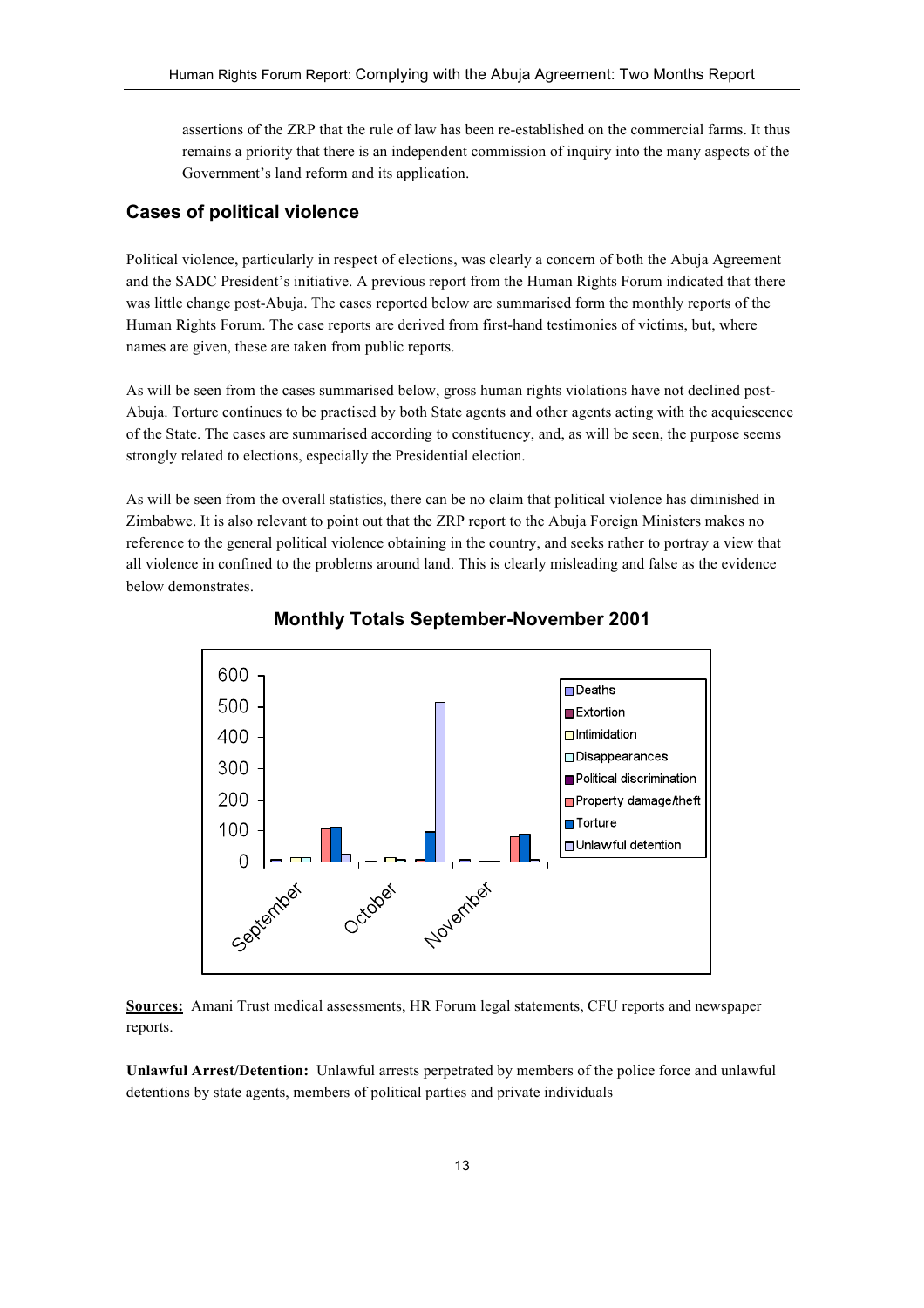**Kidnapping/Disappearances:** Victims who have been released and those who are still missing. **Torture:** Crimes of torture include rape. Rape is a highly underreported crime in Zimbabwe. To date, the HR Forum has only been able to document three cases, all in the month of June. Rape has not been allotted its own category as the low number would minimize the actual occurrences of rape and not effectively illustrate the volume of this crime. All cases under torture also fall under the definition of torture according to the general definition of torture given in the United Nations Convention Against Torture and Other Forms of Cruel, Inhuman and Degrading Treatment and Punishment.

**Displacement/Eviction:** At least 70 000 persons have been internally displaced since January 2001.

As will be seen from the statistics given above, there is a relatively consistent pattern of human rights violations taking place. The rates are relatively similar over the months, and do not suggest that there is any concerted effort by the Government to ensure that violence is stopped or adherence to the rule of law is ensured. As will be seen from the cases below, it is rather the case that government agents and government supporters continue to perpetrate human rights violations with impunity.

#### **Bindura**

- $\triangleright$  On 17 September 2001, members of the ZRP arrested MDC candidate for Bindura, Elliot Pfevbe, on an attempted murder charge. Pfebve was held in cells overnight and was released without explanation after a ZRP meeting with the Attorney General's Office. Pfebve was again arrested when he went to report a second break-in and theft of files and equipment from his computer firm. The arrest related to an attack on an MDC convoy containing Morgan Tsvangirai during July 2001 campaigning in Bindura.
- $\triangleright$  Three people attacked OM at Chirwaridzo in Bindura on 30 September 2001 around 8.00 p.m. He was hit by stones on his right foot. He is unable to walk flat on his right foot, which is swollen.
- $\triangleright$  On 13 October EM was coming from Nzvimbo and arrived home at 7 p.m. At 3 a.m. a group of six police support unit officers arrived and beat him for over an hour using boots, batons, and slaps. He and his family were threatened. He tried to escape through the window but was caught and beaten. EM was taken to Matepatepa Police Station until his lawyer arrived in the morning. As a result of the attack, he experiences pain along the spine, on the buttocks, in the shoulders, arms, legs, feet and back, and has palpitations.
- $\triangleright$  On 12 October at around 3 a.m. RC was awakened at his home in Chiwaridzo, when his colleague opened the door for six policemen. As the policemen entered the house they rounded everyone up and ordered them to lie in a prone position. The officers then began assaulting them with baton sticks. RC was assaulted on the buttocks, hand and right side. After they were beaten the occupants were ordered to get into a ZRP vehicle and were taken to the police station where their names were written down. They were released at 3 p.m. the following day.
- $\triangleright$  On 13 October at 3 a.m. six policemen burst into a house and started to beat the occupants. TT, an 11-month-old baby, was there with his parents. All of those who were staying in the house were taken to the Bindura police camp. When they arrived, TT, who had been asleep, woke and stretched with his palm outward in the MDC fashion. One of the policemen then beat the infant on the head, forehead, mouth, and left hand with a baton and threatened to kill the child. TT began to cry and the police took him to the cells for an hour before they released him with his mother. At that time one of his teeth was loose. As a result of the beating, the child has healed scars on his upper and lower lip, exhibits swelling and tenderness in his forehead, and cries when he lies on his left side. (*The parents gave this evidenc*e).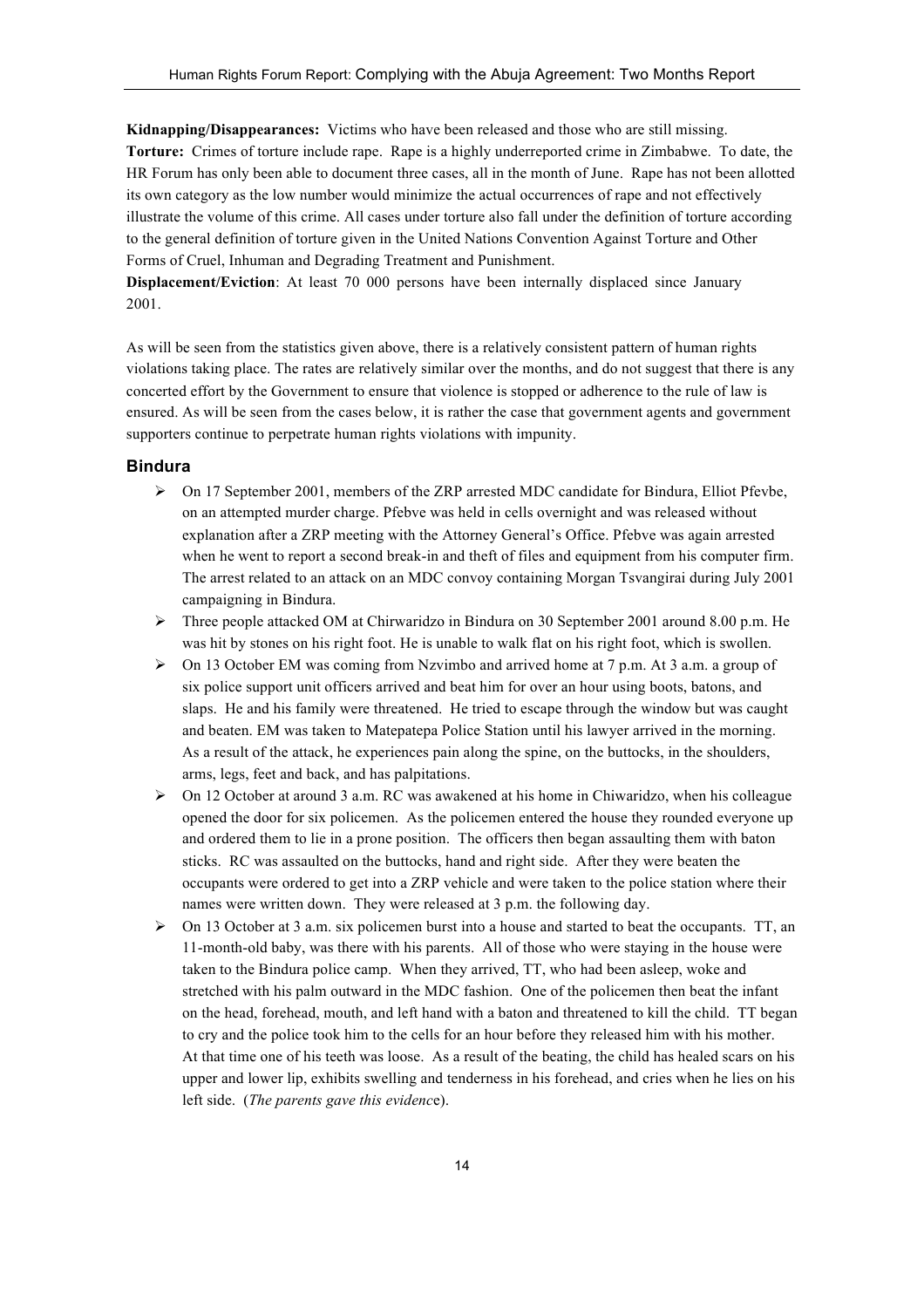- $\triangleright$  On 27 October, MDC supporters who came to campaign in Bindura were involved in an altercation with ZANU (PF) supporters. When they left, EN was assaulted by three ZANU (PF) youths. He managed to fight back and escaped. As a result of the attack, he experiences headaches and pains in his legs and feet. He also has a painful jaw and a scar and swelling on his right arm.
- $\triangleright$  On 27 October DM was travelling to Muzarabani to campaign for the MDC and was involved in an altercation with ZANU (PF) youths. His driver mistook him for the opposition and sprayed DM's eyes with a spray gun while trying to defend himself. Residue remained in his eyes, causing headaches and impaired vision.
- $\triangleright$  After political violence in Manhenga, BJ, who is 15 years old, and his family moved to Bindura. On 22 October he returned to Waerera School for exams. On that day two ZANU (PF) youths came and assaulted him, demanding to know where his father was. They removed him and his sister from school and threatened to make her their 'wife'. They both escaped later. As a result of the assault, he has a perforated left eardrum and impaired hearing which could lead to permanent damage.
- $\triangleright$  On 5 November, two unnamed male MDC supporters were reportedly killed at Kitsiyatota Squatter Camp following their refusal to attend the funeral of the ZANU (PF) youth chairman for Bindura, Voster Rupiya.
- $\triangleright$  MT's wife secured employment with Man-Made Security, which turned out to be owned by Saviour Kasukuwere, ZANU (PF) MP for Mt. Darwin, and Dick Mafiosi, ZANU (PF) District Chair for youth. She was tasked with spying on the MDC for ZANU (PF) but because her husband is an MDC member she refused. However she is now being hunted down for allegedly passing on sensitive information to the MDC regarding the security company.
- $\triangleright$  On 8 November, Gift Kapfunde and seven other MDC supporters were severely assaulted at Kuyedza Cocktail Bar in Chiwaridzo. Kapfunde received 11 stitches on his face and lost two teeth. He was initially taken to Chiwaridzo Clinic and then transferred to Bindura Hospital. War veterans and ZANU (PF) supporters carried out the attack. They had returned to Bindura after the burial of Cain Nkala and beat up MDC supporters in apparent retaliation for the murder of Nkala.

# **Chegutu**

- $\blacktriangleright$
- $\triangleright$  On 26 September 2001, in Norton, unnamed local ZANU (PF) councillor and ZANU (PF) youths firebombed the homes of Peggy Hwingwiri, MDC organizing secretary for Mhondoro, and MDC Norton Ward 7 organizing secretary Charles Mutunhire. This followed an incident on Sunday 23 September in which an MDC rally at Ngoni stadium was disrupted by ZANU (PF) youths who allegedly wished to play soccer. Mhondoro MP Hilda Mafudze had to abort her address before a ZRP riot squad dispersed everyone with tear gas. In the following days, inter-party clashes continued until the ZNA was drafted to restore order in the area.
- $\triangleright$  On 24 September 2001, in Ngoni, ZANU (PF) supporters assaulted MDC Mhondoro district treasurer Florence Chikiri and MDC committee member Prisca Sibanda. Chikiri received head wounds requiring 10 stitches. Sibanda was whipped on the forehead when she opened her door at night. Sibanda's home was splashed with petrol then torched. This followed the incident described above on Sunday 23 September in which an MDC rally at Ngoni stadium was disrupted by ZANU (PF) youths. Sibanda's son, Oliver, was told by Murenje , the ZANU (PF) youth secretary for Mhondoro, to warn his mother not to attend MDC rallies. There were raids on other MDC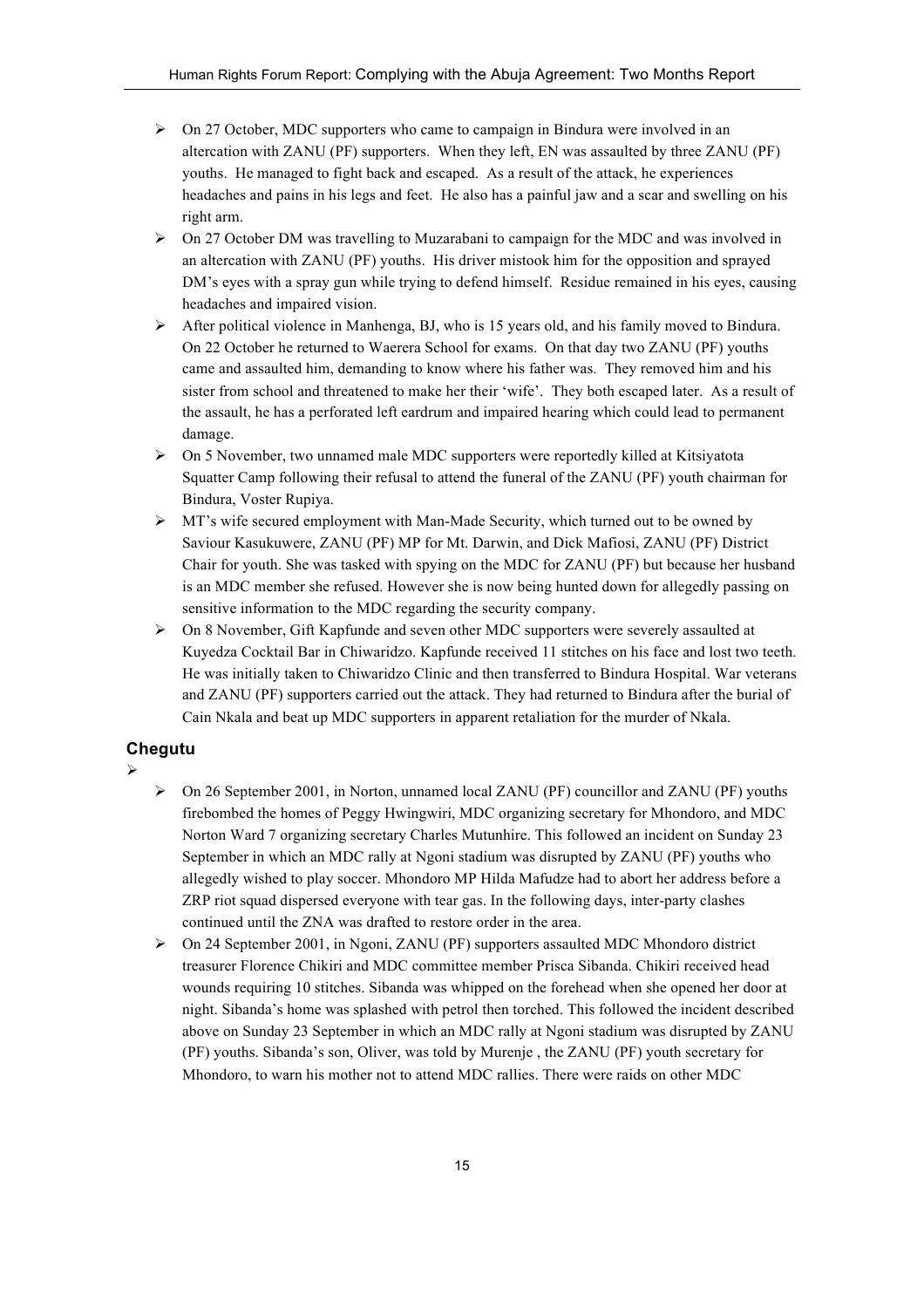officials' homes too, including those of Edward Musumbu and Mishek Gava, which sparked MDC retaliation on 26 September.

 $\triangleright$  On 23 October JZ was on his way to the police station when he met soldiers and police in an army truck. They took him to a beer hall. They accused him of attending a meeting where arrangements were made to burn settlers' houses. They ordered him to lie down and beat him on the buttocks. They then ordered him to burn some clothes and forced him to do military exercises. He and his family were threatened. An army lieutenant and the sergeant performed the torture. As a result of the assault, JZ experiences pain in his legs, feet, shoulders and arms. He has abrasions on his back, and a haematoma on his back and on his buttocks.

# **Chikomba**

The Human Rights Forum has previously issued a report on the Chikomba by-election. This report detailed human rights violations in the constituency since February last year, and included cases that occurred after the Abuja Agreement. The cases below occurred after the report was issued.

 $\triangleright$  On 20 September 2001, in Sadza, members of the ZRP arrested MDC constituency coordinator for Chikomba, Virginia Gwena, MDC MP for Mbare East, Tichaona Munyanyi and 19 electoral agents and electioneers for allegedly moving around at night. They were held in cells overnight and released without explanation on the morning before polling started.

## **Chiredzi South / North**

 On 11 November, Johannes (a.k.a. Felix) Sikele, a resettled farmer, was shot and killed at Fair Range Estate by farm guard, Robert Nganduni. Nganduni was patrolling the area of the farm occupied by the resettled farmers when they challenged him. Sikele and Nganduni were involved in a struggle for the latter's gun during which he was shot at close range in the chest.

## **Chimanimani**

 On 6 October Shepherd Kajai, Tobias Machocho, Edmore Mafuse, Brian Manoma (aged 9), Never Ruwo and at least five unnamed individuals were assaulted by soldiers in Machongwe Village in Chimanimani. Ruwo was hospitalised with a fractured skull. Some of the other victims were threatened if they sought medical assistance. The perpetrators were identified as Asst Insp. Mujuru (ZRP), Joseph Mwale (CIO)\*, Capt. Charamba (ZNA 3 Brigade Mutare) and 25 unnamed persons.

The matter was reported to Constable Matubu (PISI) at Chimanimani Police Station who is said to be investigating the matter. There have also been disturbances reported on Charleswood Estate, owned by MDC MP Roy Bennett, where ZANU (PF) members were urged to seize property. Two ZNA soldiers also entered the farm and 'scuffles ensued' according to reports.

\*Joseph Mwale was named as one of the killers of Tichaona Chiminya and Talent Mabika who were murdered with a petrol bomb in April 2000. A docket, in which Mwale and Kainos 'Kitsiyatota' Zimunya are cited as prime suspects in the murders, was opened and sent by Mutare Police to Police General Headquarters in Harare for them to forward to the Attorney General's Office. Mwale was summoned to testify in the Buhera North electoral petition but disappeared and failed to appear in court. High Court Judge James Devittie gave a directive to Attorney General Andrew Chigovera to prosecute the two for murder but no arrests have been made so far.

#### **Gokwe North**

 Gokwe Mukandakanda and Kufa Rukara of the MDC were abducted on October 4 at Mtora Growth Point and severely tortured for over 24 hours by unnamed ZANU (PF) supporters. They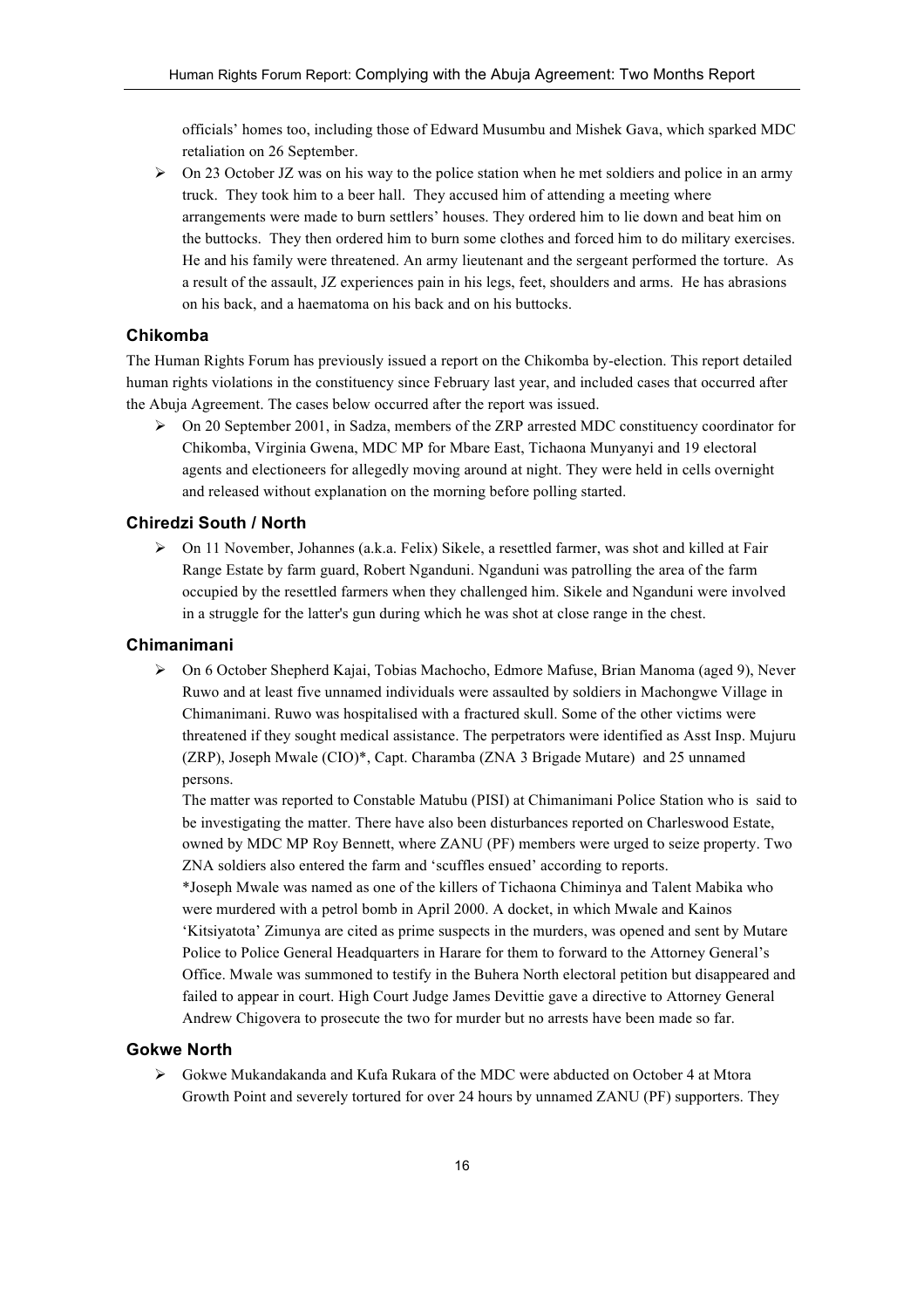were released by the ZRP and taken to Mtora Hospital. Later, they were transferred to an unspecified hospital in Harare for treatment by a specialist. Their condition was described as 'critical'. It is unclear whether the police arrested the perpetrators.

- On October 12, 20 teachers at Mashumba Primary School were besieged by a group of 500 ZANU (PF) supporters and war veterans. The mob attacked the teachers who then fled 40 kms on foot to Zomba Business Centre. The Midlands regional director of education, Isaac Tanyanyiwa, reportedly was 'unaware' of this and other disturbances in his precinct.
- $\triangleright$  In a separate incident on October 12, three unnamed teachers were assaulted when the same mob disrupted an awards ceremony at Chomuwuyu High School. The headmaster was threatened with death and has subsequently fled. The teachers now want their security guaranteed before they return to school.
- $\triangleright$  All the cases reported below relate to an incident in Gokwe North, where a group of ZANU (PF) supporters have established a base at Tenda Growth Point. The group is using the base for raids into the community and taking people back for systematic torture. There is clear medical evidence supporting the claims of all these victims, and, in particular, the widespread use of *falanga* (beating on the soles of the feet) is documented. *Falanga* is a form of impact torture that, apart from being excessively painful, can result in permanent disability.
- $\triangleright$  On Thursday 4 October 2001, at around 3.00 p.m., a group of about 150 ZANU (PF) supporters came for Mr KM, a 42-year-old male, at his father's homestead, and surrounded the house. He ran into the house and they began to stone the house. He offered to come out so that they would not destroy his father's house. When he came out they tied him using tree bark rope and forcemarched him to Tenda growth point to their base, beating him all the way. They beat him up all night and into the following morning. At one time they severely beat on the soles of his feet and threw him onto a fire, and he got burnt. The police later rescued him and took him to hospital. On examination, Mr KM was found to have a perforated right eardrum, a fractured finger and multiple superficial burns over his back. There were also large bruises on both buttocks, with a large bruise on the left leg. Both feet showed bruising and swelling characteristic of falanga. Mr KM was also found to be suffering from a clinically significant psychological disorder.
- $\triangleright$  On 4 October 2001, at around 4.00 p.m., Mr MM, a 28-year-old male, had arrived home at M village after hiding from harassment by ZANU (PF) supporters. ZANU (PF) supporters suddenly surrounded his village. He hid in the house, but they destroyed the roof and windows. He ran out and they caught him and beat him. Two rocks from a catapult hit him in the face. They tied him up and took him to their base at Tenda growth point. They beat him up until about 9.00 p.m. The police rescued him and took him to hospital.

Mr MM showed two abrasions on his face corresponding to being struck by catapult missiles. He also showed a soft tissue injury on his left leg, painful ears, and healing abrasions on his chest corresponding to beating with a blunt instrument. He also showed bilateral bruising on his feet, with swelling, which is characteristic of falanga. Mr MM was also found to be suffering from a clinically significant psychological disorder.

 $\triangleright$  On Thursday 4 October 2001, at around 11.00 a.m, Mr MN, a 37-year-old male, was on his way to his brother's house when he was ambushed by ZANU (PF) supporters at a field in M village. They accused him of not attending ZANU (PF). They started beating him up and made him bite a shoe. They forcemarched him to Tenda growth point. They beat him up severely until the following day when the police came and took him to hospital.

On examination, Mr MN was found to have a perforated left eardrum, and haemorrhagic conjunctivitis. He showed multiple facial abrasions and multiple superficial and deep burns secondary to being thrown in a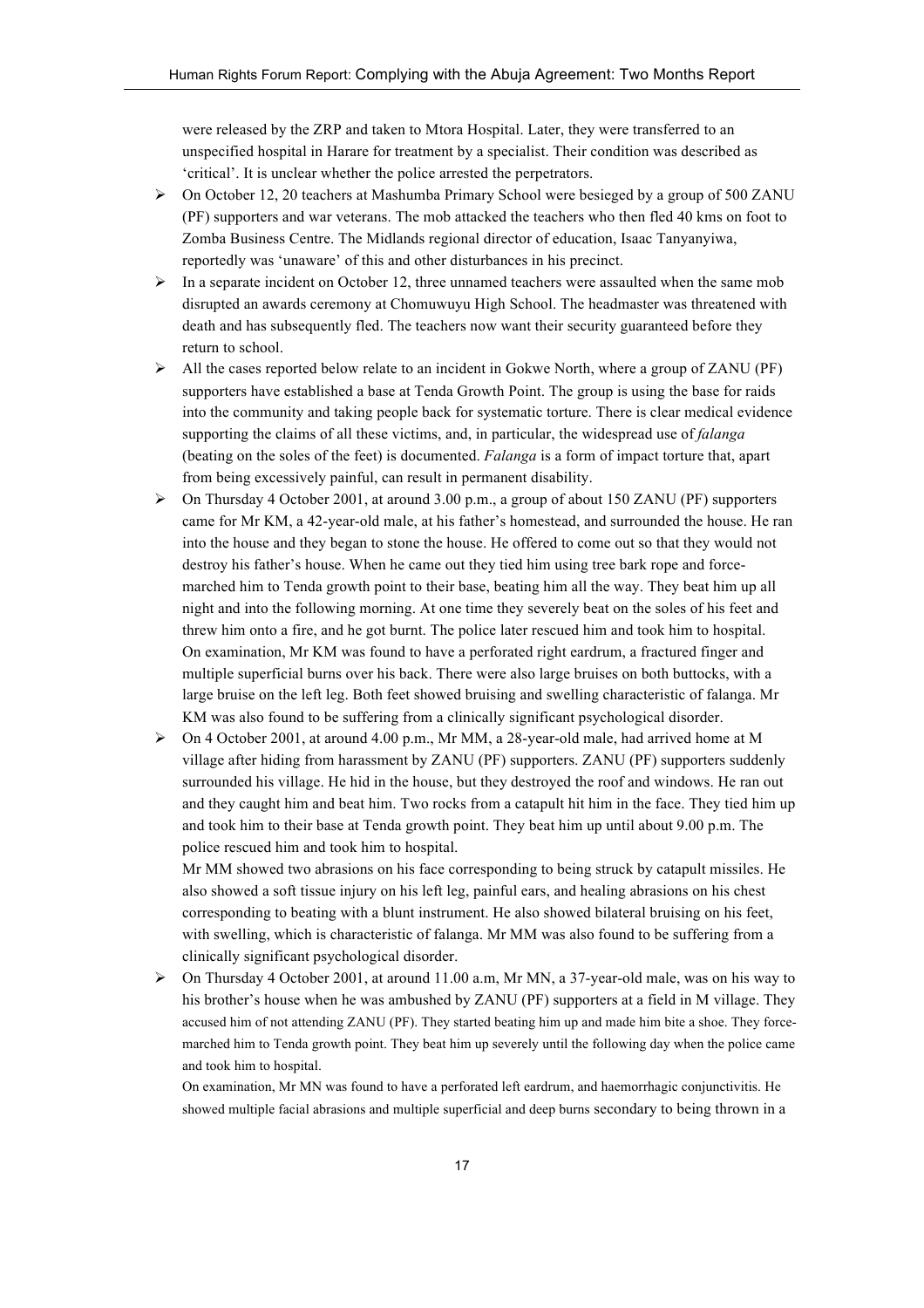fire. There were several abrasions on his torso, and he showed bruising and swelling of both feet characteristic of falanga. Mr MN was also found to be suffering from a clinically significant psychological disorder

 On Tuesday 2 October 2001, a group of ZANU (PF) youths came to Mrs KMU's house early in the morning. Mrs KMU is a 65-year-old woman. They started stoning her house and shouting for her to come out. They were saying that they were going to finish them off because her sons are not ZANU (PF) supporters. Something hit her on her right hand. They were all screaming and eventually they ran off.

On examination, Mrs KMU was found to have a fractured metacarpal of the right hand. He complained of severe chest pain, but no fractures of the ribs were found. He also had back pain secondary to beating, but no bruises were observed. Mrs KMU was also found to be suffering from a clinically significant psychological disorder.

- $\triangleright$  On 5 October 2001, there was a ZANU (PF) youth rally. They came to Mr EC's homestead, who is a 66-year-old male, and ordered him to attend the rally. He went to the meeting at Tenda growth point. He was surrounded by ZANU (PF) youths who showed him a group of people whom they said they were going to kill. They accused Mr EC's sons of being MDC supporters. They took his feet and put them over a rock and they beat him under the feet for more than an hour using sticks. After that they were put in the hot sun. The police eventually came and took him to hospital. Mr EC was found to have extensive bruising and swelling of both feet, characteristic of falanga and a fractured toe. He also had some evidence of deafness due to being slapped about the ears. Mr EC was also found to be suffering from a clinically significant psychological disorder.
- $\triangleright$  On 4 October 2001, at around 4.00 p.m., a crowd of ZANU (PF) supporters surrounded Mr MMA's homestead and they ran into the house. They stoned the house until he came out. They tied him up and took him to their Tenda growth point base. There they severely beat him until about 4.00 a.m the following day when the police came and took him to hospital.
- $\triangleright$  On !9 November, Ellifanos Chamunorwa was tortured by being beaten under his feet (falanga) at a ZANU (PF) base in Gokwe.
- On 19 November, Kufa Rukara was abducted at Mrora Growth Point in Gokwe and tortured on 14 October 2001. He was admitted to Gweru Hospital for treatment. Rukara had sustained a severe head injury that could not be treated and a broken right tibia. His condition deteriorated until he was unable to sit or talk. Rukara died on November 19 2001of his injuries.

# **Goromonzi**

 On 11 September 2001, at Solanio Farm, MDC supporters kidnapped two ZANU (PF) supporters. The two were taken from Solanio Farm to the house of a well-known MDC supporter in Epworth where they were beaten and dumped in nearby bushes. They were found later by members of their community but died shortly afterwards. Five suspects have been since arrested in conjunction with these killings.

## **Guruve North**

 $\triangleright$  Mrs RCH was waiting for a bus at Mashumbe Pools township at around 1600 hours on 29 September 2001. ZANU (PF) supporters suddenly surrounded her. One of them got hold of her by the arm and started assaulting her. The others then joined in. She was beaten all over the body with sticks, clenched fists and iron bars. She was assaulted on the head, the right shoulder, and both wrists. She now complains of headaches, backache, and a painful right shoulder. Her house had been previously destroyed on 8 September, and she is now homeless.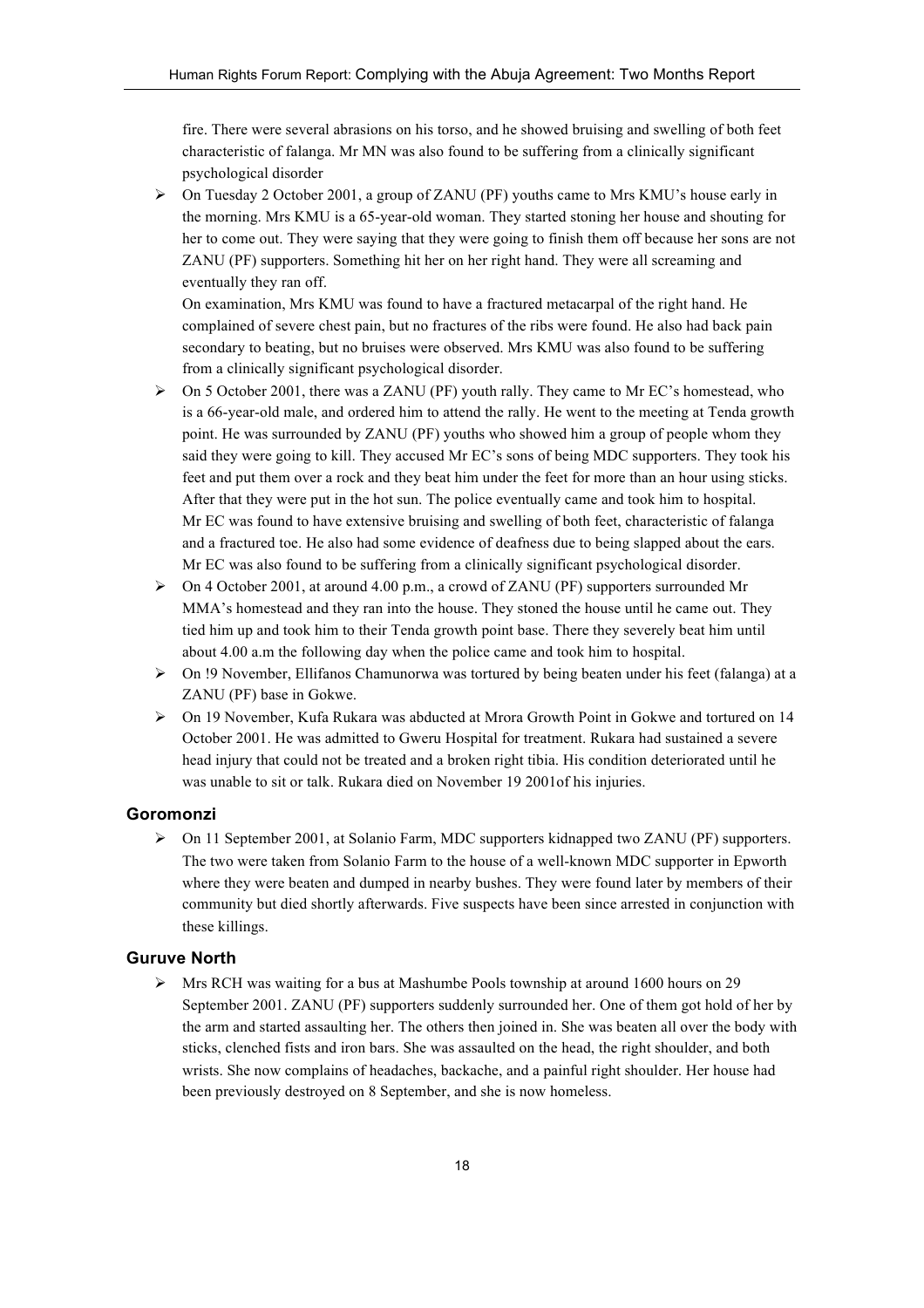On examination, she was found to have bruising on the left arm, the right shoulder blade, and the buttocks. She also had a healing scar on the right forehead, and was suffering from a clinically significant psychological disorder.

- The homes of Roger Mwinga and Ian Musanduka, both members of the MDC, were burnt down in Mushumbi Pools. Joseph Zambezi led the attack together with other unnamed ZANU (PF) supporters.
- ZANU (PF) supporters, on allegations that the villagers sympathised with the MDC, displaced Peter Chafesuka, Cliff Chirowapasi, Robson Mwarawara and other unnamed villagers in Ward 22 from their homes.
- $\triangleright$  There were numerous cases of torture recorded in Guruve in November, particularly in Mushumbi Pools where war veterans and ZANU (PF) members in Dande tortured Wilson Karikoga, Manikidzo Kopakopa and Nyambari Mahamba and other MDC supporters. The following is a first hand statement given by one of the victims:

## **MM**

I live near Mushumbi Pools in the Dande Communal Land of Guruve North. On 11th November 2001 I was called to a ZANU (PF) Youth Training centre at the old Neshangwe Primary School. Koshiwe Jonasi the ZANU (PF) Youth Chairman was conducting the meeting. Whilst there I was surprised when my name was called out and I had to stand out in front of the other youth with MK, WK, EK, PN and HC. Koshiwe Jonasi told us that the war veterans at Chitepo village in Ward 9 wanted us. We walked all the way to the village. To my astonishment we were called to a place in the bush near the Dande River. Joseph Musauki, a war vet leader and ZANU PF commissariat secretary, called me to come closer to him. He clapped me and then started to strongly assault me with a wooden log. I was forced to lie flat on the riverbed on the hot sand. He assaulted me with that log countless times. He then handed me over to Emmanuel Kirmukiyani (Dombo), Desmond Gomo, Nyande Musauki and Pius Musauki, who tied me up hand and foot and carried on assaulting me for six hours. The assault was by beating, making me roll in the hot sand for more than 150 metres, lying on the hot sand without moving, putting my head in a hole and barking like a dog and doing military drills.

During this time Dombo brought huriri, a very hot plant powder, (buffalo bean) and spread it around my body from time to time. During this time they left me in the hot sun for almost three hours without drinking water. I felt that I was dying. Finally I was offered a cup of water which I could not finish as they hit it down after I took two sips. They left me and told me to go and rest under a tree after they notice that I was momentarily loosing my breath.

Lastly Dombo opened the foreskin of my penis and brushed the huriri against my penis. With the help of Desmond Gomo, Nyande Musauki and Pius Musauki, he opened my buttocks and dropped this hot stuff inside. While I was in agony with this huriri they then beat me with eighteen cuts. I was then told to go home after they had mixed the huriri into my clothes. I was forced to wear those clothes. As I am speaking my penis has some paining cracks and my anus is developing a wound. I am definitely desperate. They have said they want to set an example on me to show that ZANU can kill. This victimization is a plot by ZANU PF to silence opposition members. And mainly their agenda on me is to make sure that I feel intimidated to the bone. I am the shadow councillor for MDC in Ward 9. They definitely know that if I am allowed to campaign ZANU PF would never stand a chance. I could not report to the police in Mushumbi Pools. The Member in Charge, Inspector Musukwa, has vowed not to help MDC supporters as he is a war veteran.

## **Guruve South**

 $\triangleright$  Hilary Matema of the MDC was killed on 15 October 2001. Matema was being interrogated by the ZRP on suspicion of unlawfully possessing a firearm after he was accused by soldiers of being an MDC supporter. He was assaulted with booted feet and batons and subsequently tortured to death in the Police Internal Security Intelligence (PISI) office at Guruve Police Station. The perpetrators were named as Herbert Manjengwa and Joe Ndomene. The two were charged with murder and remanded in custody by magistrate Feyi Tito of Bindura to October 30.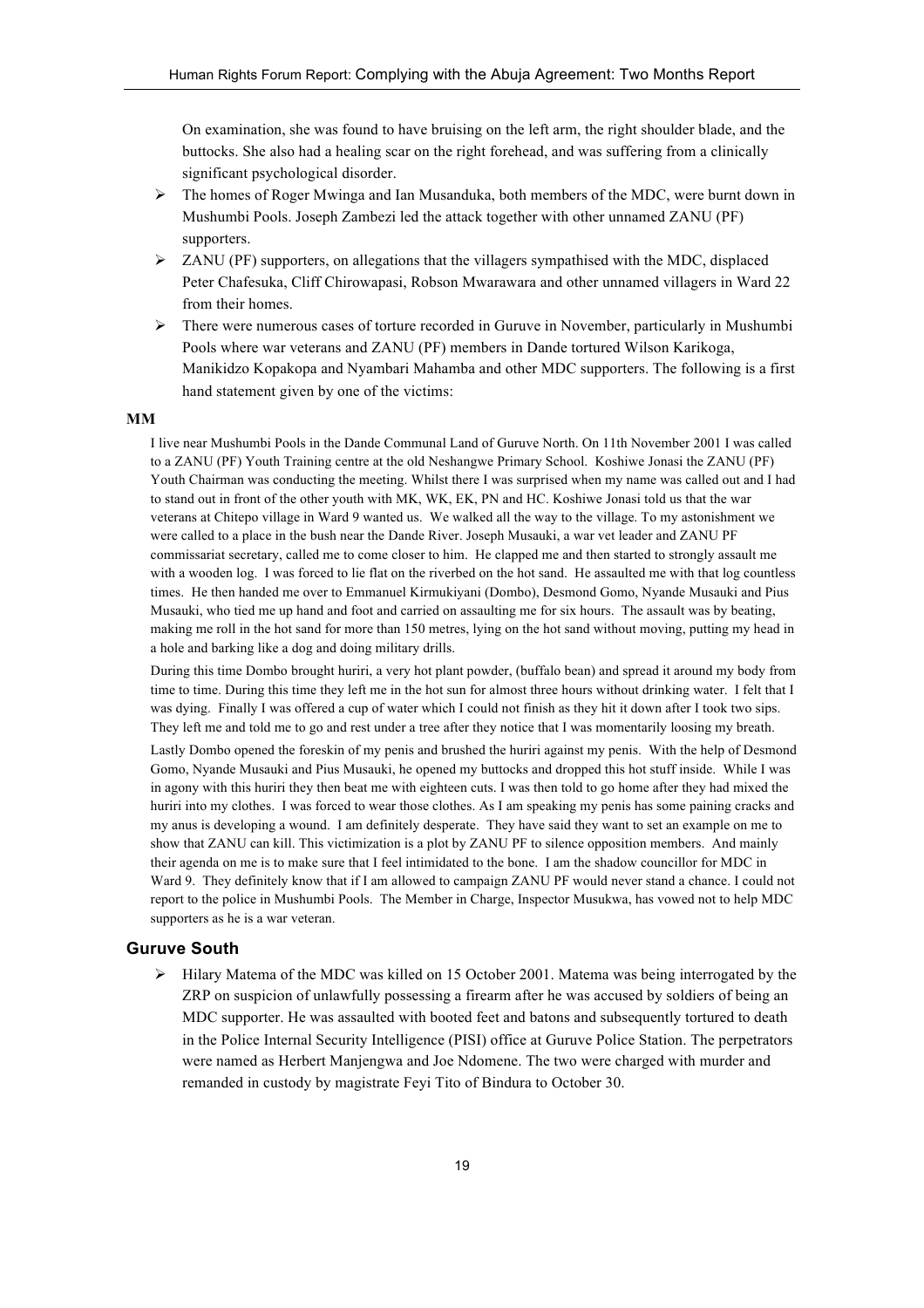#### **Harare**

- $\triangleright$  On 9 September 2001, DM was attending an MDC meeting when a disagreement ensued. During the argument, some other party members from another faction began to assault him. He was assaulted with booted feet on the back, abdomen, right eye, forehead, and left arm. As a result of the attack, he now experiences abdominal pains and pains in the shoulders and arms.
- $\triangleright$  On 16 September 2001, in Dzivarasekwa, unnamed MDC supporters assaulted Edwin Mushoriwa, MDC MP for Dzivarasekwa, and MDC supporter Janah Ncube. The MDC youths attacked their leaders at a congress when they were denied entry into the hall. Ncube was seriously injured.
- $\triangleright$  A gang of MDC youths assaulted PC in St. Mary's-Chitungwiza on 23 September 2001 around 7.00 p.m. He was kicked in the head and fell down.
- $\triangleright$  On 26 September 2001, in Chitungwiza, 150 unnamed youths, including seven ex-MDC supporters, stoned the homes of MDC Chitungwiza District Chair, Stephen Chasara, MDC district secretary, Unganai Tarusenga and MDC Ward 6 Chair, Lucky Parehwa at night. This incident was part of a series of stonings of MDC leaders' property.
- $\triangleright$  In a related incident on 27 September 2001, in Chitungwiza, 150 unnamed youths including 7 ex-MDC supporters stoned MDC MP for St. Mary's, Job Sikhala's home while he was visiting Stephen Chasara (MDC district chair, St Mary's). All the windows of the home were smashed. Sikhala's baby daughter, Theodora, was cut on the face by flying glass, but his wife, Helen, was not injured. The perpetrators were allegedly under the direction of Tapiwa Mashakada (MDC Hatfield) and Alexander Musundire (MDC Harare province chair).
- $\triangleright$  On 29 September 2001 SH woke up and found that people had surrounded his house and were stoning it. They were shouting for him to come out. They used a large rock to break his door and three men entered his bedroom. He recognized two of them as ZANU (PF) supporters. They dragged him out into the mud and began to kick him with booted feet. One of them lifted a rock and hit it against his left side and he felt a sharp pain and heard a loud crack. One person in the group told them to stop beating him. They then ransacked his house and stole money and property. He reported the matter to the police. One of the assailants that he named was arrested. He was taken to the hospital. During the assault he was verbally abused, and threats were made against him and his family. As a result of the assault, he experiences sharp pain on the left side of his body and has disturbed sleep.
- On 28 September 2001 someone repeatedly knocked at FC's door at around 10 p.m. She asked them what they wanted. They said they wanted her but she shouted that she was not in. They went to her landlord's house and asked for her there. They returned to her house and broke her door with an axe and an iron bar. They came in the house so she hid behind a door, naked, but they found her. She saw that they were ZANU (PF) youths. She tried to run but they continued to beat her with sticks, broken bricks, fists, and electric cable with nuts tied to the ends. She received a blow to the head. They left her bleeding. She went to her landlord for help but he wouldn't help her because of fear. She eventually struggled into some clothes and went to the police. The police were hostile to her. They took her to home and then to the hospital.

From that day she could not stay at her home, because the ZANU (PF) supporters threatened her landlord until she was evicted. She received verbal abuse, threats against herself and her family. As a result of the attack, she experiences extreme headache, backache, and pains in shoulders and arms. She experiences disturbed sleep, chest pains and palpitations. She has cuts on her face wounds on her chest, lesions all over her back in train track pattern. Her daily work suffers as a result of the attack.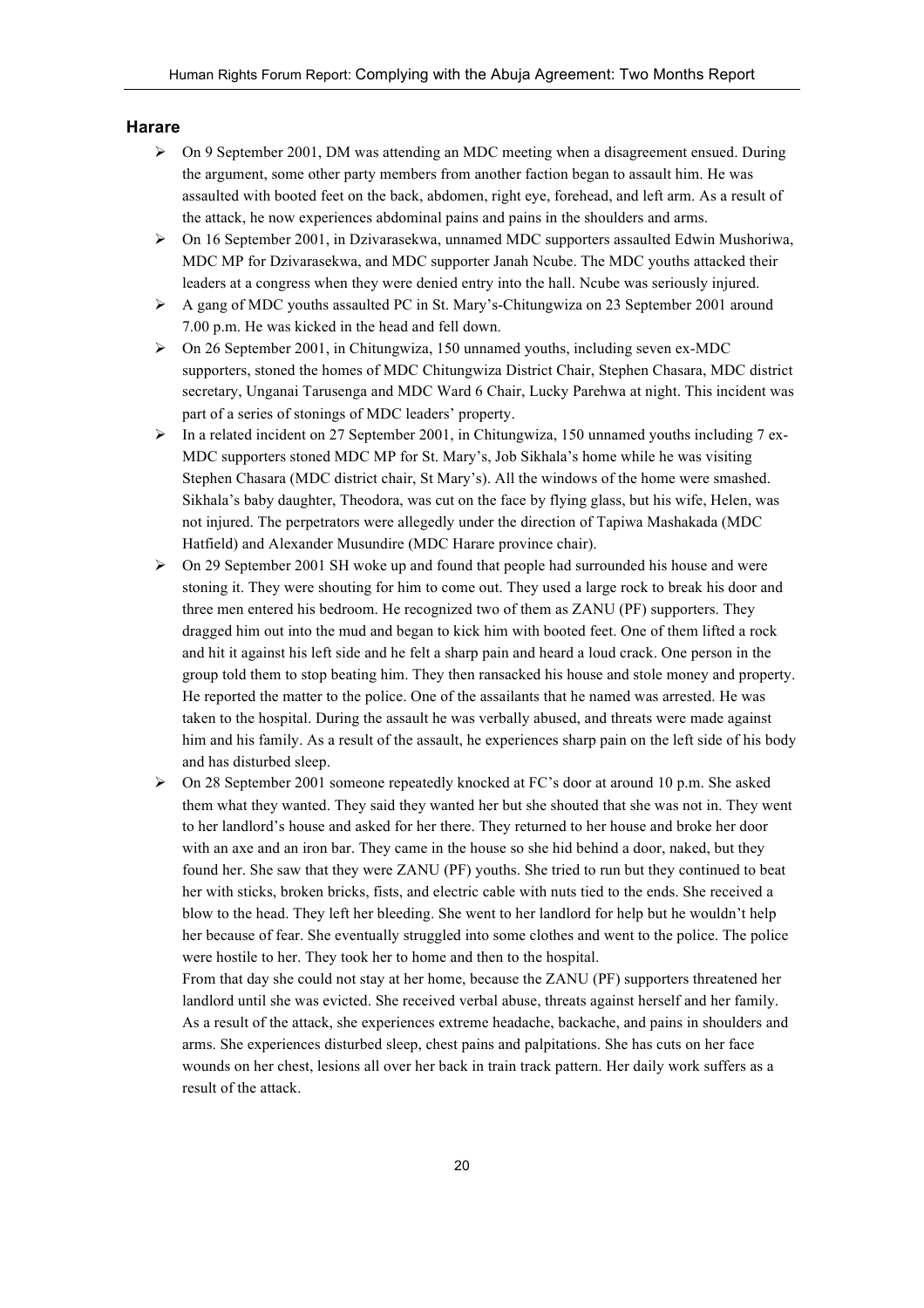- $\triangleright$  On 29 September 2001 at around 8.00 p.m. eight people knocked on RM's door, identifying themselves as policemen. They told him he was under arrest for what he had done the previous day. They handcuffed him and marched him away. He was taken to a place known in the area as a ZANU (PF) office. They accused him of being an MDC member and they beat him with sticks, hoe handles, batons and sjamboks. He received a blow to the head. They beat him all over until he was bleeding from the nose. He was able to fight back and escape when the handcuffs slipped. During the assault, he received verbal abuse, and threats were made against himself and his family. As a result of the attack, he experiences extreme eve pain, pain in the shoulders and arms, pins and needles in the arms and legs, and has nightmares. He has bleeding in his left eye, swelling in his arm, a swollen right hand and swollen right leg. He has difficulty sleeping, his daily work is suffering, he feels like he plays no useful part in life, and he is tired all the time.
- $\triangleright$  On 7 October, ZANU (PF) supporters came in the afternoon to F.M.'s house but they did not find him at home. They broke the doors and left. They returned at about 9 p.m. and took him to their base in Epworth. When they arrived they started assaulting F.M. with sjamboks all over the body. After beating him, they took him into the base and ordered him to identify homes owned by MDC supporters. He was forced to spend the night moving around with them to identify where MDC supporters lived. At around 3 p.m. on the  $10<sup>th</sup>$  he was released. He was told to report to their base every Saturday in the morning for 24 weeks or else they would beat him. They also told him to buy a ZANU (PF) card. They made threats against his family. As a result of the attack, he experiences headache, dizziness, pains the shoulders, arms, feet, legs, and back.
- $\triangleright$  On 14 October 2001, at about 1.30 p.m., Mr GM was preparing to hold a rally with several others in Kambazuma sector 5. As the rally was about to begin, about twenty-five ZANU (PF) supporters attacked them. The attackers were throwing stones. As Mr GM was about to run, a stone caught him on the left side of his face. He sustained a deep wound that bled a lot. On examination, Mr GM was found to have two lacerations on the left forehead, that both required suturing.
- $\triangleright$  Tapiwa Mashakada, the MDC MP for Hatfield, was arrested on October 15 on a charge of possessing an unlicensed firearm (.303 rifle). The firearm had allegedly been left by a security guard at Mashakada's home when the guard was not collected by his employer on time. Mashakada locked it in a wardrobe and was in the bathroom when police arrived to search his home and arrest him. Mashakada turned the gun in to the police.
- $\triangleright$  On 22 October at about 8 p.m. someone approached TB at his home in Hatfield and told him that a woman was hurt and needed him at his gate. Since he is an MDC secretary, he was used to receiving these requests and complied. When he got to the gate he saw a group of about 50 ZANU (PF) youths. They shouted that he was the problem and began to beat him with an iron bar. They threatened him and his family. They continued to hit him and he lost consciousness. He woke up over an hour later to find his body covered in bruises. As a result of the attack, he experiences headache, dizziness, pains in his shoulders, arms, legs and feet. He experiences palpitations. The area between his ankle and knee is painful, and he has swelling on his knee. He has a lesion on his right shoulder and bruising on the left shoulder. He has a cut on his lower lip and a cut on the right side of his forehead. He suffers from pain on the left side of the neck, and train track marks on his right shoulder. He has a long cut on his right arm and suffers from backaches along his spinal cord.
- $\triangleright$  On 14 October at about 7 p.m. the local ZANU (PF) chairman in Epworth summoned LH, 62, to the war veteran base. They interrogated her about her alleged MDC activities, and made accusations against her. They then took her outside, forced her to lay prone and used a stick to hit her on the back. As a result of the attack, she experiences pains in her legs and feet, and suffers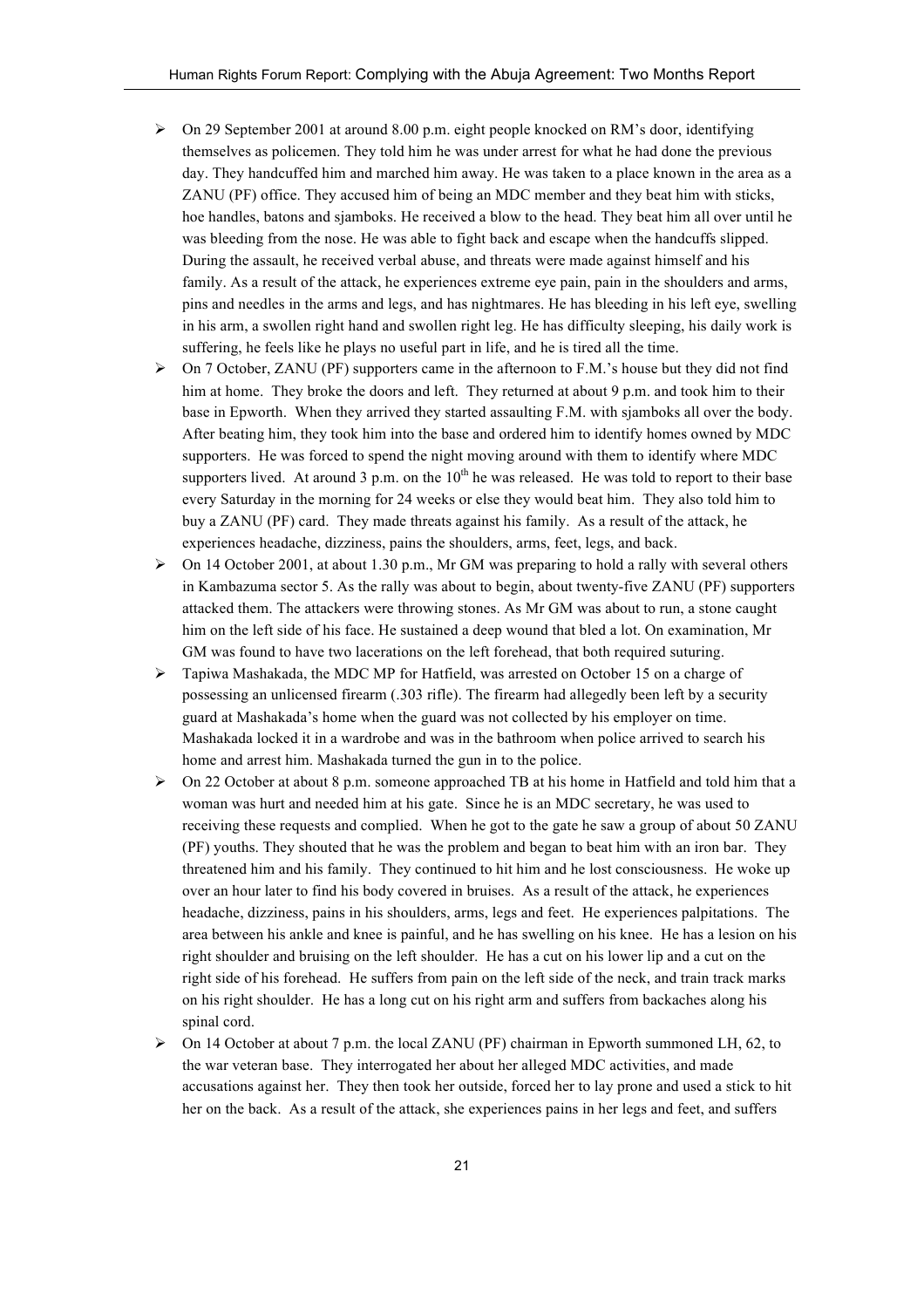from backache, chest pain, and palpitations. Threats were made against her and her family. She received a letter from war veteran militias threatening her if she pressed charges.

- $\triangleright$  On 9 October EP was departing from the MDC provincial offices in Dzivarasekwa in Warren Park and encountered a group of people. They demanded to know where he was coming from but he didn't respond. Two assailants in the group attacked him with a log on the left side of his body.
- $\triangleright$  Prince Bisenti, Charles Chitida, Fanuel Tsvangirai and Victor Zulu of the MDC were detained for three days from 12 to 15 October (Friday –Monday) on charges of political violence. The group was accused of having beaten people during a door-to-door political campaign in Kuwadzana. The AG's office declined to prosecute the group citing lack of evidence.
- $\triangleright$  On 14 October PM was at an MDC rally in Kambuzuma when ZANU (PF) youths arrived and began throwing stones. He fled as the police began throwing tear gas canisters at them. One of the canisters burst at his right foot and he sustained an injury. As a result of the attack, he has a large blister 15 cm long and 7 cm wide on his foot with two smaller blisters. He has pains in his legs and feet. He was also subjected to verbal abuse and threats.
- Stephen Gonyora, Tawanda Hwanya, Maria Muzenhama and Rutherford Kwande of ZANU (PF) were assaulted with fists, stones and sticks by MDC supporters while mourners were gathered at a house in Kambuzuma. Kwande's roof and windows were damaged. The perpetrators were identified as Lovemore Chamunorwa, Kennedy Chinamaringa, Propser Chipungu, Peter Maphosa, Aleck Murayi, Brain/Brian Murayi, Jetro Mutero, Mary Sagonda, Morgan Zvinorova, and fifty unnamed persons. The group was arrested on site and bailed for Z\$1 000 each and remanded to 30 October 2001. It is unclear whether any time was spent in custody prior to their appearance before magistrate Dominic Muzavazi.
- $\triangleright$  On 13 November, CC was on his way to church in Hatcliffe Extension on a commuter omnibus and was carrying an MDC leaflet. Because of this he was abducted by the war vets and taken to their office in Hatcliffe extension. He was accused of being the main operator in the area for the MDC. He was assaulted with fists as they tried to extract information from him about the district. CC was also assaulted in the abdomen, back and testicles.
- On 11 November, Learnmore Jongwe (MP Kuwadzana, MDC), Hilda Mufudze, Tendai Nyamushana together with unnamed MDC members were held hostage for four hours at the MDC offices at Harvest House by war veterans led by Joseph Chinotimba. The war veterans barricaded the entrance to Harvest House and detained the victims from 9:30am until 1:30pm. They said they were searching for Cain Nkala, abducted in Bulawayo the previous week. The group also assaulted security guards at the building's entrance.
- $\triangleright$  On 29 November, GC was attacked by a group of about 20 ZANU (PF) supporters. He was accused of having committed an offence by being an MDC supporter. He is a well known MDC activist. GC was struck on the head with a brick and an iron bar. He sustained multiple injuries including head injuries. \$8 000 was stolen in the attack.
- $\triangleright$  On 14 November, Davis Mtetwa, Steven Chasara and other MDC supporters were assaulted and abducted by police officers in plain clothes. They were taken to Highlands police station and then transferred later to Harare Central Police Station. They were severely beaten with batons and tortured at both police stations. Chasara received seven stitches for a gaping wound on his leg and was treated at Chitungwiza General Hospital. The two were accused of having taken part in the abduction and subsequent murder of Cain Nkala. Below is the full testimony of Davis Mutetwa: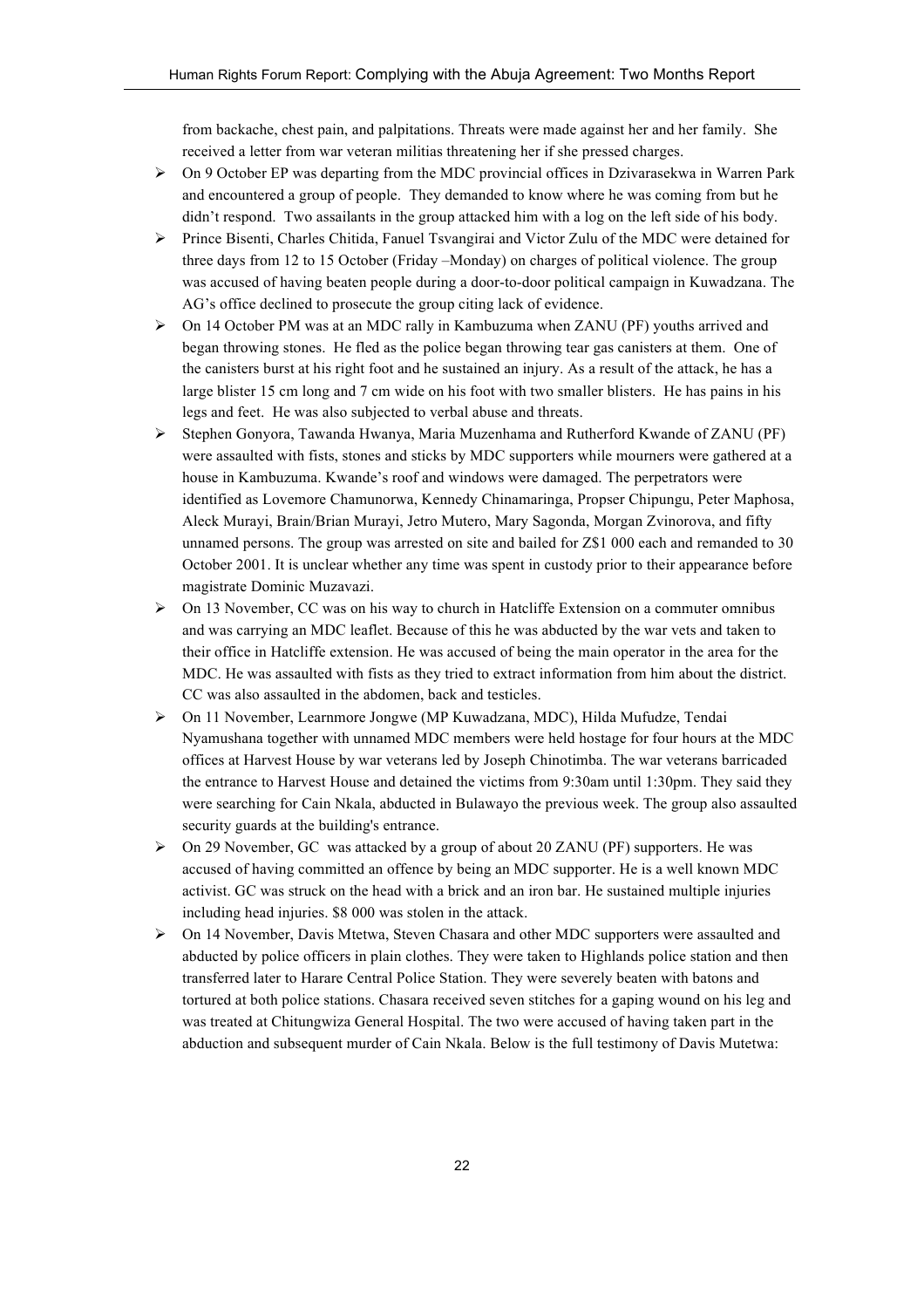#### **Davis Mtetwa**

"About 7 men arrived at my home and introduced themselves as police officers. They asked us to open up, myself and Chasara. The men had obviously climbed over the gate and were not in uniform. One of them identified himself to Chasara and produced an ID. They asked us to open the doors and the thoroughly searched our house every nook and cranny was searched. All MDC membership cards, campaign material, files etc were confiscated as well as about 40 party constitutions. We were then asked to carry all the material outside to a blue 323 and a white Nissan Sunny parked outside. At no point did these officers produce a warrant or tell us that we were under arrest. We were force marched to the car and taken to Highlands Police Station. They gave us pieces of paper and told us to write our autobiographies. I wrote less than half a page and was told that that was not enough. All along these officers were liasing with police personnel at Highlands Police Station.

They accused us of not being comprehensive enough and began interrogating us. We were asked why we had joined the MDC and where our party portfolios, families and relatives were. They even retrieved the numbers from my phone and asked for my pin number. They questioned us about the operations of our party, who and how many whites provided the party in our province with money. In the mean time Chasara was in custody at Highlands Police Station.

When I indicated that no white person I knew had given us money, they began beating me and alleged that I knew that the MDC was sponsored by whites. They used a sjambok made of hippopotamus skin to hit me on the head. After that they handed me over to the custody of a police officer at the reception. The ordeal had lasted about 5 hours. After they had interrogated Chasara they took us to Harare Central Police Station. They had bought sadza at Rhodesville and one of them offered me sadza, I had no appetite and I refused.

At Harare Central they took us to the CIO offices in the basement. they then indicated that the time they had been waiting for had arrived. They said they now wanted us to tell them the truth and stop messing around. They also indicated that there was a way of us being implicated in the murder of Cain Nkala. Chasara was then taken out. I told them that I didn't know anything about the murder of Nkala. They severely tortured me, beating me with a sjambok underneath the feet. They rotated the administration of the beatings among themselves. In the meantime they were saying "munhu ngashandwe".

I lost all power to cry out. They further inquired as to how much was in the provincial account. They asked about vehicles that were allegedly bought by a certain Puzzey for the MDC as well as what farmers had offered the MDC money. This lasted from about 3pm till 11pm.

After that Chasara was called in and I was taken into another room. I was asked to salute a picture of Mugabe on the wall as well as toyi-toyi and chant ZANU (PF) slogans. After the beatings, both of us were taken together under guard and they indicated that they would then brief their boss upstairs.

Chasara was then released on the same day having sustained severe injuries. I was taken to Matapi Police Station where I was put in a cell with seven other inmates. We were denied drinking water. Four of them came for me at around 9 am . They took me to a Nissan sunny and blindfolded me and asked me to lie down. They took me to a room in an area I couldn't identify.

I was interrogated further on the same issues as before and then I was asked who I would vote for between Tsvangirai and Welshman Ncube. They also asked me what I thought about Masundire's leadership in the province and what role I had played in his suspension, i.e., what information I had given to the commission of inquiry into the factionalism that took place. I was also asked who we would make the MDC mayoral candidate and among the member of the police and army, who supported the MDC. I was further beaten with a sjambok.

At around 2pm, they went through the files they had seized and questioned me about each piece of correspondence. I was further slapped, knocked about and booted. They threatened me saying that I could disappear and that I was lucky to be going back in one piece. In the evening, I was blindfolded and taken back to the officer in charge, Law and Order section, who asked me to write statement regarding the death of Nkala. He took my fingerprints and then asked me to sign the statement. I was refused the services of a lawyer.

Before I was released the CIO officers involved said that I should not talk to the press and that I should take that seriously. They said my wife would be in trouble if I talked to the press.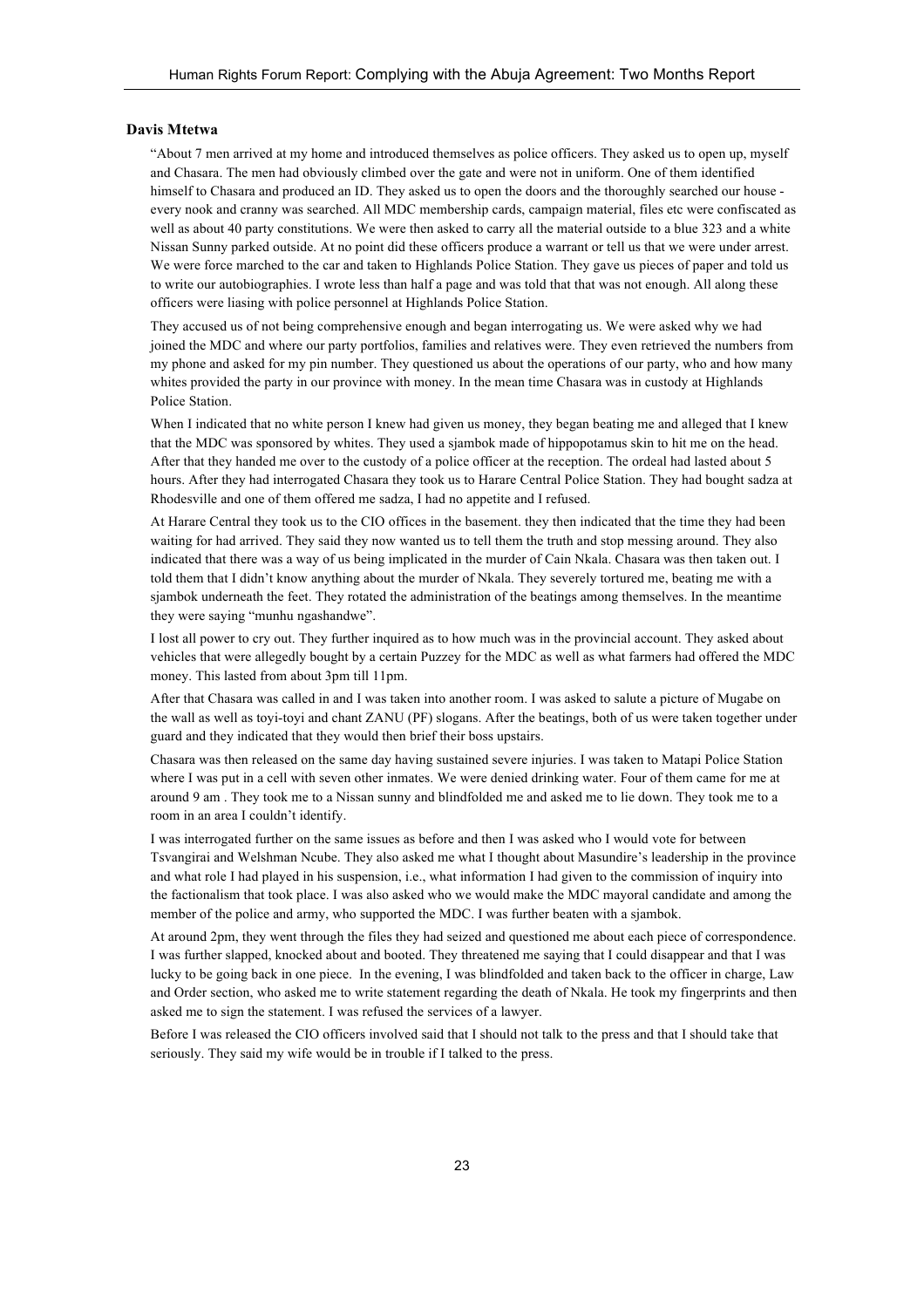I was taken home in a white defender and passed by the officer-in-charge at Morris Depot before proceeding home. I went to the Avenues Clinic but left as soon as my case had been reported. I am scared for my life. I have stopped going to work. They said that if I wanted to go back to work I should be prepared to campaign for ZANU (PF).

#### **Hurungwe**

- $\triangleright$  On 12 October a group of ZANU (PF) youths came to EB's house and threatened to beat her because her son is an MDC activist. She received verbal abuse and threats against her family. EB has been continually harassed for over a year. She escaped to Chinhoyi. EB, 54, has developed a heart condition since the incident and is also affected psychologically by the incident. She finds it difficult to perform daily activities and experiences headaches, dizziness, and impaired concentration and memory. She experiences numbness or pins and needles in the arms and legs, pains on the legs and feet, chest pain, and palpitations.
- $\triangleright$  On 14 October at 8 p.m. as BC was closing the bottle store where she worked, a group of ZANU (PF) youths entered and asked if she was the MDC secretary. She denied it but they immediately set upon her with logs, fists and booted feet. They beat her for about an hour before she escaped. The threatened her and her family and they proceeded to burn her property. She walked through the night to Zvipani where she got a ride to Chinhoyi. As a result of the attack she experiences headaches, dizziness, and has pains in the ear, legs, arms, shoulders and feet.
- $\triangleright$  On 12 November, Maxwell Bidi, the MDC chairman for Hurungwe West was abducted by war veterans from Karoi bus terminus, taken to the ZANU (PF) offices and assaulted with logs, empty beer bottles and iron bars. His legs were then bound in wire and he was tied to roof trusses and beaten further. Bidi sustained bruises and cuts all over his body. One of the perpetrators was identified as John Dungiro. Below are excerpts from Bidi's testimony

#### **Maxwell Bidi**

" I was abducted at about 3pm by 14 war veterans and ZANU (PF) supporters. I was on my way to

Chinhoyi from my home area Magunje. When I disembarked in Karoi, waiting for a bus that would take me straight to Chinhoyi, I saw Cliff Sabadza at one of the call boxes and went to speak to him. I saw 2 ZANU (PF) guys crossing towards the ZANU (PF) offices. I did not suspect anything at the time.

When the pioneer bus was about to leave, I said bye to Cliff Sabadza but at the moment I started running to catch the bus, I heard a lot of noise behind me and people shouting at me to run. I saw a group of ZANU (PF) youth surrounding me and they started to beat me. I failed to get into the bus, which drove away. I asked them why they were beating me and they said it was because I was the very person they had been hunting for a long time. I was grabbed by the neck and was kicked by the group. I shouted for help but the crowd just watched in fear and some ran for their lives.

They dragged me to their office, which is 50 metres away from the bus terminus. They ran into the office shouting, "kill him, kill him". In the office I was beaten with stones, chains, baton sticks and beer bottles.

I fell unconscious for some minutes and when I woke up the youths were pouring water over me with plates and there was blood everywhere. I saw Gift Sabadza, who was also bloody. I do not know how they got him. I begged them to release him and keep me instead because I was almost dead anyway. They released him and dragged me onto a table. One of the war vets took out his knife and cut my trousers into pieces until I was left naked. He pulled out some rubber band and started hitting my private parts with them. Then the other two war veterans started beating me again. By that time their boss, war veterans chairman John Dungiiro had walked in. He told me to stand up and clapped me with his left hand and I fell down. He kicked me and beat me then placed one foot on my head and the other on my neck. I know Dungiro, we are related, but he holds a grudge against me because I am an MDC supporter.

I was already badly wounded when the war veterans started beating me again. They were asking, "Who is Morgan? What is the MDC, What is *chinja* (change)?" Then they said, "*chinja tione*!" ('let's see you change then'). One of them ordered the youths to tie my legs and hands and hang me from the roof. It was getting dark and it was after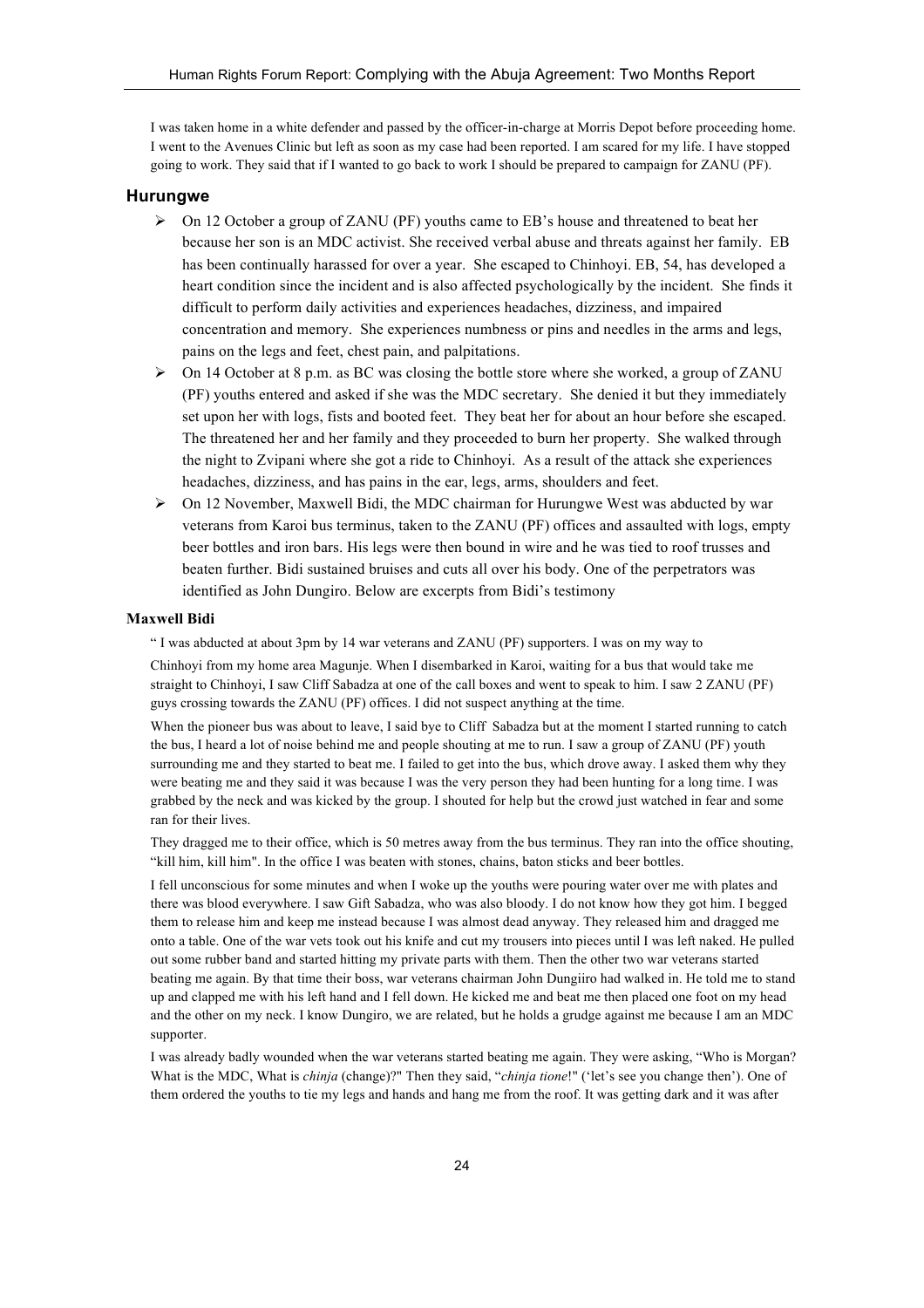5pm when I heard people saying that the police had arrived. The policemen came and talked to Dungiro and the other war veterans outside. I saw the policemen peep through the window and they saw me hanging there. When our eyes met I thought I was going to be rescued but then I heard them being ordered not to interfere with politics. The policemen were told to come back tomorrow and they left. I was then asked about the whereabouts of Cain Nkala, where MDC gets its money from and which farmers support the MDC. At that stage I was no longer able to talk so they gave me a pen and paper to write the information down on but I was no longer able to do that either. As a consequence I was told I would be dead by 2 o'clock.

They started operating in shifts, some beating me and others whilst drinking beer. At about 12 o'clock a new gang of four came in. They asked me if I had been told I was going to die before 2 o'clock. I did not answer them. One of them brought a coffin beside me and told me that I only had 10 minutes left. When they went out of the room for a discussion I managed to untie my hands and escaped through the window. I took cover in a 3-metre trench that surrounds the office. From there I crawled into an office that is still being built.

I saw the youth running around looking for me and accusing each other of leaving the window unattended. At about 3 o'clock I started crawling to Simon Mudzingwa's house. It is about 1km from the bus terminus. When I got there his wife pulled me into the house. She cleaned my wounds and gave me some clean clothes to wear. At about 4 o'clock they hired a taxi to ferry me to Chinhoyi.

I went to Chamagamba Police Station to make a report and they said they would write a letter to the Karoi police to action the case. I was given a referral to the Hospital. Mr Karemba from Chinhoyi phoned the Amani Trust and asked them to assist me. I was referred to a private hospital. I am still receiving treatment. Items taken from me during the abduction were my ID, passport, drivers licence, party cards, party programmes and \$5 000 in cash."

#### **Kadoma West**

- $\triangleright$  There was an attempt on the life of MDC President Morgan Tsvangirai on 12 October at Patchway Mine along the Kadoma-Sanyati Road by 50 suspected ZANU (PF) supporters. Tsvangirai's convoy was allegedly ambushed while ZRP Inspector Makaza (OIC Kadoma Rural) watched. His vehicle's window and back windscreen were stoned and smashed. The damage was assessed at \$950 000. A report to the ZRP (CR41/10/2001) was dismissed by Wayne Bvudzijena, ZRP spokesperson, as a demonstration by a small miners' co-operative and Makaza's presence was denied. This is the second ambush on Tsvangirai's convoy this year. The first occurred in Bindura on 23 July.
- $\geq$  On 23 November, KS was approached by ZANU (PF) youths who demanded a party card from him. He did not have one and was forced to lie down on his back and was assaulted 4 times with a big log. KS sustained lacerations on his back.
- $\geq$  On 28 November, Emmanuel Mutemi of ZANU (PF) was abducted from Westview Lodges in Kadoma. He was then assaulted by MDC supporters, Evans Ruzvidzo, Celestio Gumireshe, Picket Mafuta, Butane Mazvidzwa, Fanwell Solomon, Taurayi Chishaya, Tinashe Kudemba, Tawanda Madevuko, Shepherd Banda, Kizito Mhike, Anthony Damani and Charles Mclaine. He sustained a swollen face and bodily injuries and was treated at Kadoma General Hospital. The alleged perpetrators were charged with kidnapping, public violence and assault with intent to cause grievous bodily harm and remanded in custody to 11 December. War veterans, ZANU (PF) supporters and MDC supporters clashed in Kadoma on 28 November and during this clash an MDC youth was allegedly kidnapped. The MDC youths are said to have retaliated by kidnapping Mutemi.
- War veterans and ZANU (PF) supporters assaulted five unnamed teachers at Nyamatsane Primary School in Sanyati with sticks when they failed to produce ZANU (PF) party cards and chant party slogans. A report was made to Sanyati Arda Police post but no action was taken. One of the teachers assaulted is pregnant and almost miscarried due to the assault.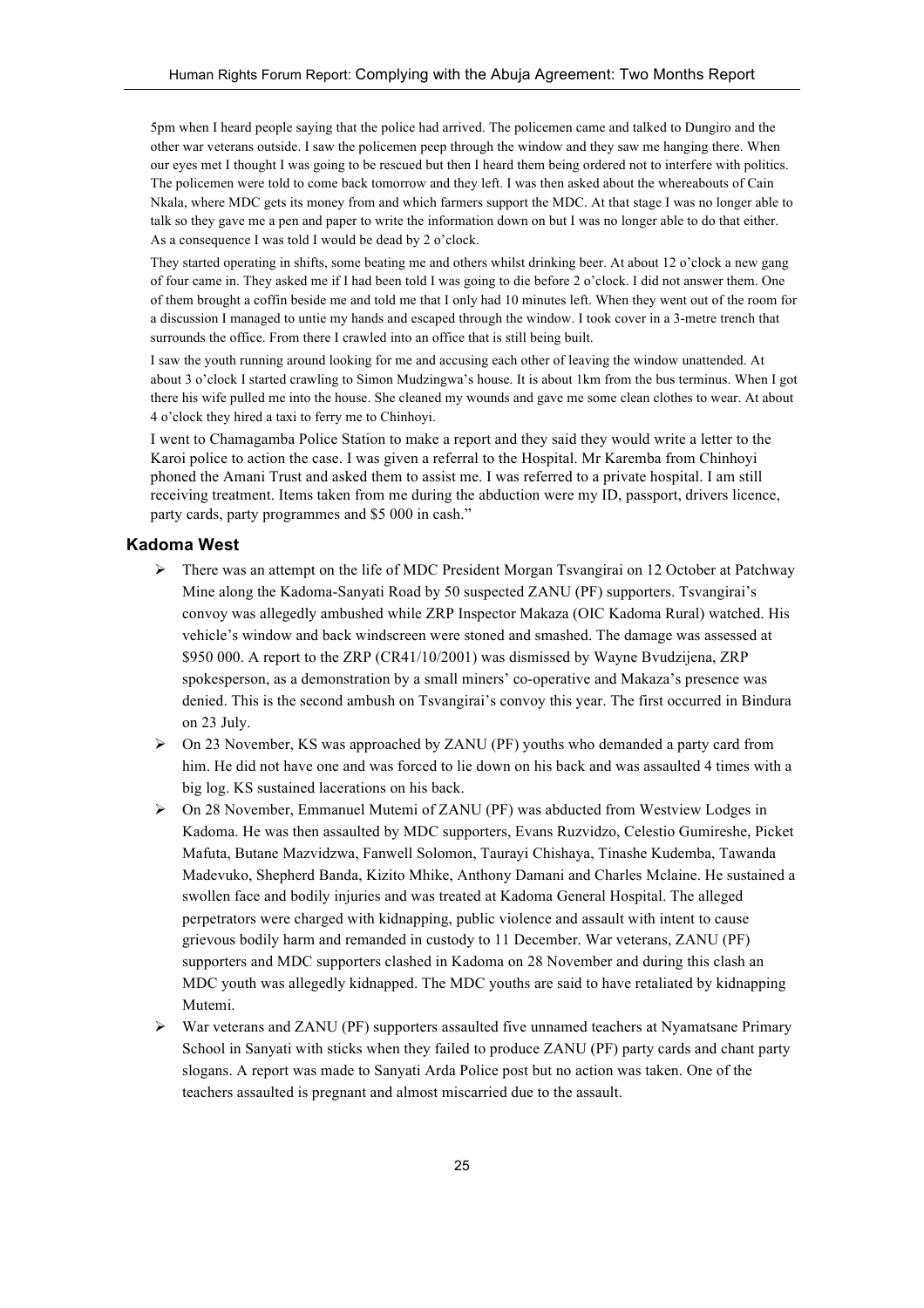On 14 November, Frank Mhondiwa, Rodzani Nyoni, Amos Chamunorwa and Jack Kapoka, MDC supporters from Rimuka, were abducted and assaulted by war veterans lead by Ducam Pembedza. They were admitted to Kadoma General Hospital for treatment and their condition upon admission was described as critical. Several houses in Kadoma belonging to MDC officials were stoned by the group that abducted Mhondiwa, Nyoni, Chamunorwa and Kapoka. The militia is based at the ZANU (PF) district offices in Rimuka, about 100m away from the police station.

# **Kwekwe**

 On 18 September 2001, at Duzi Mine, ZANU (PF) supporters Fidelis Bhebhe, Stella Jere, Matthias Madove, David Mutimwi, and Crispen Nhidza 'commandeered' three trucks to ferry ZANU (PF) youths from Kwekwe party office to Duzi mine, where they assaulted mineworkers and looted their property, particularly from Nelia Marongwe's mine store. They stole cash (Z\$3 000) and meat and also stole a scale (Z\$18 000) and gold concentrate (Z\$35 000) from the mine after switching off the mill. The grand total value of thefts was worth Z\$145 000. Other victims were Elisha Mushayi, Elisha Mukobvu, and Mususa. The five perpetrators were remanded in custody by Gweru magistrate David Johnston Butcher, to prevent them from using their senior positions in ZANU (PF) to interfere with ZRP investigations.

## **Marondera**

 $\triangleright$  On 11 November, Kudzanai Mashumba, the MDC provincial administrator for Mashonaland East, had his car burned by ZANU (PF) supporters in Cherutombo.

#### **Mberengwa East / West**

- $\triangleright$  Headmaster Hove Gumbo, teachers V. Moyo and Marufu (who are also MDC members) together with unnamed pupils preparing for O- and A-level exams at Vutika High School in Mberengwa were forced to attend pungwes and undergo political re-education by ZANU (PF) supporters. The teachers have been victimised and have had their property destroyed. They have since fled the school. Those responsible have been identified as war veterans Walter Mucheregwa (who is also a teacher) Divine Chitoro, Nyasha Koke and others.
- $\triangleright$  On 10 November, MM was in the company of Ravengai Sikhucha and witnessed his murder. A war veteran, the MIC at Mataga Police Station, a CIO agent identified as Walter, one Mudzingwa and another police officer only identified as Chris, approached the two. They were accused of having committed an offence because they were alleged to have distributed material for the MDC. MM managed to escape unhurt but Sikhucha was assaulted with booted feet, clenched fists, open hands and baton sticks. He was then forced into a Nissan diesel truck and the group drove off with him. He was later found dead. Police who allege that the deceased simply fell off the back of a truck have ignored the murder report.

### **Mount Darwin North**

 $\triangleright$  On 20 September 2001, ZANU (PF) supporters dragged MDC supporter. Try Karedza, off a bus and severely assaulted him. Karedaza suffered injuries on his left hand and his back. Karedza unwisely told his attackers that he was against fast-track land resettlement. He was saved by the bus crew. On his return, Karedza tried to report the attack to Harare Central Police Station but was referred back to Mt. Darwin ZRP.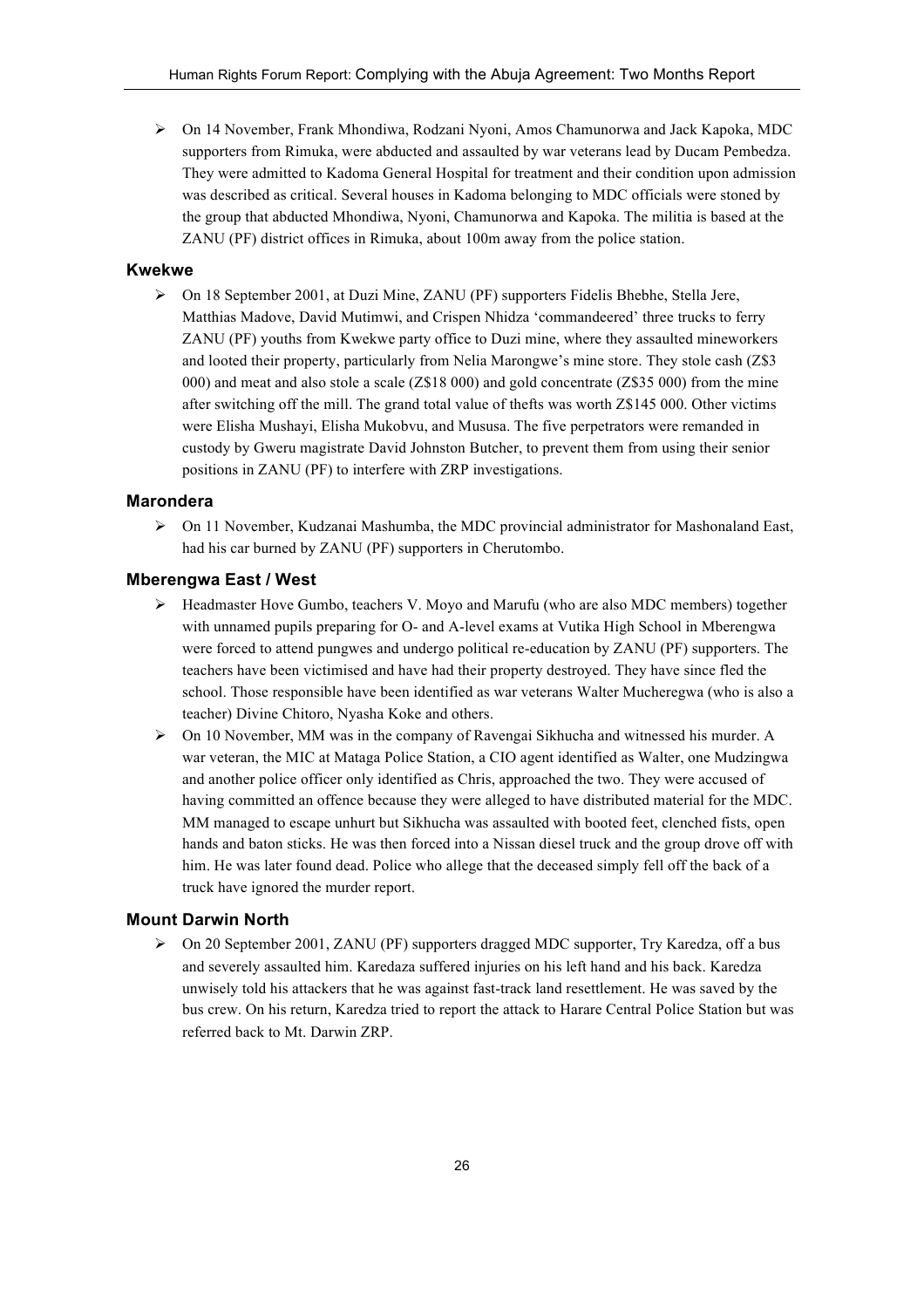# **Murehwa South**

- $\triangleright$  On 11 October FM was assaulted while walking home by three people who accused him of not surrendering his MDC membership card. He was threatened and punched in the face and ribs. Since then, he is quite fearful of walking about. ZANU (PF) supporters have threatened to deal severely with MDC supporters who do not attend a rally on 12 October. As a result of the attack he experiences headaches, dizziness, and pains in the ribs and eyes.
- $\triangleright$  On 7 October, at 4 p.m., PK arrived at Chije Centre in Mutoko. Upon entering the shop he was told by the shopkeeper that ex-combatants were looking for him. As he made his way to the local school, eight ex-combatants attacked him. They began beating him using fists and slaps until he bled profusely from the nose and mouth. They tore up his clothes and made threats against him and his family. He was beaten for approximately 30 minutes until some passers-by intervened. He did not report to police or go to a clinic. As a result of the attack he has impaired hearing in his right ear.

## **Mutoko North**

- $\triangleright$  PC is the ZANU (PF) district chairman. On 4 November, he attended a meeting at Chisambiro Township. he was accused of having defected to the MDC and that his sons were in possession of MDC regalia. He denied this but was made to lie down and was beaten with sticks on his buttocks. One of the perpetrators was identified as Raga Chanyuruka.
- $\triangleright$  EM is the ZANU (PF) district chairwoman. She attended a meeting at Chisambiro Township where she was accused of having defected to the MDC and that her sons were in possession of MDC regalia. She denied this but was made to lie down and was severely assaulted.
- $\triangleright$  On 10 November, ZC's husband was assaulted by war veterans for belonging to the MDC. He was assaulted in front of policemen in Mutimbanyoka Village, Chief Chimoyo but they took no action. The war veterans further alleged that they had cell phones and guns that they should relinquish. They asked ZC why she had a beautiful home that they could not afford on their war vet gratuities and said that they therefore were funded by the MDC. The war vets then left and said they were coming back to beat ZC. She fled soon afterwards.

## **Mutoko South**

- $\triangleright$  On 1 November, at around 18 00 hrs, IC was coming from a funeral in Chief Chimoyo when he heard a passer-by saying that he and his colleagues were supposed to attend a ZANU (PF) rally at Chisambiro Business Centre. After supper they went to the rally where people were being told to surrender all their MDC belongings. At about 2200hrs another group of ZANU (PF) supporters joined the rally. They announced that they had captured MDC supporters where they were coming from. One of them approached IC and told him that his name was on the war vets list. I.C. decided to hand over his MDC card but as he did he was told to lie down and was beaten on his buttocks several times with a stick. The detainees were released at about 0200hrs the following day.
- $\triangleright$  At around 18 00 hrs DC was coming from a funeral in Chief Chimoyo. He heard a passer-by saying that he and his colleagues were supposed to attend a ZANU (PF) rally at Chisambiro Business Centre. After supper they went to the rally where people were being told to surrender all their MDC belongings. At about 2200hrs another group of ZANU (PF) supporters joined the rally. They announced that they had captured MDC supporters where they were coming from. One of them approached DC and told him that his name was on the war veterans' list. He decided to hand over his MDC card but as he did he was told to lie down and was beaten on the buttocks several times with a stick.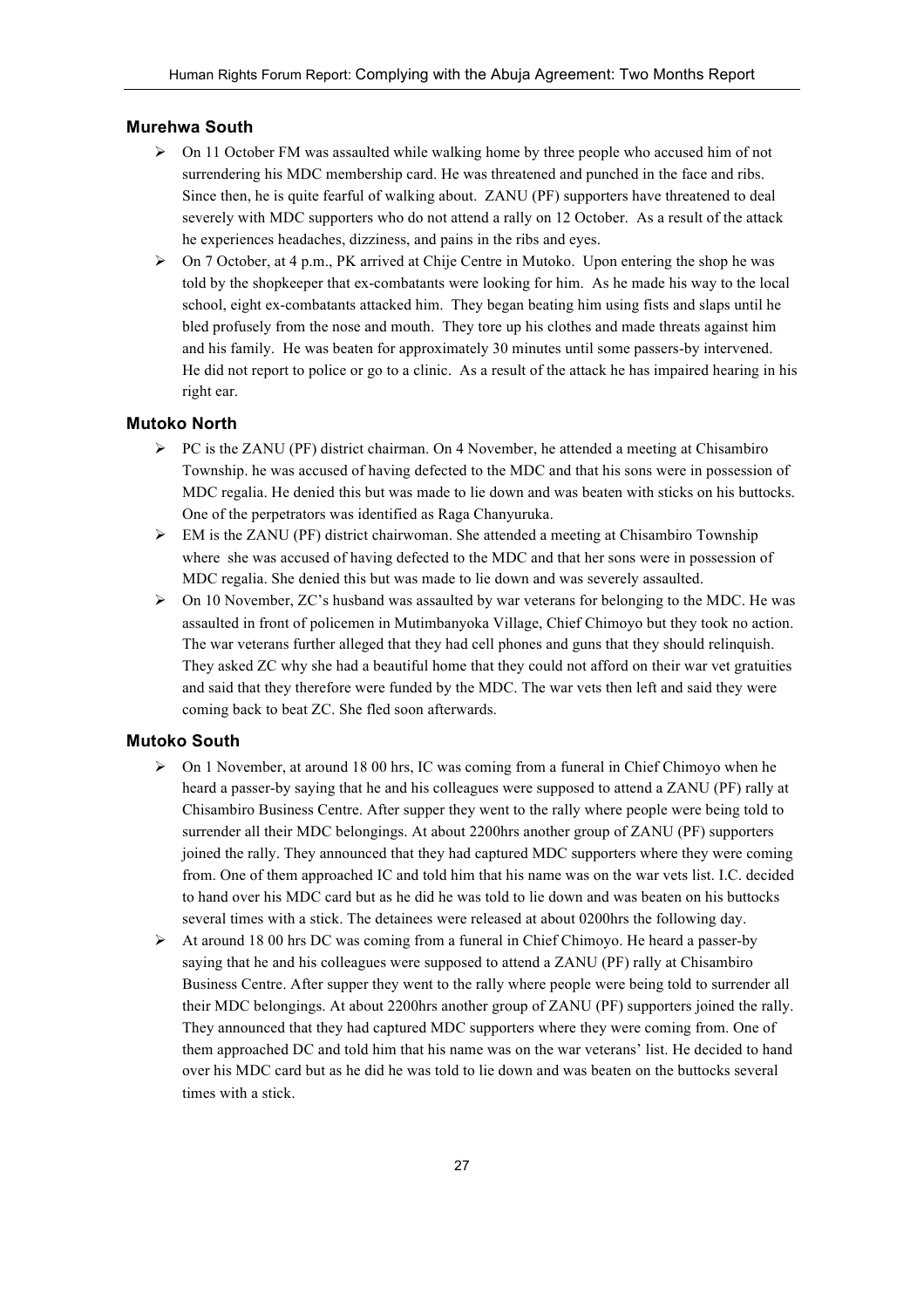On 10 November, IC met war veterans Steven Tambudze, Christopher Hodzi, Kambanje, Lewis Bhiri, Regis Matambo, Samanyanga, and Collen Bhiri at Chisambiro Business Centre. They beat him and accused him of having guns, communicating radios and holding sewing machines that were given to him by the MDC. He was beaten on the buttocks with logs several times. IC was released at about 1900hrs on the same day.

#### **Mudzi**

 $\triangleright$  Five staff members of the Red Cross, including Kisi Katumirewere, were woken up by war veteran militia and forced, under threat of decapitation, to drive from St. Pius Clinic to Kotwa, where ZANU (PF) membership cards were demanded of them. The group was assaulted for over an hour and again threatened with death for not having these 'passports'. They were hospitalised in Marondera for some days.

#### **Mwenezi**

 $\triangleright$  On October 15 Bernard Chiondengwa, the MDC candidate for Chivi North in the June, 2000 parliamentary elections, reportedly disappeared. He has failed to appear in court three times over his electoral petition and could not be contacted by his lawyers through party structures.

### **Shamva**

 $\triangleright$  On 16 September 2001 at about 11.00 a.m. whilst JM was at home at least 30 ZANU (PF) supporters approached him. They forced him to follow them at their base in Wadzanai offices. They wanted him to explain why he wasn't attending ZANU (PF) meetings. They accused him of being an MDC supporter and accused his siblings and other relatives of being MDC members. They said he should be disciplined by being beaten. They started assaulting him on his buttocks, left upper arm and right side of his neck with sticks. He was also beaten on the soles of the feet (falanga). He was kept in captivity for at least eight hours until someone passing by advised him to run away. He managed to escape at 7.00 p.m. that evening.

As a result of the attack, he experiences numbness and pins and needles in his arms and legs, pains in his shoulders and arms, pains in his legs and feet, and a backache.

 $\triangleright$  On 20 September 2001 at 6.00 p.m. a group of ZANU (PF) supporters came to TL's house and accused him of having falsely surrendered his MDC membership. They dragged him to council offices, handcuffed him and made him lie on the ground, beat him all over the body and stole his shoes. He received a blow to the head. He was verbally abused, and threats were made against himself and his family. They came to him the following day and made him leave Shamva. As a result of the attack, he has cuts on his fingers, a bruise on his head, numerous wounds on his back, swollen buttocks, and train track scars on the back of his leg. He has extreme pain in his shoulders, arms, legs and feet, and has chest pain and disturbed sleep. As a result, his daily work is suffering.

# **Zhombe**

 Unnamed teachers and pupils from Zhombe Primary School and Tenda High School were abducted and taken to a war veterans base in Gokwe. Six teachers fled to Gweru after they were released.

# **Laws in the pipeline to stifle dissent and protest**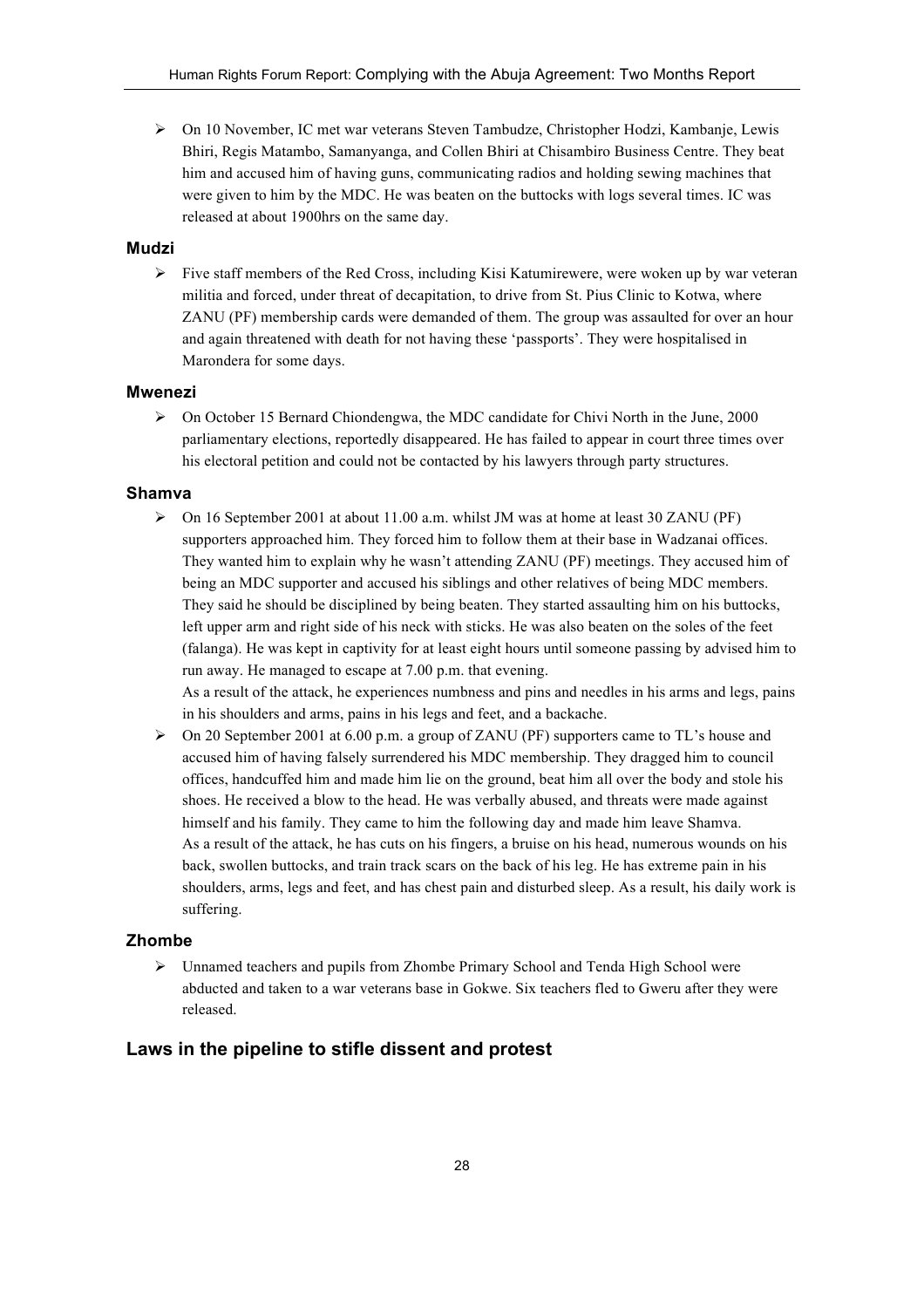The Zimbabwean Government is about to pass a whole series of laws that, taken in combination, will almost completely destroy freedom of expression and of the press and the right of peaceful protest. They will also drastically curtail the activities of civic organizations in relation to the electoral process. The laws will also result in the disenfranchisement of large numbers of voters. What follows here is short overview of these laws.

## *a) Access to Information and Protection of Privacy Bill*

This legislation is clearly aimed at clamping down upon the private media in Zimbabwe that have been highly critical of the Zimbabwe Government and imposing further controls over foreign media operations. Already a number of foreign journalists have been refused accreditation or have had their accreditation withdrawn by the Information Minister.

Media institutions and journalists will not be able to operate unless they are registered with a Media Commission consisting solely of persons appointed by the Information Minister, a Minister who has repeatedly displayed and publicly expressed his extreme antipathy to the private media. Media institutions must be Zimbabwean owned and only Zimbabweans can be registered as journalists. Journalists will only be registered if they hold the qualifications to be prescribed by the Information Minister. If an owner of a media institution or a journalist operates without being registered he is liable to a penalty of up to two years in prison. The registration of a media house is for a period of two years and the registration of journalist is for a period of one year but such registration "may be renewable." The registration of a media institution can be cancelled on various grounds, including failure to comply with the directions or orders of the Commission and breach the provisions of the legislation. The Commission has powers to discipline journalists for breaches of media ethics and it has the power to deregister the journalist, suspend him or fine him.

A representative office of a foreign media service can only be set up with the permission of the Minister of Information and only journalists accredited under this legislation may represent foreign correspondents in Zimbabwe which means that only a Zimbabwean with the prescribed qualifications will be able to represent foreign correspondents in Zimbabwe.

In terms of this Bill a media owner or a journalist can be sent in prison for up to two years for various illdefined offences such as

- concealing, falsifying or fabricating information;
- spreading rumours, falsehoods or causing alarm and despondency under the guise of authentic reports;
- publishing a fabricated record of personal information;
- denigrating, bringing into hatred or contempt or ridicule or to exciting disaffection against the President, the law enforcement agents or the administration of justice.

### **b) The Public Order and Security Bill**

The proposed Bill contains a series of offences that will drastically curtail freedom of expression and the right of peaceful protest.

• A person can be sent to prison for up to five years for communicating to others a false statement intending to undermine public confidence in a law enforcement agency, the Prison Service or the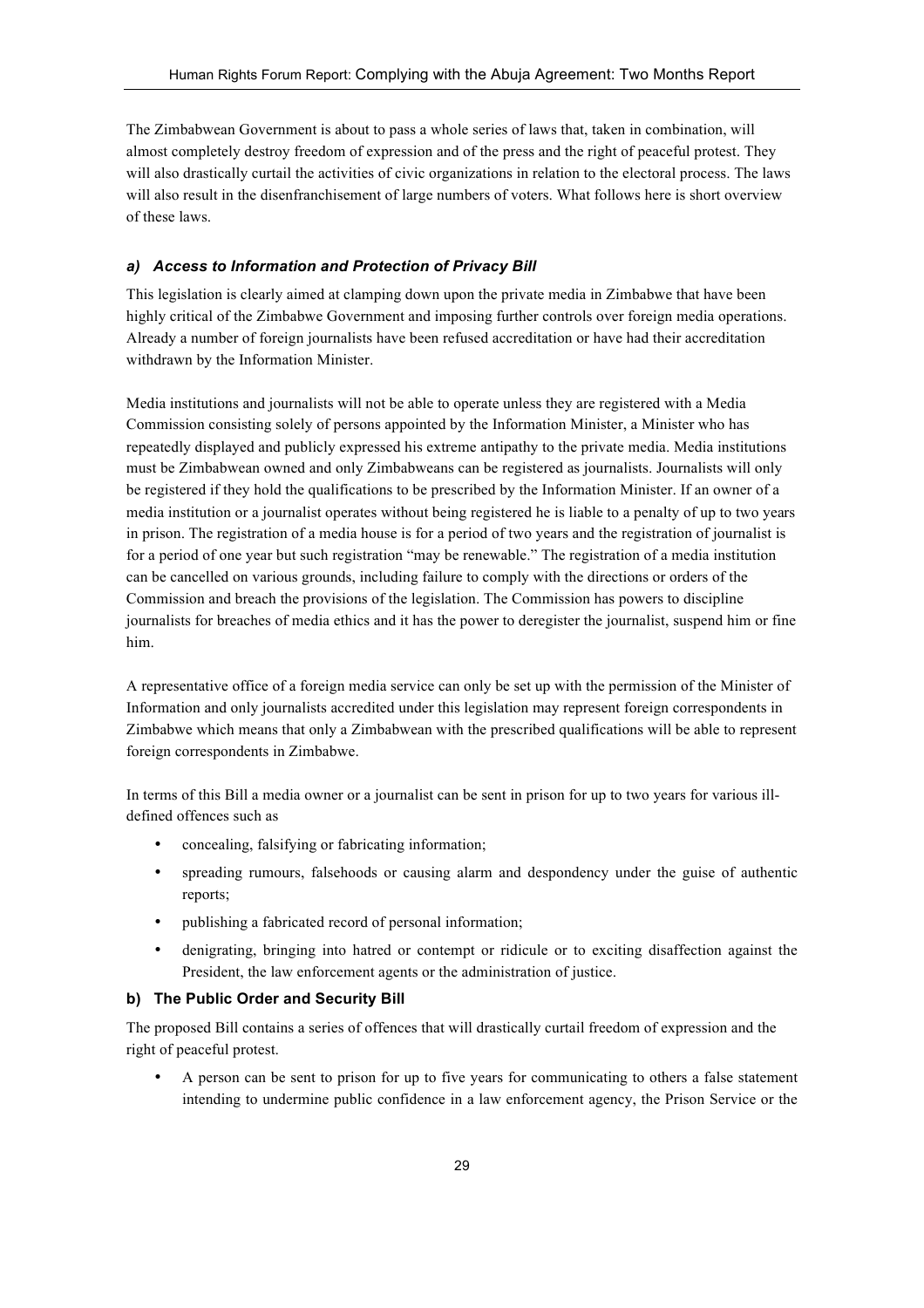Defence Forces or adversely affect the defence or economic interests of Zimbabwe. This is also committed where these consequences occurred even though they were not intended, providing the person communicating the statement knew that it was false or did not have reasonable grounds for believing that it was true.

- A person can be sent to prison for up to one year for intentionally making a public statement that engenders feelings of hostility towards or causes hatred, contempt or ridicule of the President, whether in person or in respect of his office or makes any abusive, indecent, obscene or false statement about the President, whether in respect of his person or office.
- A person can be sent to prison for up to twenty years if that person organizes or sets up a group or even suggests the setting up of a group that will apply pressure to or attempt to apply pressure to Government by various activities such as violence, *but also various other non-violent acts that are normally permissible in a democracy such as boycotts, civil disobedience campaigns or campaigns of resistance to any law.*

As can be seen from this last provision, which hinges on the definition of "coercion", peaceful and normal democratic activity will incur sever penalties, without the option of a fine. The definition of coercion includes civil disobedience.

## *c) Amendments to the Labour Relations Act*

These contain a provision making it a serious criminal offence to organise strikes, stayaways and boycotts.

## *d) Amendments to the Electoral Act*

The election laws in Zimbabwe are already badly skewed in favour of the ruling party and the President is given wide powers to change the rules. The persons in charge of the administration of the elections are widely viewed as being supporters of the ruling party and as performing their duties in a highly partisan fashion. There is no independent Commission to ensure fairness in the elections. Electoral Supervisory Commission. In terms of the Constitution provides that the President appoints all the members of the Commission. The chairperson and two members are appointed by him after consultation with the Judicial Service Commission and the remaining two members are appointed by him after consultation with the Speaker of Parliament. Members of Parliament and local authorities are not eligible for appointment and public officers may not be appointed. The present Commission is seen as being both partisan and ineffectual.

The proposed amendments to the Electoral Act will impose a range of further restrictions. The effect of these restrictions will be to disenfranchise many voters, prevent civic organizations from engaging in voter education, greatly limit election monitoring and observation and almost completely prevent the posting of posters and other campaign materials on wall, trees etc.

#### *Disenfranchisement*

- Only diplomatic staff and defence force personnel will be able to vote by post, thereby depriving the large numbers of Zimbabweans outside the country of their right to vote
- The requirement to produce proof of residency in the area in which one is seeking to register has meant that many people in the towns, especially young people, have not been able to register as voters as many of them are lodgers, and many have to move from place to place because of the difficulty in finding affordable permanent accommodation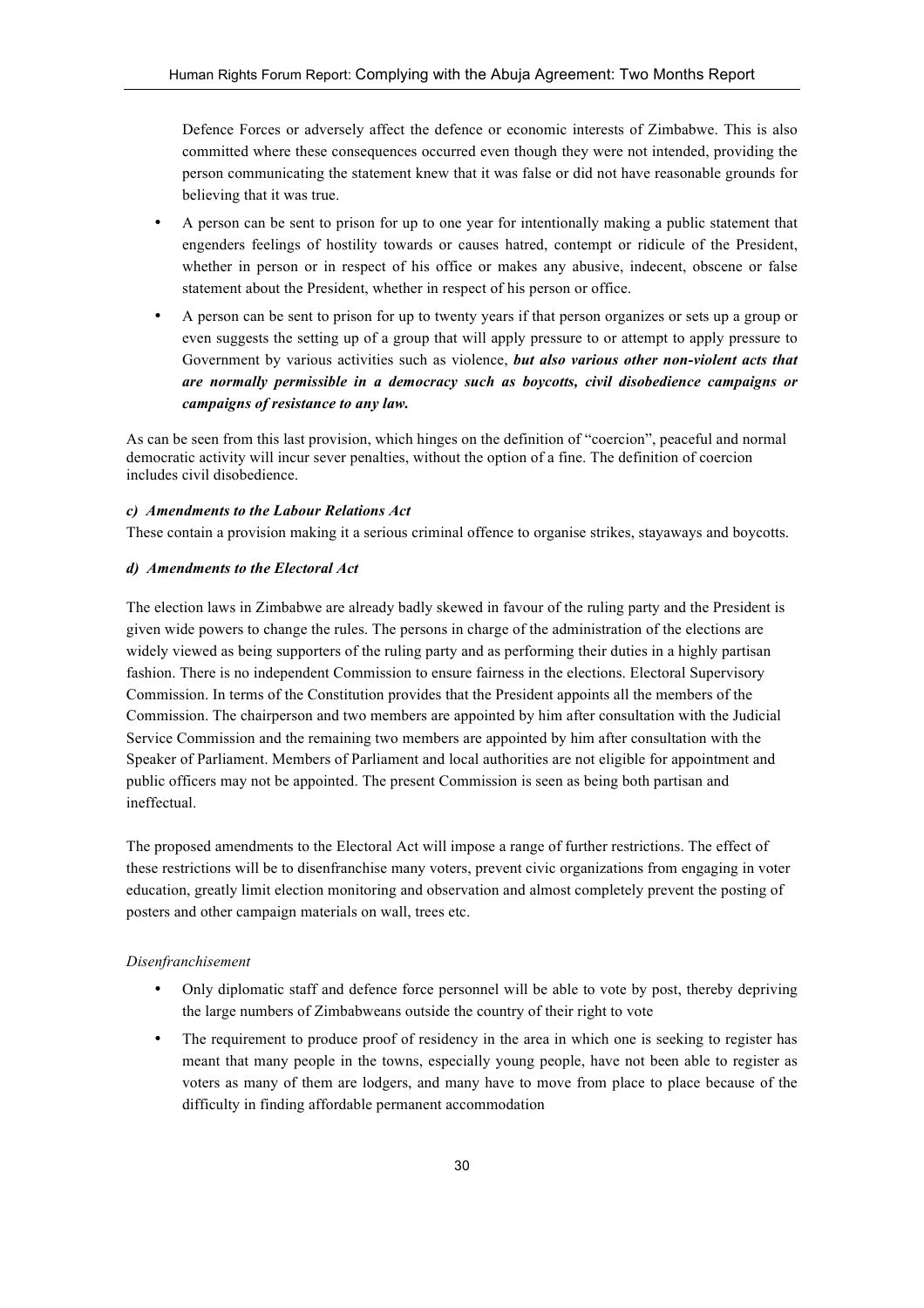- Although the Presidential election is a national election those running the election have announced that people will have to vote in the constituencies in which they are registered. Many people have fled from the rural areas because of the violence and, especially those who have been physically assaulted, will be too frightened to return to their home areas to vote. This will mean that they will be deprived of their right to vote as they will not be able to prove that they are now resident in the areas in which they have sought refuse.
- The requirement to produce proof of residency in the area in which one is seeking to vote will mean that Zimbabwean living outside the country will not be able to return to Zimbabwe to register and ultimately cast a vote because they will be unable to satisfy the residency requirement.

#### *Monitors and observers*

- The only people who will be able to be election monitors will be public servants appointed by the Electoral Supervisory Commission and trained by the Registrar-General. Public servants are clearly not neutral and are likely to favour the ruling party.
- The Minister of Foreign Affairs invites foreign election observers. He can invite whichever persons he likes to represent foreign governments, international and regional bodies. He may also invite "eminent" foreign persons. The Minister of Home Affairs has the sole discretion to invite persons to represent local organisations. He also may appoint "eminent" local persons. The Government has made it clear that it intends only to invite from outside Zimbabwe representatives of SADC, the AU and Ecowas. People from Africa and the Caribbean will be invited and maybe some other handpicked Commonwealth but whites will be probably not be invited according to the President. The Information Minister has said it would not invite enemies of the State to observe and it would use its discretion to invite friends to observe. Thus only persons likely to give a clean bill of health to the elections are likely to be invited to be observers. (Foreign press elements perceived to be hostile are also likely to be refused accreditation.)

#### *Voter education*

• The Government views most civic organisations as being hostile to it. The Justice Minister has stated that "most local NGOs are partial, foreign funded and loyal to their foreign funders." The amendments to the election laws effectively block civic organisations from engaging in voter education. Only the Electoral Supervisory Commission may conduct voter education and no foreign funds may be received for voter education other than by the Electoral Supervisory Commission. Breach of these prohibitions attracts a maximum sentence of six months in prison. The Commission may, however, appoint a local person to assist with voter education but that person. An organisation may only be appointed for this purpose if its constitution specifically mandates it to provide voter education. Any person or body appointed to assist with voter education must use the education materials provided by the Electoral Supervisory Commission.

#### *Correction of voters roll*

Under the amendments, wide powers are given to the Registrar-General and the constituency registrar to alter to correct errors or omissions on the voters roll and to change the original name or address of the voter to an altered name or address. These powers could be used in a partisan fashion to favour the ruling party.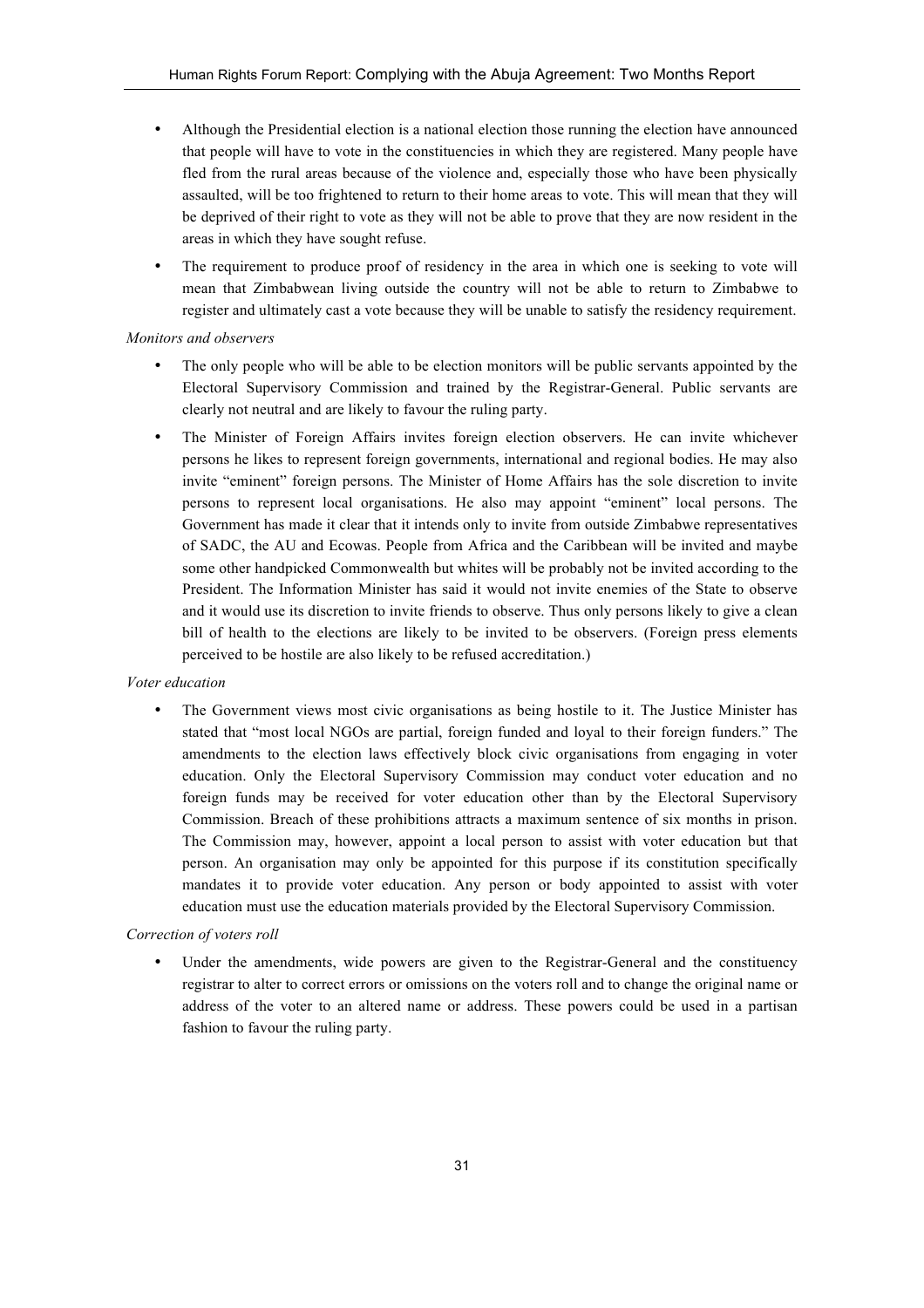## *Posting of election materials*

There are ridiculously wide provisions criminalizing the posting of election materials on any walls, trees, building etc without the permission of the owner. This would make it nigh impossible to post on a large-scale basis any election materials.

# **Conclusions**

As can be seen from the cases of violence, there is very strong evidence of continuing systematic torture being perpetrated, mainly by government agents and supporters of ZANU (PF). The victims are disproportionately members of the MDC or persons suspected of being members of the MDC. ZANU (PF) militia, ZANU (PF) youth, ZANU (PF) supporters, police and the CIO are all implicated in the perpetration of torture. There is also evidence of inactivity in defence of citizens, as well as failure to enforce the law effectively by the Zimbabwe Republic Police when the perpetrators are supporters of the ruling party. The evidence does not suggest that there have been credible attempts to restore the rule of law by the Government of Zimbabwe.

The violence is widespread and not confined to the commercial farms, although there is clear cause for concern regarding the violence on the commercial farms. The geographical spread suggests widespread application of torture, and few areas of Zimbabwe can be considered to be exempt from the violence. Most of the organised violence and torture is aimed at political objectives, and, as indicated above, the supporters of the MDC are the primary victims. Much of the violence is aimed at influence the electoral processes in Zimbabwe intimidating voters into voting for the ruling party or preventing oppositions voters from voting.

The strategic purpose of the violence must be read together with the recently declared intentions of the Government to enact new legislation. The electoral amendments and information and security legislation cannot be seen in isolation of the violence, and all point to an attempt by the Government to unfairly influence the forthcoming Presidential Election. Whilst the violence is mainly targeted at the MDC, the proposed legislation seems to be aimed primarily at civil society, and is intended to reduce or eliminate the legitimate role of civil society to act as critics of government policy.

The evidence contained in this report shows that the Zimbabwean government is set upon a path of evergreater repression. This is wholly in conflict with the undertakings given to the Abuja meeting, the meeting of the SADC Presidents, and the meeting of the Abuja Foreign Ministers. There must be extreme concern therefore about the short-term, and the outcome of the Presidential Election, as well as the course that that Government will take after a fraudulent Presidential election.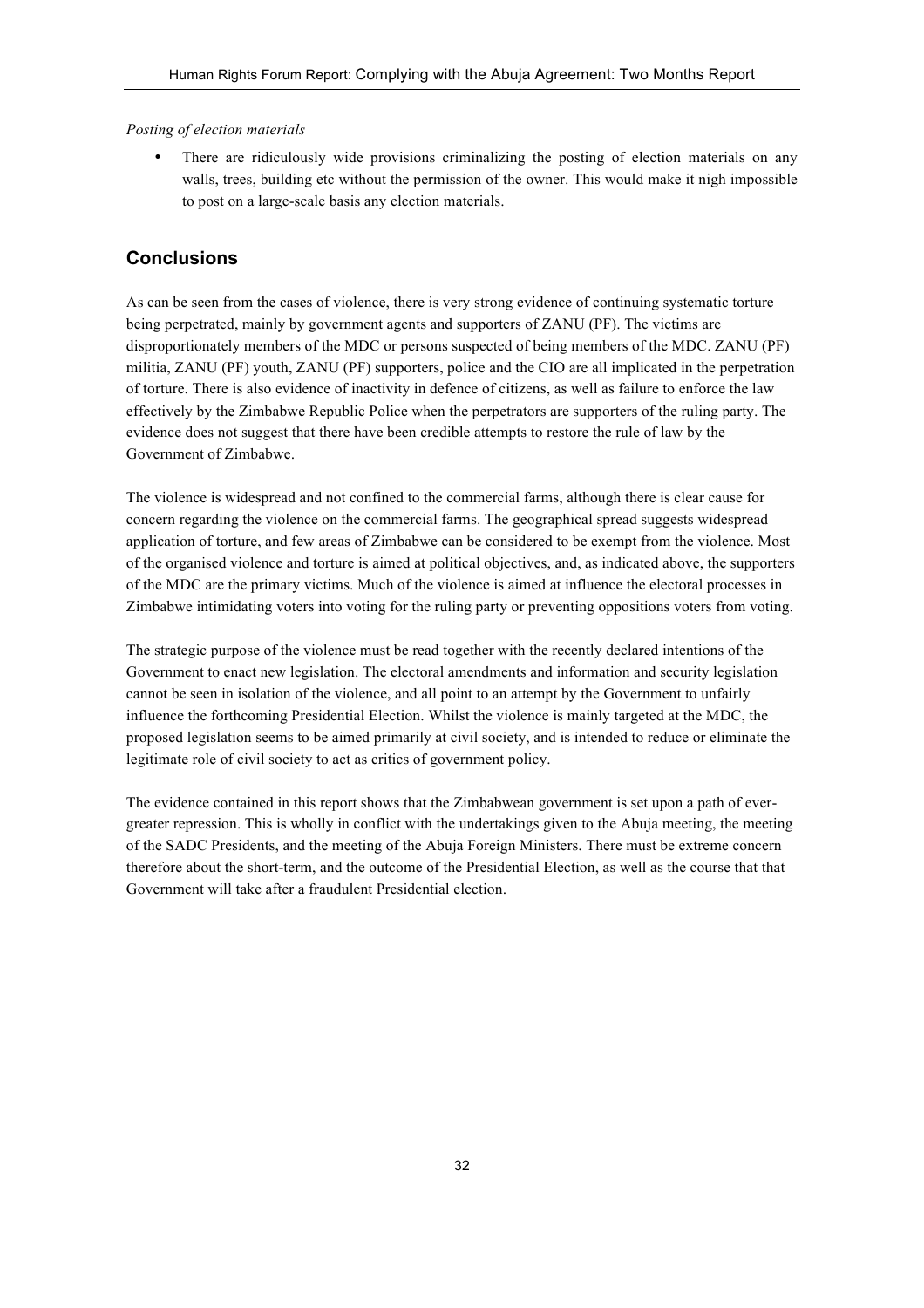# **Annexure 1 Resolutions of the Crisis in Zimbabwe Conference, 4 August 2001**

#### **Introduction**

The delegates at this conference represent two hundred and fifty civic organisations in Zimbabwe and are able to express the views of civil society in Zimbabwe.

The Conference believes that the people of Zimbabwe earnestly want a peaceful, stable and tolerant society. They want to be able freely to choose their government and to require it to govern well in the interests of the people. They want their leaders to operate within the framework of the law and the law to be applied impartially to everyone. They want an honest and accountable government that consults them and takes account of their views before making decisions that will affect their lives. They want economic development for the benefit of all Zimbabweans and equitable distribution of resources.

Regrettably in Zimbabwe presently there is widespread violence, political intolerance, lack of respect for the law and unaccountable government. The violence has created a climate of fear. The disorder and instability has led to rapid economic decline that is bringing enormous suffering to Zimbabweans. Together with the HIV/AIDS pandemic, this has resulted in the near-collapse of the health services, extreme hardship for families, especially for women and children, and the growth of unprecedented poverty.

The State has also shown contempt for the law by ignoring the decisions of the courts and encouraging the police and army to disregard their constitutional duty. Judges, lawyers and journalists have been harassed because they have performed their legitimate duties. Members of civil society organizations, teachers, and medical personnel have been threatened.

There is a political, social and economic crisis in Zimbabwe. The solution to the problems besetting Zimbabwe lies mostly in the hands of the ordinary citizens of Zimbabwe. The crisis requires all Zimbabweans to act according to their belief in, commitment to, and passion for the defence of basic freedoms.

The people are the ultimate source of legitimacy, power and authority and the people have a duty to act in defence of these basic freedoms.

In the light of the deliberations at this Conference the delegates make the following resolutions:

#### **1. Constitutional reform**

Central to the crisis in Zimbabwe is the absence of genuine constitutional reform. There is an urgent need for comprehensive constitutional reform and this should be done before the 2002 Presidential Elections. One important matter that needs to be addressed is the excessive powers vested in the executive President.

The Conference therefore supports the resolutions made at the National Constitutional All Stakeholders Conference held on 31 March 2001 and the timetable for the implementation of these resolutions.

#### **2. Political rights**

All Zimbabweans must be able freely to exercise their political rights without being subjected to violence and intimidation or other sanctions such as loss of job.

All Zimbabweans must be allowed to form political parties, join political parties of their choice and peacefully campaign on behalf of political parties.

#### **3. Elections**

All elections, including the Presidential election, must be free and fair.

Government must immediately appoint an independent electoral commission. The members of this commission must be drawn from nominees provided by the major stakeholders in Zimbabwe. The commission must be provided with sufficient resources to enable it to carry out its functions properly.

The independent electoral commission will accredit all local and international election monitors. Accreditation must be done well in advance of the polling days and local and international monitors must be permitted to observe not only the polling process but also the conditions prevailing in the period leading up to elections and in the aftermath of the elections.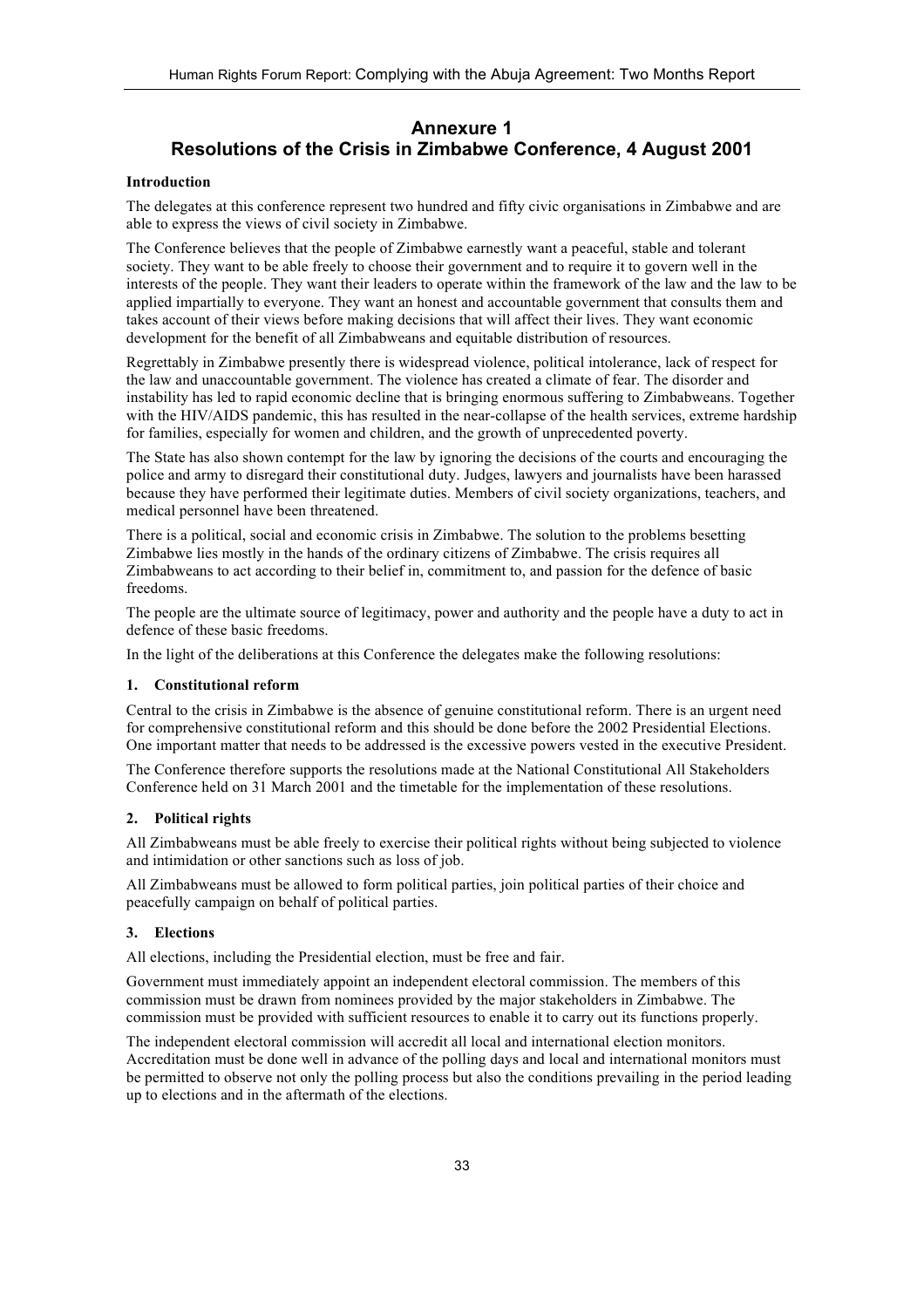There should be a Code of Conduct covering the activities of political parties and candidates during the campaign and the election period, media coverage of elections and advertising and the conduct of election monitors. The independent electoral commission will be responsible for ensuring compliance with these codes.

There should be a more intensive voter education program, aimed particularly at the population in rural areas. There should be no attempt by the Government to control voter education as is currently proposed.

The voters' roll must be brought up to date and available at least three months before an election. Everyone should have access to this roll.

The Registrar-General's Office must be required to give full reasons for any disqualifications of voters.

The postal balloting arrangements must be revised to ensure that all eligible voters outside the country are able to cast their ballots. Very large numbers of Zimbabwean citizens living outside Zimbabwe are currently deprived of their right to participate in elections, and this is unacceptable. Election monitors must be allowed to monitor the postal vote process.

#### **4. Rule of Law**

The Conference notes that that the rule of law does not mean that the law cannot change even if those laws are unfair. Unjust laws can and must be changed. Inherited oppressive laws and laws that stand in the way of progressive social and economic reform must be overhauled. A democratic society must operate within the framework of legal rules that have been passed in the interests of the people. Democracy cannot function in a lawless society.

The Conference views with the deepest possible concern the breakdown in the rule of law, the attacks upon the judiciary and the disobedience of court orders, the failure of the law enforcement agencies to enforce the law impartiality, the failure to protect citizens from violence, and the increasingly militarisation of the state and civilian administration.

There must be an immediate return to the rule of law and all court orders must be obeyed.

The independence of the judiciary must be guaranteed.

The police must undertake their constitutional duty without fear or political favour and the Commissioner of Police and all other members of the police force guilty of partiality must resign.

The Central Intelligence Organisation must be depoliticised.

All militia units masquerading as "war veterans" must be disbanded.

#### **5. Gross human rights violations**

The present climate of political violence must immediately be replaced by a climate of peace and tolerance.

The President and the Government and all opposition political parties must repudiate the use of violence and must advocate peaceful political processes.

The Government must ensure that the police enforce the law without fear or favour.

All amnesties for human rights abuses must be removed.

An independent judicial commission must be set up to investigate all gross human rights violations with the power to ensure prosecution. This commission must be mandated to investigate not only recent violations but also past violations such as those in Matabeleland during the 1980s.

#### **6. The media**

The public and private media must be allowed to operate freely without restrictions that are incompatible with an open democratic society.

The airwaves must be freed to allow diversity in electronic broadcasting. The legislation passed by Parliament governing electronic broadcasting must be repealed and be replaced with legislation that opens up the airwaves.

The public media must be obliged to give fair and balanced coverage to the differing opinions held by Zimbabweans.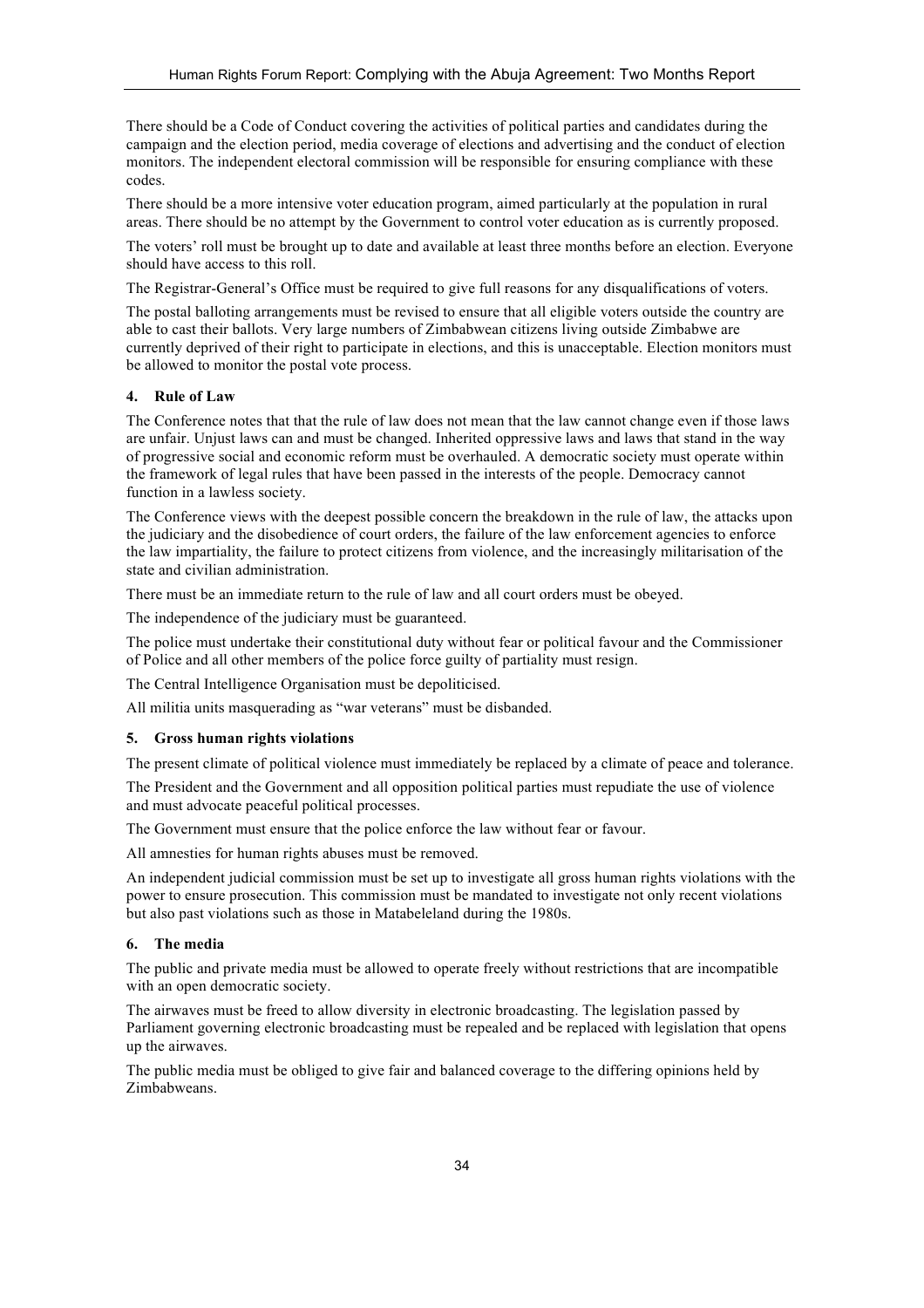The violence and intimidation directed at the independent media must end.

A proper system must be set up that will allow people to have access to information held by Government.

The proposed legislation that will enable Government to impose unreasonable controls upon media practitioners should be rejected by Parliament.

#### **7. Corruption**

The Conference notes the existence of rampant corruption in the use of public funds and in the private sector. This has contributed to the dire economic situation, with both high inflation and prices adversely affecting all citizens. There is also corruption in some non-governmental organisations.

An independent anti-corruption commission must be set up with the extensive powers to investigate corruption, recommend prosecutions and recover stolen monies and assets.

There must be immediate investigations into the administration of all public bodies and parastatals.

Legislation must be passed that encourages people who know that corruption is occurring to report such corruption and be protected against reprisals for making such reports.

All ministers, members of parliament, civil servants, and members of parastatals must fully and publicly disclose their personal assets and interests.

## **8. Land**

The Conference fully accepts the present inequitable pattern of land distribution cannot continue and that there is an urgent need for major land reform in Zimbabwe. The land reform programme must, however, be properly planned and executed so that it benefits those in need of land and ensures that resettled farmers are given proper support systems to enable them to farm the land productively. It must also be carried out within a legal framework and without the use of violence.

The Conference notes that the chaotic "fast track" land grab has been carried out with violence and in contempt of the rule of law.

There must be an immediate cessation to the "fast track" land programme. The present occupations must be rationalised in terms of the law but those guilty of violence on farms must not be eligible for incorporation into a new lawful programme

There must be immediate compliance with all courts orders issued in connection with the "fast track" land programme.

There must be a transparent and accountable process of genuine land reform in the interests of those who need land. The reform programme must ensure that women benefit fairly and directly from land resettlement. A proper system of land tenure must be put in place and section 23 of the Constitution must be amended so that women can own land in their own right.

#### **9. Economic policies**

An economic policy body must be set up with power to veto inappropriate Government expenditure.

The Conference notes the near-demolition of the Zimbabwean economy brought about by misguided policies, corruption, international isolation, and the involvement in the war in the DRC.

All Zimbabwean troops must be withdrawn immediately from the DRC and the cessation of all military expenditure on this war.

There must be full and detailed disclosure of all government expenditure, auditing of all Government ministries, including the Office of the President, and the auditing of all parastatals.

#### **10. Human Rights Conventions**

Zimbabwe is a party to a number of international human rights conventions but the Government often continues to breach the provisions of these conventions.

The Constitution must be amended so that all human rights conventions are automatically incorporated into Zimbabwean law after Zimbabwe accedes to them.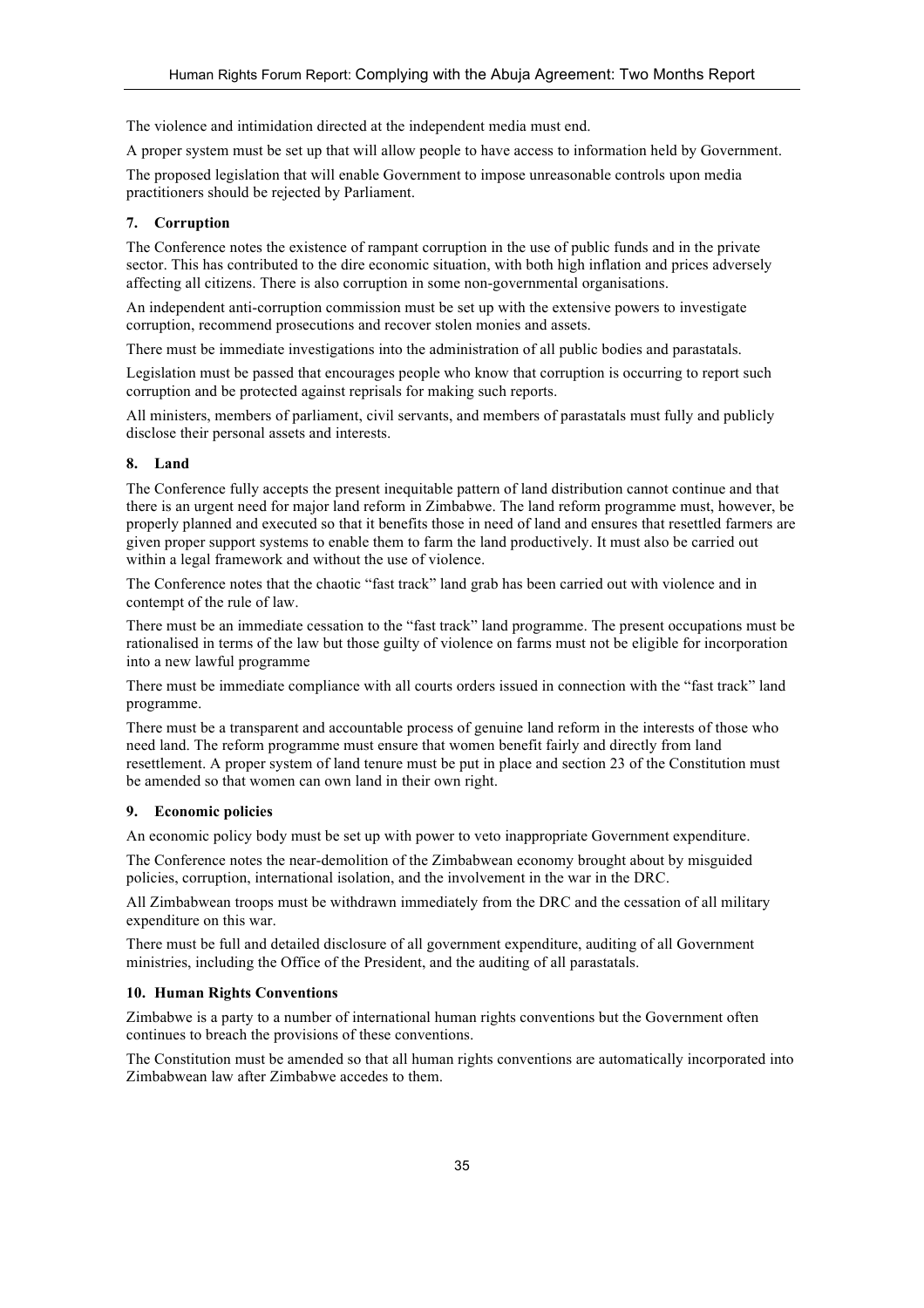#### **11. Women**

The social and economic conditions arising out of the crisis in Zimbabwe have had a particularly harsh effect on women.

In addressing the crisis special attention must be paid to the needs of women.

Government must give effect to all international human rights instruments on women's rights. It must repeal the provisions in section 23 that provide that the protection against discrimination on the grounds of gender does not apply where African customary law is involved.

## **12. Youths**

Youths are suffering grievously as a result of the current crisis. Many are unemployed and their access to education is being increasingly limited.

In addressing the crisis special attention must be paid to the needs of the youth.

The massive increases in fees at all tertiary institutions must be withdrawn.

An independent youth commission must be established to represent the youth.

The National Service programme introduced by Government must be scrapped.

## **13. Children**

The present crisis, including the AIDS pandemic, is inflicting enormous suffering for children. In addressing the crisis special attention must be paid to the needs of children.

#### **14. Steps to be taken if Government does not accede to demands**

The Conference believes that the crisis in Zimbabwe must be resolved immediately before the country descends into chaos.

It therefore reserves the democratic right to engage in civic action, including civil disobedience if Government refuses to accede to the demands of this Conference or to engage in meaningful discussion on these demands.

#### **15. Non-governmental organisations Crisis Centre**

Given the increasingly hostile environment under which non-governmental organisations are operating, the Conference supports the establishment of an NGO Crisis Centre to provide medical, legal and other necessary supports to all citizens requiring such support.

#### **16. Regional and international bodies**

The Conference calls on SADC, the African Union, the United Nations, the European Union, the Commonwealth and foreign governments to use their influence to bring about a restoration of peace, functional democracy and the rule of law within Zimbabwe and compliance with the African Charter on Human and People's Rights and United Nations human rights instruments and the Harare Declaration.

We call on the regional and international observers present at this Conference to communicated these resolutions to their governments and organisations and facilitate dialogue between civic society and their governments and organisations.

Once peace, functional democracy and the rule of law have been restored, the international community must be prepared vigorously to assist Zimbabwe with economic aid and debt relief.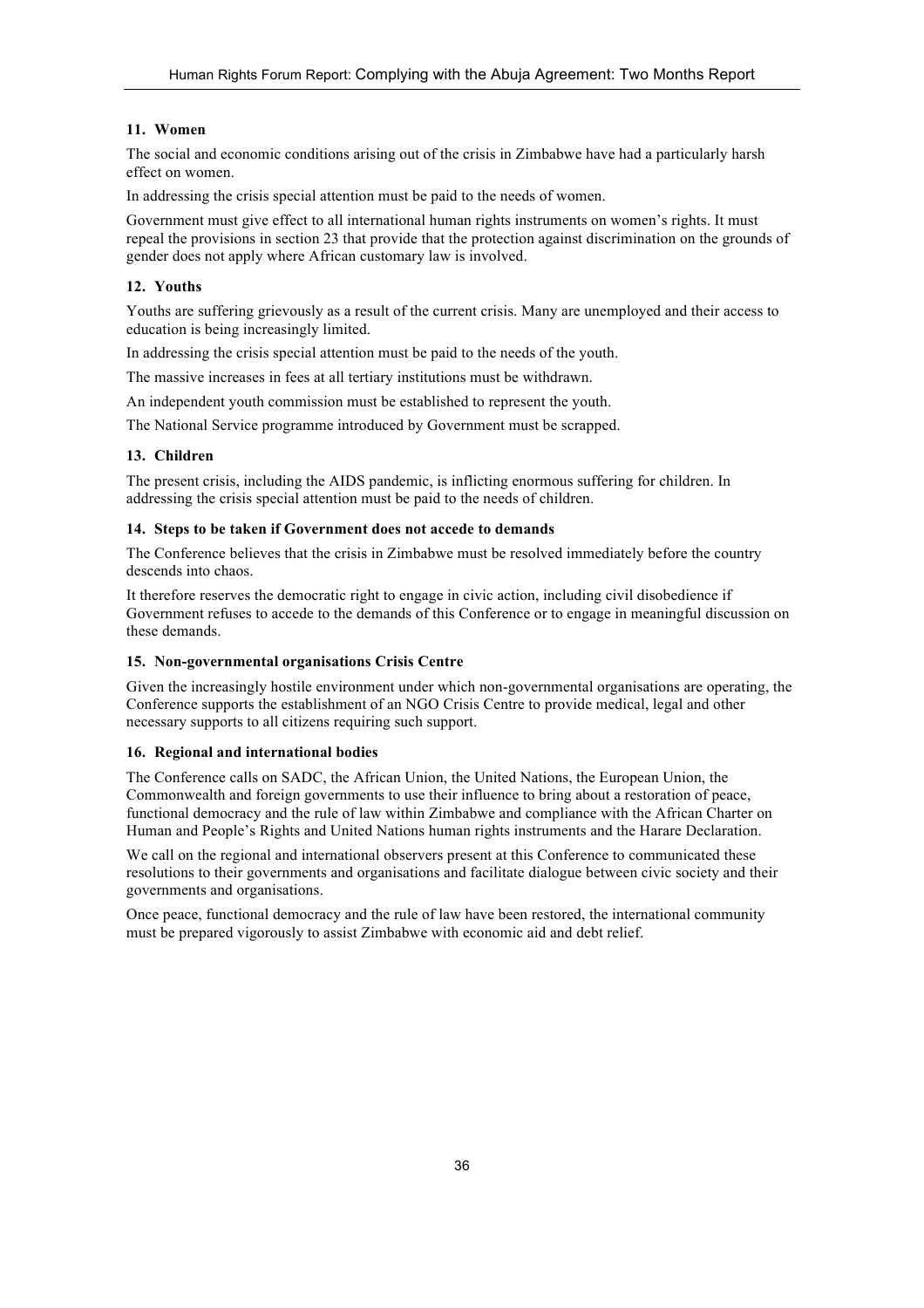# **Appendix 2 The court cases on the land issue**

#### **The High Court decisions**

When the farm invasions started the Police Commissioner washed his hands of the matter, stating that the police could not act because the matter was political. On 17 March 2000, the Commercial Farmers Union (CFU) obtained a High Court order from Judge Garwe. This declared the invasions to be illegal and ordered the police to evict the unlawful occupiers from the land within twenty-four hours. This High Court order was made with the consent of all the parties, including Dr Hunzvi and the police.

However, the leaders of the war veterans publicly proclaimed that they would not obey Judge Garwe's court order but instead they would intensify the programme of farm occupations. The police also made no attempt to comply with the order, claiming that the issue was a political one and that it would be impossible, dangerous and counterproductive to do so.

The Attorney-General then applied for a variation of the order on behalf of the police. He argued that after the order was issued, the police realised that they had insufficient resources to effect the evictions. He also argued it would be ill advised for the police that to intervene in a situation that was so charged with political and racial overtones. The land distribution and ownership pattern in Zimbabwe was iniquitous and it needed to be remedied in the shortest possible time. He further argued that it would not promote the rule of law to enforce an inequitable ownership structure, through the application of brutal state power. The Commissioner of Police did not maintain a non-partisan position, as required by the Police Act. He openly proclaimed his complete support for the ruling party and, even as recently as last week, publicly expressed support for the land reform process of the Government.

In another High Court case Judge Chinhengo characterised the invasions as illegal and of a riotous nature. He said that the Commissioner of Police had a clear duty to enforce the consent order and to afford commercial farmers the protection of the law enshrined in the constitution. The rule of law meant that everyone must be subject to a shared set of rules that are applied universally, deal on an even handed basis with people and treat like cases alike. If there were laws that stood in the way of more equitable land redistribution, Parliament could change the laws. Whilst the laws remained in existence, however, the courts had the duty to enforce those laws and those affected by official inaction were entitled to bring actions based on the law to protect their interests. In the opinion of the judge, police intervention was unlikely to ignite an already explosive situation. Where the executive had acted in relation to previous farm invasions, the invasions had ended.

The farm invasions continued and the police continued to take no action to prevent the occupations or evict the occupiers. On 19 April 2000 the High Court held the leader of the war veterans, Dr Hunzvi, in contempt of court for failing to comply with an earlier High Court order barring him from inciting war veterans to invade farms. The judge, however, postponed the passing of sentence until 5 May 2000 on condition that the Dr Hunzvi complied with the initial court order and that he took steps to assist the CFU to ensure peaceful evacuation of the occupied farms. In his affidavit in connection with this case Dr Hunzvi had said he was committed to obeying the law and the court order, and that he would always strive to assist the CFU to "ensure the peaceful vacation of the war veterans of the farms." He also maintained that in speaking to the war veterans on the farms he had been trying to persuade them to leave the farms.

#### **The Supreme Court decisions**

The CFU brought two actions in the Supreme Court. In the first, which was brought in mid-September 2000, the CFU challenged head-on the legality of the entire resettlement programme. In the second which was brought at the end of October 2000, it complained that government had failed to follow the correct procedures for acquisition specified in the laws it had passed.

In the first case the CFU argued that the laws upon which the State was relying to carry out its programme of land acquisition were unconstitutional. It also argued that the programme had been carried out unlawfully. The programme had been beset by lawlessness due to the failure police had failed to comply with High Court orders to remove the invaders. It alleged that the programme had also been carried out in a politically and racially discriminatory fashion.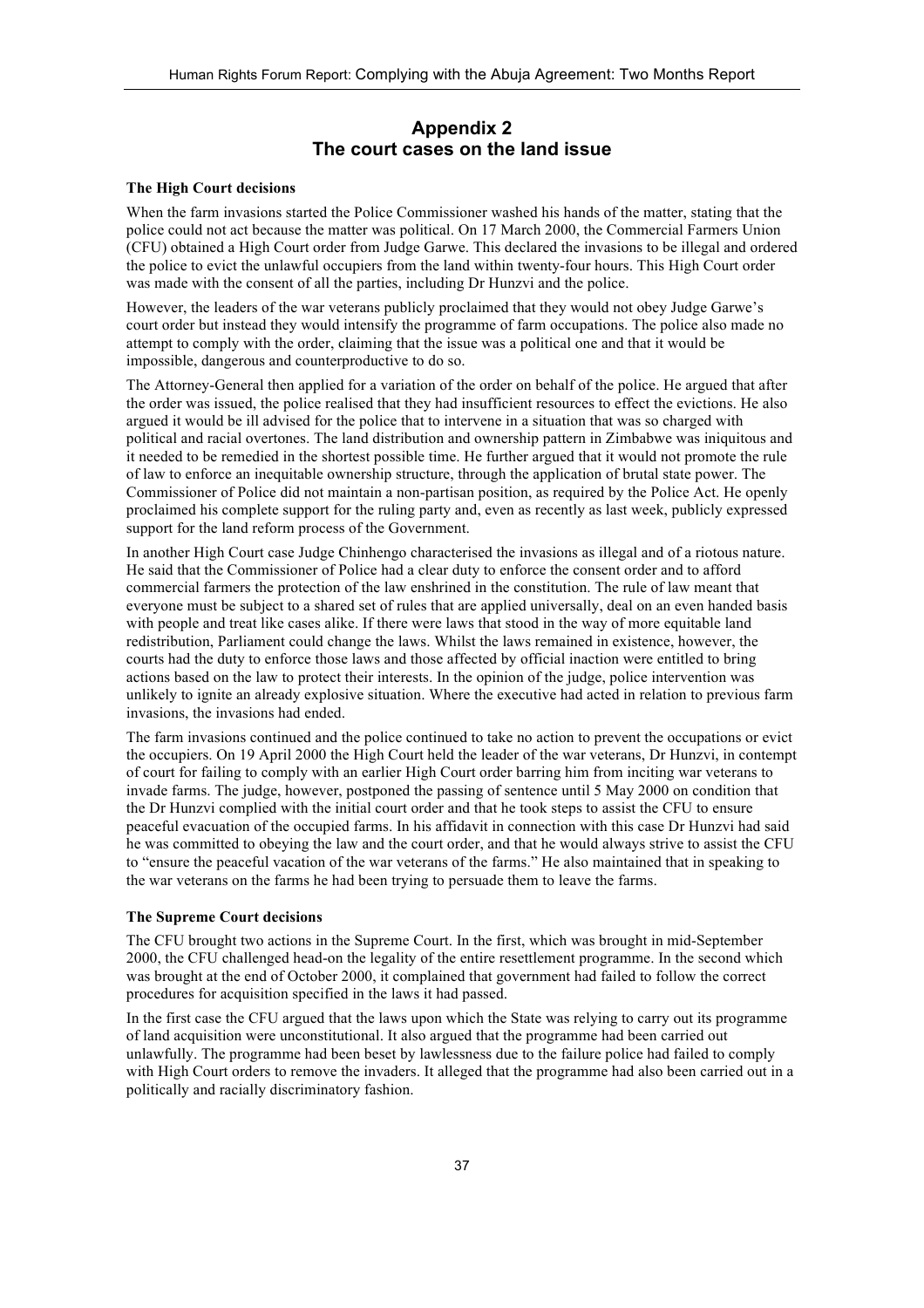Before the Supreme Court could hand down its decision in the first case, the CFU felt obliged to bring a second action in the Supreme Court. It did so because government was not complying with legally prescribed procedural requirement in carrying out its fast track resettlement programme. In this second case the respondents were the Ministers involved in the carrying out the resettlement programme and the Provincial Governors. The respondents consented to the order handed down by the Supreme Court. In the order the respondents acknowledged the illegality stemming from the failure to comply with the procedural pre-requisites. The respondents were ordered to stop implementing the programme until the procedural prerequisites had been followed, which steps were set out in the order. (These included the giving of three months notice to vacate). The Court also ordered the police to remove from farms all persons who had unlawfully entered the properties, had breached the peace or had conducted themselves in some other unlawful manner on the occupied farms.

The Supreme Court then gave its judgment in the first case. It observed: "there is no dispute that a programme of land reform is necessary and indeed essential for the future peace and prosperity of Zimbabwe." It was expected, however, that the resettlement would be carried out in conformity with the law. Although the land issue was a political matter, the political method of resolving this issue "is by enacting laws." Government had enacted the necessary laws but had then failed to comply with the laws it had enacted. All the courts were doing was to seek to have government abide by its own laws.

It went on to observe that government was "unwilling to carry out a sustainable programme of land reform in terms of its own law." Land resettlement had not being carried out in accordance with a programme of land reform as required by the s 16A of the Constitution or in accordance with other laws. The settling of people on farms "has been entirely haphazard and unlawful." "A network of organisations, operating with complete disregard for the law, has been allowed to take over from Government. War veterans, villagers and unemployed townspeople have simply moved onto farms. They have been supported, encouraged, transported and financed by party officials, public servants, the CIO and the Army. The rule of law has been overthrown in the commercial farming areas and farmers and farm workers on occupied farms had consistently been deprived of the protection of the law."

It declared that the farm occupations amounted to unfair discrimination. It said it might not have constituted unfair discrimination on the grounds of race if, in order to right historical wrongs, the government had expropriated farms owned by whites, provided that this had been done lawfully and with the payment of fair compensation. However, various government officials had announced that only ZANU (PF) supporters would be re-settled on the land. There was no doubt that it amounted to unfair political discrimination to target farmers who are believed to be supporters of an opposition party, and to award the spoils of expropriation primarily to ruling party supporters. If ZANU (PF) party branches or cells or officials are involved in the selection of settlers and the allocation of plots, the exercise degenerates from being an historical righting of wrongs into pure discrimination. The displacement of thousands of farm workers of foreign origin who were lawful permanent residents also amounted to unfair discrimination. It also declared that forcing farmers and farm workers to attend political rallies had violated their right to freedom of association and assembly.

The Supreme Court pointed out that it was the duty of the courts to insist on compliance with the laws be followed and that there be a return to lawfulness. The Supreme Court ordered the respondents to comply with the High Court and Supreme Court orders, made with the consent of the parties in terms of which government was ordered to comply with the law in carrying out land resettlement and the police were ordered to evict unlawful occupants.

It also interdicted the Minister involved in implementing the resettlement exercise from taking further steps to acquire land. However, it postponed the operation of this interdict for six months. The court said it had suspended the order to enable the Ministers to produce a workable programme of land reform, and to enable the Minister of Home Affairs and the Commissioner of Police to satisfy the Court that "the rule of law has been restored in the commercial farming areas." It is difficult to understand why the court suspended the operation of this interdict for six months. Once the court had decided that the government resettlement exercise was unconstitutional because it did not constitute a programme as required by s 16A of the Constitution one would have expected the court to order that the unconstitutional exercise stop until a proper programme had been put in place. What the court was doing was to allow the government to continue with an unconstitutional process while taking steps to make it constitutional by devising a workable programme and carrying it out in accordance with the laws establishing that programme.